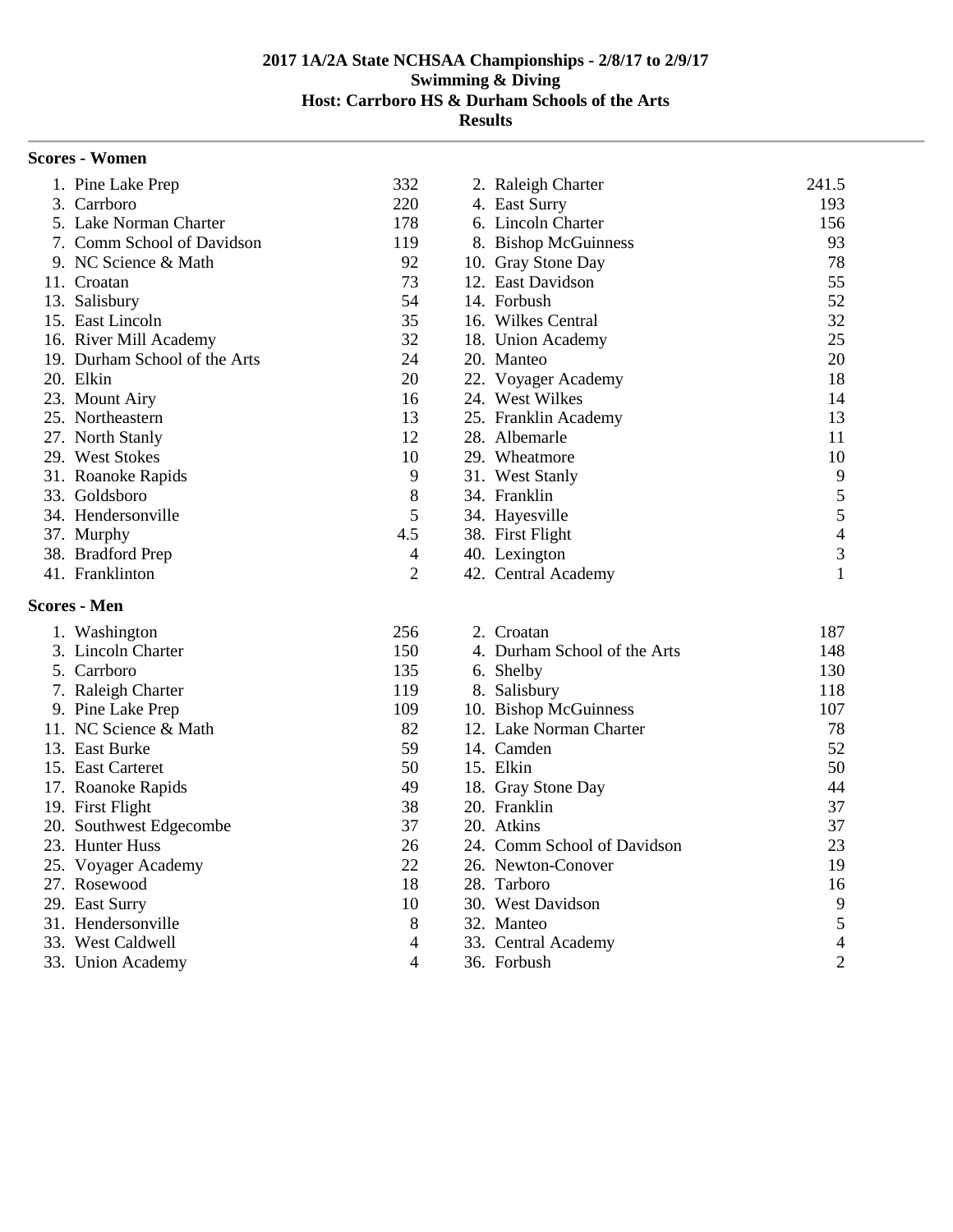|       | <b>Event 1 Women 200 Yard Medley Relay</b>                 |                         |                           |                            |               |
|-------|------------------------------------------------------------|-------------------------|---------------------------|----------------------------|---------------|
|       | $1:43.21$ S<br><b>State Record:</b><br>2016<br>Hough, W.A. |                         |                           |                            |               |
|       | 1:46.30#<br><b>A/AA State:</b><br>2006                     | <b>Cardinal Gibbons</b> |                           |                            |               |
|       | 1:47.14 AA-C<br>1:45.33 AA-A                               |                         |                           |                            |               |
|       | <b>Team</b><br><b>Relay</b>                                |                         | <b>Prelim Time</b>        | <b>Finals Time</b>         | <b>Points</b> |
|       | <b>Championship Final</b>                                  |                         |                           |                            |               |
|       | 1 Lake Norman Charter                                      |                         | 1:53.13                   | 1:50.00                    | 40            |
|       | 1) Rubel, Anna FR<br>2) Ayscue, Riggan SO                  |                         | 3) Luther, Mattie FR      | 4) Jones, Kara SR          |               |
|       | 28.27<br>57.36 (29.09)                                     | 1:24.72(27.36)          | 1:50.00(25.28)            |                            |               |
| 2     | Carrboro                                                   |                         | 1:52.61                   | 1:52.06                    | 34            |
|       | 1) Baca, Paloma SO<br>2) Costley, Audrey SO                |                         | 3) Weigle, Olivia SO      | 4) Merry, Anneliese SO     |               |
|       | $1:00.38(31.90)$ $1:27.82(27.44)$<br>28.48                 |                         | 1:52.06(24.24)            |                            |               |
|       | 3 Raleigh Charter                                          |                         | 1:54.76                   | 1:52.11                    | 32            |
|       | 1) Peck, Emma JR<br>2) Parsons, Sydney JR                  |                         | 3) Curtis, Heidi JR       | 4) Whalen, Lilly SR        |               |
|       | 28.70<br>59.74 (31.04)                                     | 1:27.65(27.91)          | 1:52.11(24.46)            |                            |               |
|       | 4 Lincoln Charter                                          |                         | 1:56.87                   | 1:55.33                    | 30            |
|       | 1) Baker, Alexandria SR<br>2) Lappin, Julianna SO          |                         | 3) Harris, Chloe FR       | 4) Watson, Mariah SO       |               |
| 5     | 1:01.94(35.81)<br>26.13<br>Comm School of Davidson         | 1:27.14(25.20)          | 1:55.33(28.19)<br>1:57.62 | 1:56.25                    | 28            |
|       | 2) Nelson, Emme FR<br>1) Gosnell, Emily JR                 |                         | 3) Glover, Hannah SO      | 4) Deininger, Marissa SR   |               |
|       | 31.24<br>1:00.16(28.92)                                    | 1:29.03(28.87)          | 1:56.25(27.22)            |                            |               |
|       | 6 East Surry                                               |                         | 1:56.84                   | 1:57.12                    | 26            |
|       | 2) Pruitt, Gracie FR<br>1) Beck, Sydney SO                 |                         | 3) Nunn, Mikki JR         | 4) Hicks, Julie FR         |               |
|       | 29.16<br>$1:01.47(32.31)$ $1:31.09(29.62)$                 |                         | 1:57.12(26.03)            |                            |               |
| 7     | Pine Lake Prep                                             |                         | 1:58.10                   | 1:57.76                    | 24            |
|       | 1) Daly, Rachel FR<br>2) Saxton, Abbey SO                  |                         | 3) Allison, Lindsey SR    | 4) Auten, Rose JR          |               |
|       | 28.81<br>$1:03.86(35.05)$ $1:31.98(28.12)$                 |                         | 1:57.76(25.78)            |                            |               |
|       | 8 Bishop McGuinness                                        |                         | 2:00.31                   | 2:01.36                    | 22            |
|       | 1) Brechko, Amanda SR<br>2) Hamlet, Natalie SR             |                         | 3) Herzberger, Katie SO   | 4) Kammire, Ceci SR        |               |
|       | 1:05.24(33.18)<br>32.06                                    | 1:34.21(28.97)          | 2:01.36(27.15)            |                            |               |
|       | <b>Consolation Final</b>                                   |                         |                           |                            |               |
| 9     | Salisbury                                                  |                         | 2:01.24                   | 2:00.87                    | 18            |
|       | 1) Kaufmann, Mary JR<br>2) Alexander, Callie SR            |                         | 3) Morrison, Kathryn JR   | 4) Amin, Sharmi SR         |               |
|       | 33.31<br>1:08.45(35.14)                                    | 1:34.06(25.61)          | 2:00.87(26.81)            |                            |               |
|       | 10 Forbush                                                 |                         | 2:01.72                   | 2:00.88                    | 14            |
|       | 1) Myers, Gina JR<br>2) Winters, Sierra SR                 |                         | 3) Wooten, Samantha SR    | 4) Hayden, Sarah SR        |               |
|       | 1:03.88(34.15)<br>29.73                                    | 1:33.89(30.01)          | 2:00.88(26.99)            |                            |               |
|       | 11 Durham School of the Arts                               |                         | 2:01.93                   | 2:01.28                    | 12            |
|       | 2) Walston, Emerson FR<br>1) Walston, Temple SR            |                         | 3) Erickson, Grace FR     | 4) Foglesong, Mia FR       |               |
| $*12$ | 31.96<br>1:05.52(33.56)<br>Gray Stone Day                  | 1:33.71(28.19)          | 2:01.28(27.57)<br>2:05.16 | 2:04.77                    | 9             |
|       | 1) Cody, Caroline JR<br>2) Carperter, Katherine FR         |                         | 3) Matney, Zoe SO         | 4) Buechler, Abby SO       |               |
|       | 1:05.88(34.38)<br>31.50                                    | 1:37.19(31.31)          | 2:04.77 (27.58)           |                            |               |
| $*12$ | NC Science & Math                                          |                         | 2:07.13                   | 2:04.77                    | 9             |
|       | 2) Arnholt, Alyana JR<br>1) Hurr, Sophia SR                |                         | 3) Woodard, Alexa JR      | 4) Shaughnessy, Rachael SR |               |
|       | 31.95<br>1:07.94(35.99)                                    | 1:38.30(30.36)          | 2:04.77(26.47)            |                            |               |
|       | 14 Voyager Academy                                         |                         | 2:07.16                   | 2:07.03                    | 6             |
|       | 1) Murray, Cordilla FR<br>2) Guerrier, Hannah JR           |                         | 3) Scott-Benson, Roise FR | 4) Hibbard, Ali SO         |               |
|       | 31.82<br>1:08.98(37.16)                                    | 1:40.83(31.85)          | 2:07.03(26.20)            |                            |               |
|       | 15 Croatan                                                 |                         | 2:00.91                   | 2:08.43                    | 4             |
|       | 1) Reeve, Lyndsey SO<br>2) Murphy, Allison SR              |                         | 3) Dooley, Rachel SR      | 4) Hodrick, Madison        |               |
|       | 29.56<br>1:05.41(35.85)                                    | 1:37.14(31.73)          | 2:08.43 (31.29)           |                            |               |
| $---$ | <b>Mount Airy</b>                                          |                         | 2:06.59                   | DQ                         |               |
|       | 1) Williams, Lindley JR<br>2) Best, Sierra JR              |                         | 3) Omuro, Lisa SR         | 4) Bunting, Gilleyn SO     |               |
|       | 1:02.58(32.20)<br>30.38                                    | 1:36.25(33.67)          | DQ (28.86)                |                            |               |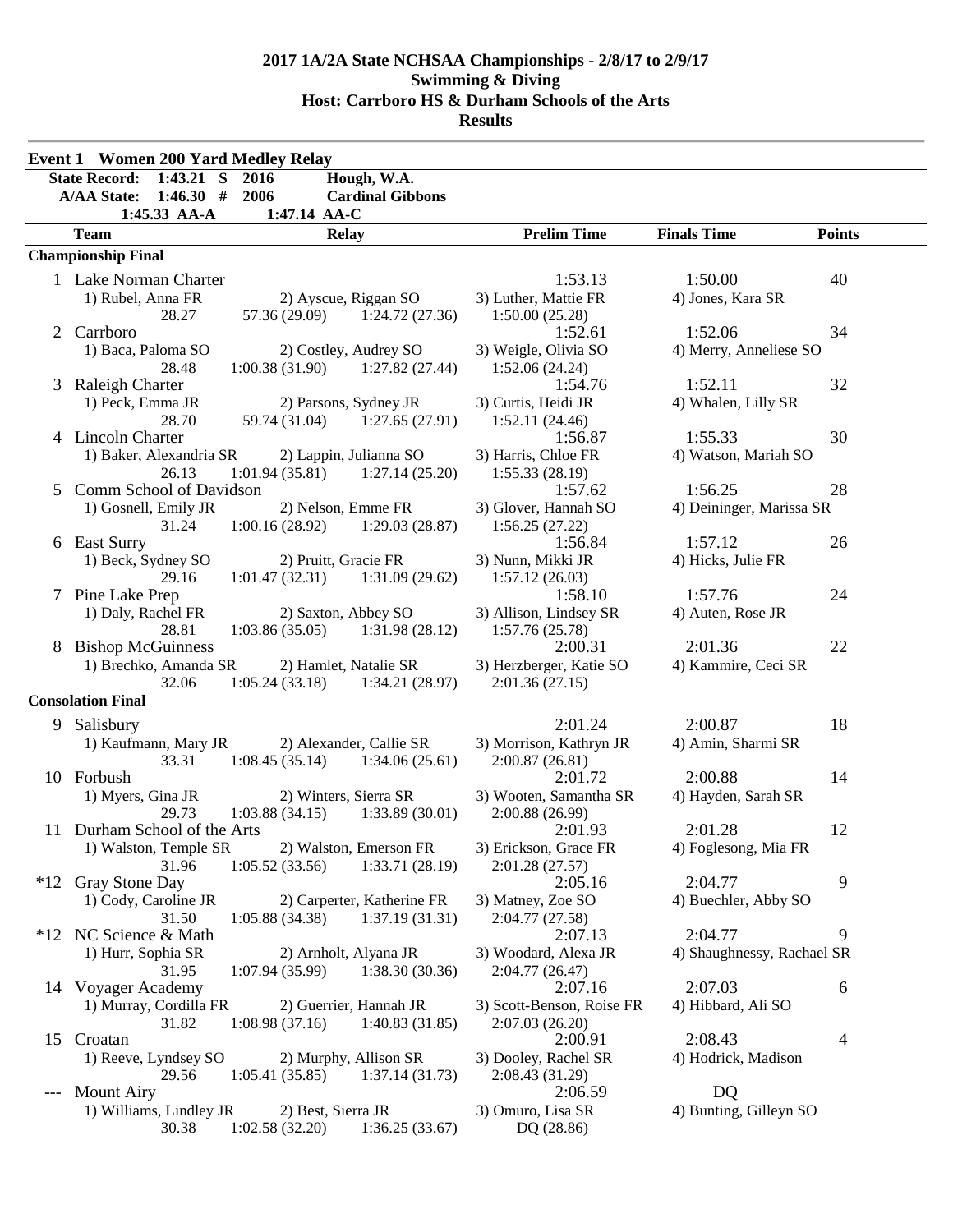#### **Preliminaries**

|     | 17 Elkin             |                        | 2:07.58                   |                         |
|-----|----------------------|------------------------|---------------------------|-------------------------|
|     | 1) Soos, Bianka JR   | 2) Douglas, Annie SR   | 3) Libbert, Harper        | 4) Schweikert, Maia SO  |
| 18. | Roanoke Rapids       |                        | 2:08.35                   |                         |
|     | 1) Acree, Abbey JR   | 2) Fromal, Amy JR      | 3) Price, Kristy SR       | 4) Miller, Karalee JR   |
| 19. | Franklin             |                        | 2:08.88                   |                         |
|     | 1) Holland, Anissa   | 2) Guynn, Morgan JR    | 3) Frazier, Shelby SR     | 4) Fay, Kristen JR      |
| 20  | Lexington            |                        | 2:10.00                   |                         |
|     | 1) Gray, Bailey SR   | 2) Callicutt, Mary     | 3) Blackwell, Madeline SO | 4) Thornhill, Lily      |
| 21  | <b>First Flight</b>  |                        | 2:10.56                   |                         |
|     | 1) Kyger, Olivia JR  | 2) Trrivette, Emmy FR  | 3) Cortez, Cecilia        | 4) Wallace, Savanah     |
|     | 22 Wheatmore         |                        | 2:12.37                   |                         |
|     | 1) Anderson, Sarah   | 2) Godwin, Emma SO     | 3) Fritz, Kyndall FR      | 4) Sananikone, Jodi SR  |
| 23  | <b>East Carteret</b> |                        | 2:14.21                   |                         |
|     | 1) Golden, Sarah SO  | 2) MacArthur, Sarah SR | 3) Corwin, Christian SR   | 4) Williamson, Chloe SO |
|     | 24 Franklin Academy  |                        | 2:15.39                   |                         |
|     | 1) Smith, Bree SR    | 2) Roland, Kyndall SR  | 3) Allen, Julia FR        | 4) Allen, Sara          |

# **Event 2 Men 200 Yard Medley Relay**

|   | <b>State Record:</b><br>1:32.58<br>S<br>1:35.00#<br><b>A/AA State:</b> | 2016<br>2015  | <b>South Mecklenburg</b><br>Carrboro |                           |                        |               |
|---|------------------------------------------------------------------------|---------------|--------------------------------------|---------------------------|------------------------|---------------|
|   | 1:33.83 AA-A                                                           | 1:35.43 AA-C  |                                      |                           |                        |               |
|   | <b>Team</b>                                                            |               | <b>Relay</b>                         | <b>Prelim Time</b>        | <b>Finals Time</b>     | <b>Points</b> |
|   | <b>Championship Final</b>                                              |               |                                      |                           |                        |               |
|   | Washington                                                             |               |                                      | 1:37.86                   | 1:38.15                | 40            |
|   | 1) Andrews, Kevin SR                                                   |               | 2) Lovenberg, Patrick FR             | 3) Howard, AJ SR          | 4) Clark, Justin SR    |               |
|   | 24.08                                                                  |               | $52.62(28.54)$ 1:16.15 (23.53)       | 1:38.15(22.00)            |                        |               |
|   | 2 Bishop McGuinness                                                    |               |                                      | 1:41.99                   | 1:42.29                | 34            |
|   | 1) Chase, Ethan SO                                                     |               | 2) Lancaster, Patrick SR             | 3) Hamlet, Thomas SO      | 4) Farley, Paul JR     |               |
|   | 25.63                                                                  |               | $55.82(30.19)$ $1:18.75(22.93)$      | 1:42.29(23.54)            |                        |               |
| 3 | Lincoln Charter                                                        |               |                                      | 1:45.01                   | 1:42.35                | 32            |
|   | 1) Law, Jackson JR                                                     |               | 2) Stratton, Neal FR                 | 3) Whipple, Zach FR       | 4) Swicegood, Grant JR |               |
|   | 26.36                                                                  |               | $56.27(29.91)$ $1:19.95(23.68)$      | 1:42.35(22.40)            |                        |               |
| 4 | Croatan                                                                |               |                                      | 1:43.05                   | 1:42.72                | 30            |
|   | 1) McCray, John David JR                                               |               | 2) Reindl, James JR                  | 3) Loveless, Ethan SR     | 4) Loveless, Colby FR  |               |
|   | 26.27                                                                  |               | 54.91 (28.64) 1:20.04 (25.13)        | 1:42.72(22.68)            |                        |               |
| 5 | Shelby                                                                 |               |                                      | 1:44.14                   | 1:44.21                | 28            |
|   | 1) Kennedy, Davis SR                                                   |               | 2) Wilson, Jay SR                    | 3) Chung, Keith SR        | 4) Lari, Jack SR       |               |
|   | 25.77                                                                  |               | 55.70 (29.93) 1:21.42 (25.72)        | 1:44.21 (22.79)           |                        |               |
|   | Durham School of the Arts                                              |               |                                      | 1:45.39                   | 1:45.45                | 26            |
|   | 1) Holcomb, Jackson JR<br>27.67                                        |               | 2) Sims, Myles JR                    | 3) Craciunescu, Eugen SR  | 4) Schram, Matthew SO  |               |
| 7 | Salisbury                                                              |               | $55.27(27.60)$ 1:20.88 (25.61)       | 1:45.45(24.57)<br>1:47.18 | 1:46.34                | 24            |
|   | 1) Knorr, Ethan JR                                                     |               | 2) Dillon, Keegan JR                 | 3) Steinman, Joe JR       | 4) Burton, Roarke SO   |               |
|   | 25.15                                                                  |               | 56.31 (31.16) 1:23.40 (27.09)        | 1:46.34 (22.94)           |                        |               |
|   | Raleigh Charter                                                        |               |                                      | 1:45.82                   | DQ                     |               |
|   | 1) Congiusta, Matthew FR                                               |               | 2) Starbuck, Jason FR                | 3) Ganesan, Aravind SO    | 4) McSorley, Duncan FR |               |
|   | 27.14                                                                  | 55.34 (28.20) | 1:20.73(25.39)                       | DQ (23.97)                |                        |               |
|   |                                                                        |               |                                      |                           |                        |               |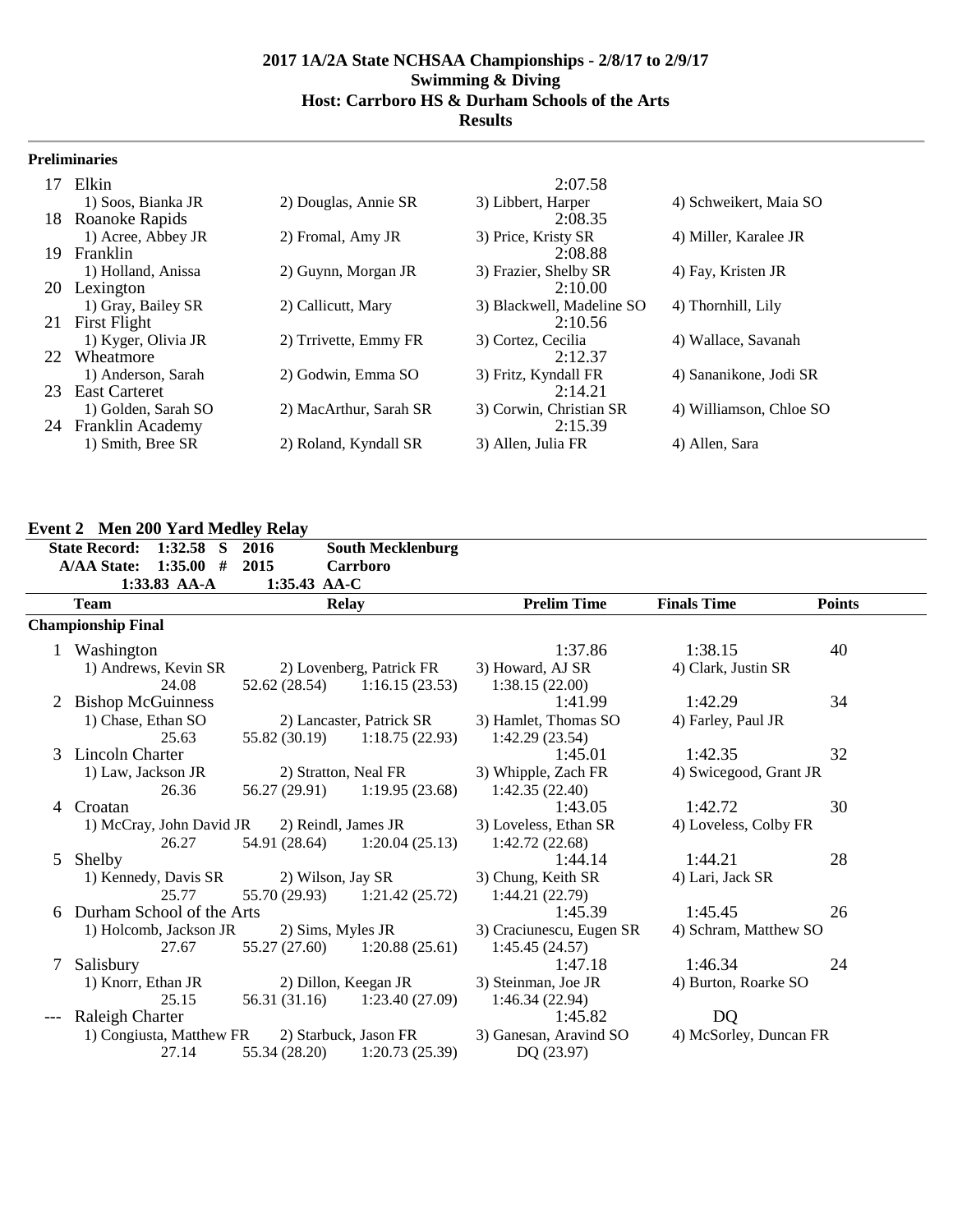#### **Consolation Final**

| 9     | Roanoke Rapids                         |                                           |                          | 1:48.59                                | 1:46.91                   | 18             |
|-------|----------------------------------------|-------------------------------------------|--------------------------|----------------------------------------|---------------------------|----------------|
|       | 1) Glasgow, Douglas SR<br>28.56        | 2) Leard, Alex SR<br>1:00.50(31.94)       | 1:24.39(23.89)           | 3) Hoscila, AJ JR<br>1:46.91 (22.52)   | 4) Hargrave, Hunter JR    |                |
|       | 10 Elkin                               |                                           |                          | 1:49.62                                | 1:47.87                   | 14             |
|       | 1) Duncan, Alex JR<br>27.95            | 2) Petterson, Jarrett SR<br>58.16 (30.21) | 1:24.20(26.04)           | 3) Sloop, Dockery JR<br>1:47.87(23.67) | 4) Soos, Daniel           |                |
|       | 11 Lake Norman Charter                 |                                           |                          | 1:48.64                                | 1:48.64                   | 12             |
|       | 1) Robertson, Matt JR                  | 2) Chestnutt, Ryan SO                     |                          | 3) Hack, Brian SR                      | 4) O'Connell, Cade JR     |                |
|       | 28.58                                  | 59.91 (31.33)                             | 1:25.64(25.73)           | 1:48.64(23.00)                         |                           |                |
|       | 12 NC Science & Math                   |                                           |                          | 1:51.86                                | 1:48.68                   | 10             |
|       | 1) Lewis, Cole SR                      | 2) Sisk, Stonewall JR                     |                          | 3) Hoang, Kenny SR                     | 4) Xiong, Alexander JR    |                |
|       | 27.87                                  | 57.75 (29.88)                             | 1:25.33(27.58)           | 1:48.68(23.35)                         |                           |                |
| 13    | Camden                                 |                                           |                          | 1:51.42                                | 1:50.75                   | $\,8\,$        |
|       | 1) Jones, Ethan SO                     | 2) Keeling, Gabriel SO                    |                          | 3) Robertson, Brock SR                 | 4) Barhan, Braden SO      |                |
|       | 26.95                                  | 57.94 (30.99)                             | 1:24.88(26.94)           | 1:50.75(25.87)                         |                           |                |
| 14    | Gray Stone Day                         |                                           |                          | 1:52.54                                | 1:52.08                   | 6              |
|       | 1) Yu, Daniel JR                       |                                           | 2) Goodnight, Nicolas JR | 3) Ploplis, Reilly SO                  | 4) Ostrander, Benjamin JR |                |
|       | 29.46                                  | 1:00.75(31.29)                            | 1:29.37(28.62)           | 1:52.08(22.71)                         |                           |                |
| 15    | Carrboro                               |                                           |                          | 1:51.80                                | 1:52.21                   | $\overline{4}$ |
|       | 1) Barrett, Owen FR                    | 2) Prakken, Alex FR                       |                          | 3) Foster, Ian SR                      | 4) O'Donnell, Kevin SO    |                |
|       | 29.79                                  | 1:00.21(30.42)                            | 1:26.87(26.66)           | 1:52.21(25.34)                         |                           |                |
|       | 16 Comm School of Davidson             |                                           |                          | 1:53.07                                | 1:53.29                   | $\overline{2}$ |
|       | 1) Lauro, Tyler SO                     | 2) Cline, Reid FR                         |                          | 3) Reddick, Wiley JR                   | 4) Russell, Ethan SO      |                |
|       | 31.97<br><b>Preliminaries</b>          | 1:03.91 (31.94)                           | 1:29.55(25.64)           | 1:53.29(23.74)                         |                           |                |
|       |                                        |                                           |                          |                                        |                           |                |
|       | 17 Atkins                              |                                           |                          | 1:53.85                                |                           |                |
|       | 1) Fore, Dylan JR                      | 2) Boney, Desmond JR                      |                          | 3) Johnson, Samuel FR                  | 4) Solomon, Jared         |                |
| 18    | Tarboro                                |                                           |                          | 1:54.51                                |                           |                |
|       | 1) Lancaster, Trey JR                  | 2) Sessoms, Jacob JR                      |                          | 3) Dupree, Seth JR                     | 4) Harris, Dawson SR      |                |
|       | 19 Franklin                            |                                           |                          | 1:55.50                                |                           |                |
|       | 1) Karcher, Ryan<br>20 Voyager Academy | 2) Gurney, Seth SO                        |                          | 3) McQuitty, Calvin JR<br>1:56.56      | 4) Angel, Phillip SO      |                |
|       | 1) Hollon, Connor SR                   | 2) Green, Alex SR                         |                          | 3) Cheifetz, Adam SO                   | 4) Jones, Michael         |                |
|       | 21 First Flight                        |                                           |                          | 1:57.43                                |                           |                |
|       | 1) Gilbreath, Daegan JR                | 2) Pugh, Bryce JR                         |                          | 3) Maniet, Alan JR                     | 4) Wells, Byrde SR        |                |
|       | 22 Lexington                           |                                           |                          | 2:01.91                                |                           |                |
|       | 1) Kelly-Rajan, Kieran                 | 2) Blackerby, Liam                        |                          | 3) Inabinett, Blake JR                 | 4) Biesecker, Holt        |                |
|       | 23 Newton-Conover                      |                                           |                          | 2:06.29                                |                           |                |
|       | 1) Williams, Hunter SO                 | 2) Henze, Caleb SO                        |                          | 3) Norman, Alex SO                     | 4) Shea, Declan           |                |
| $---$ | Pine Lake Prep                         |                                           |                          | DQ                                     |                           |                |
|       | 1) Janos, Paul SR                      |                                           | 2) Shelley, Matthew FR   | 3) Sisson, Blake SR                    | 4) Kiral, David SO        |                |
|       |                                        |                                           |                          |                                        |                           |                |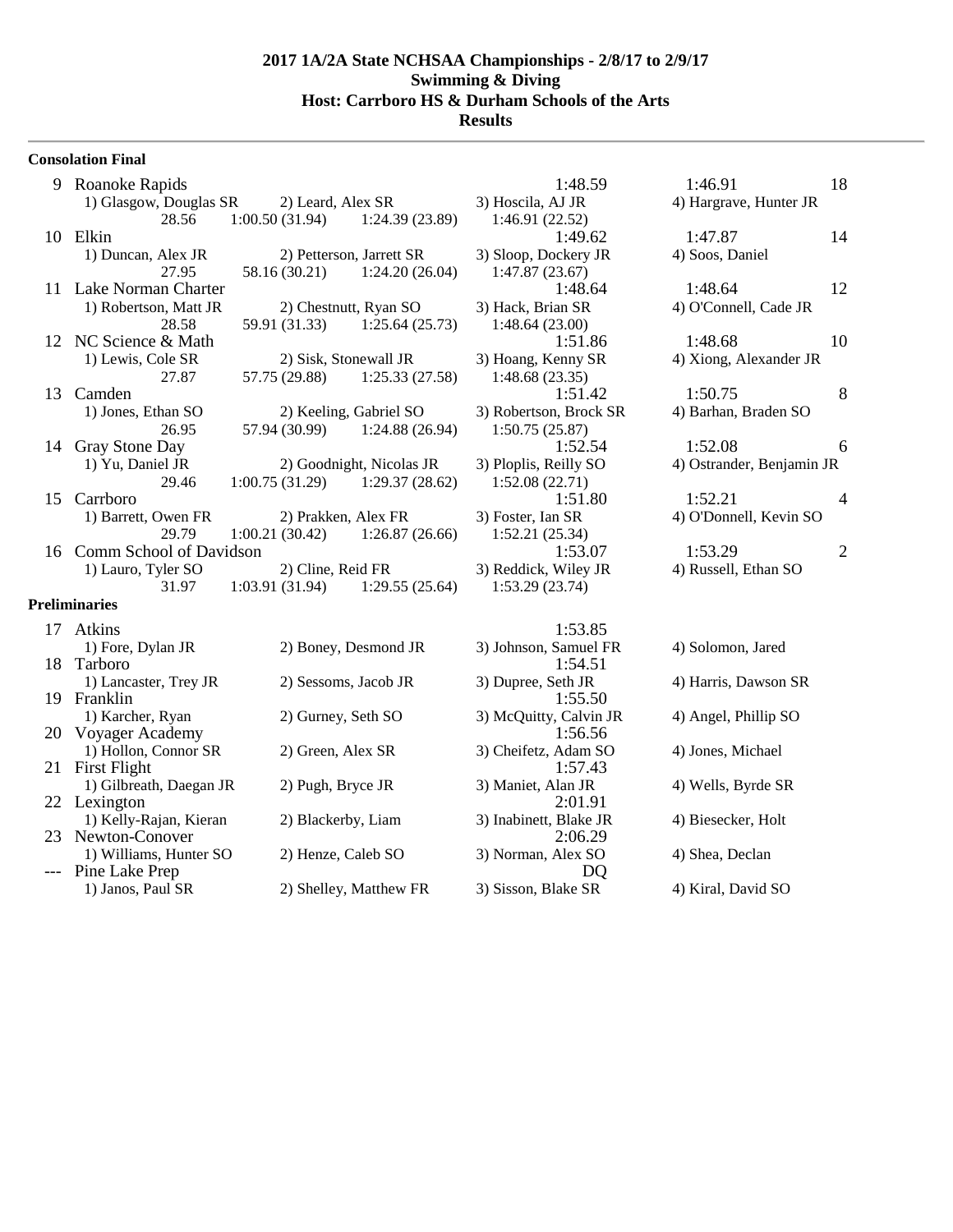|       | <b>Event 3</b> Women 200 Yard Freestyle |                                                            |                            |                    |                |  |
|-------|-----------------------------------------|------------------------------------------------------------|----------------------------|--------------------|----------------|--|
|       | State Record: 1:46.47 S 2015            | Erika Brown (Hough, W.A.)                                  |                            |                    |                |  |
|       | A/AA State: 1:49.31 # 2014              | <b>Christina Lappin(Lincoln Char)</b>                      |                            |                    |                |  |
|       | 1:48.95 AA-A                            | 1:50.75 AA-C                                               |                            |                    |                |  |
|       | <b>Name</b>                             | Yr School                                                  | <b>Prelim Time</b>         | <b>Finals Time</b> | <b>Points</b>  |  |
|       | <b>Championship Final</b>               |                                                            |                            |                    |                |  |
|       | 1 Reeve, Lyndsey                        | SO Croatan                                                 | 1:56.43                    | 1:50.99            | 20             |  |
|       | 26.52                                   | 54.64 (28.12)<br>1:23.13(28.49)                            | 1:50.99(27.86)             |                    |                |  |
|       | Willis, Sydney                          | JR Raleigh Charter                                         | 1:52.97                    | 1:52.04            | 17             |  |
|       | 25.94                                   | 53.80 (27.86)<br>1:22.65(28.85)                            | 1:52.04(29.39)             |                    |                |  |
| 3     | Baca, Paloma                            | SO Carrboro                                                | 1:54.21                    | 1:54.07            | 16             |  |
|       | 26.75                                   | 55.39 (28.64)<br>1:24.88 (29.49)                           | 1:54.07(29.19)             |                    |                |  |
|       | 4 Eustice, Annamarie                    | JR NC Science & Math                                       | 2:03.26                    | 2:03.18            | 15             |  |
|       | 28.91                                   | 1:00.33(31.42)<br>1:32.17(31.84)                           | 2:03.18(31.01)             |                    |                |  |
|       | 5 Newkirk, Reed                         | JR Pine Lake Prep                                          | 2:07.89                    | 2:06.23            | 14             |  |
|       | 28.14<br>6 Macfee, Caroline             | 59.69 (31.55)<br>1:32.49(32.80)                            | 2:06.23(33.74)             | 2:07.01            | 13             |  |
|       | 28.49                                   | SO Lake Norman Charter<br>1:00.96(32.47)<br>1:34.33(33.37) | 2:07.63<br>2:07.01 (32.68) |                    |                |  |
| 7     | Allen, Julia                            | FR Franklin Academy                                        | 2:05.29                    | 2:07.35            | 12             |  |
|       | 28.24                                   | 1:33.34(33.62)<br>59.72 (31.48)                            | 2:07.35(34.01)             |                    |                |  |
|       | 8 Herzberger, Katie                     | <b>SO</b> Bishop McGuinness                                | 2:07.84                    | 2:07.99            | 11             |  |
|       | 29.24                                   | $1:01.24(32.00)$ $1:34.82(33.58)$                          | 2:07.99(33.17)             |                    |                |  |
|       | <b>Consolation Final</b>                |                                                            |                            |                    |                |  |
|       | 9 Wilkowski, Katie                      | FR Pine Lake Prep                                          | 2:08.72                    | 2:05.27            | 9              |  |
|       | 28.69                                   | 1:00.42(31.73)<br>1:33.05(32.63)                           | 2:05.27 (32.22)            |                    |                |  |
|       | 10 Busick, Mia                          | FR Raleigh Charter                                         | 2:09.15                    | 2:05.33            | 7              |  |
|       | 28.56                                   | 1:32.70(32.60)<br>1:00.10(31.54)                           | 2:05.33(32.63)             |                    |                |  |
| 11    | Carte, Camryn                           | FR Lake Norman Charter                                     | 2:10.26                    | 2:08.58            | 6              |  |
|       | 28.75                                   | 1:00.92(32.17)<br>1:35.06(34.14)                           | 2:08.58 (33.52)            |                    |                |  |
|       | 12 Anderson, Bethany                    | JR Hayesville                                              | 2:10.15                    | 2:09.45            | 5              |  |
|       | 29.00                                   | 1:02.19(33.19)<br>1:36.67(34.48)                           | 2:09.45 (32.78)            |                    |                |  |
| 13    | Sullenger, Cynthia                      | SO Carrboro                                                | 2:11.84                    | 2:09.48            | 4              |  |
|       | 29.96                                   | 1:03.17(33.21)<br>1:36.74(33.57)                           | 2:09.48 (32.74)            |                    |                |  |
|       | 14 Miles, Lydia                         | FR Pine Lake Prep                                          | 2:10.52                    | 2:09.61            | 3              |  |
|       | 29.67<br>15 Pulliam, Laura              | 1:02.53(32.86)<br>1:36.44(33.91)<br>SR West Stokes         | 2:09.61(33.17)<br>2:11.24  | 2:10.27            | $\overline{c}$ |  |
|       | 28.88                                   | 1:03.10(34.22)<br>1:37.19(34.09)                           | 2:10.27 (33.08)            |                    |                |  |
|       | 16 Cook, Kinsey                         | FR Gray Stone Day                                          | 2:10.42                    | 2:14.43            | $\mathbf{1}$   |  |
|       | 29.67                                   | 1:04.24 (34.57)<br>1:39.68 (35.44)                         | 2:14.43 (34.75)            |                    |                |  |
|       | <b>Preliminaries</b>                    |                                                            |                            |                    |                |  |
| 17    | Holshouser, Samantha                    | SR North Stanly                                            | 2:12.77                    |                    |                |  |
|       |                                         |                                                            |                            |                    |                |  |
| 18    | Mode, Caroline                          | SO Manteo                                                  | 2:12.81                    |                    |                |  |
| $*19$ | Connor, Julianna                        | SO Northeastern                                            | 2:12.91                    |                    |                |  |
| $*19$ | Schimmoller, Allison                    | SR Lake Norman Charter                                     | 2:12.91                    |                    |                |  |
| 21    | Winter, Megan                           | SR Hendersonville                                          | 2:14.98                    |                    |                |  |
| 22    | Gosnell, Emily                          | JR Comm School of Davidson                                 | 2:15.82                    |                    |                |  |
| 23    | Yang, Katey                             | SR Clinton                                                 | 2:16.52                    |                    |                |  |
|       | 24 Jarvis, Alyssa                       | FR Parkwood                                                | 2:18.43                    |                    |                |  |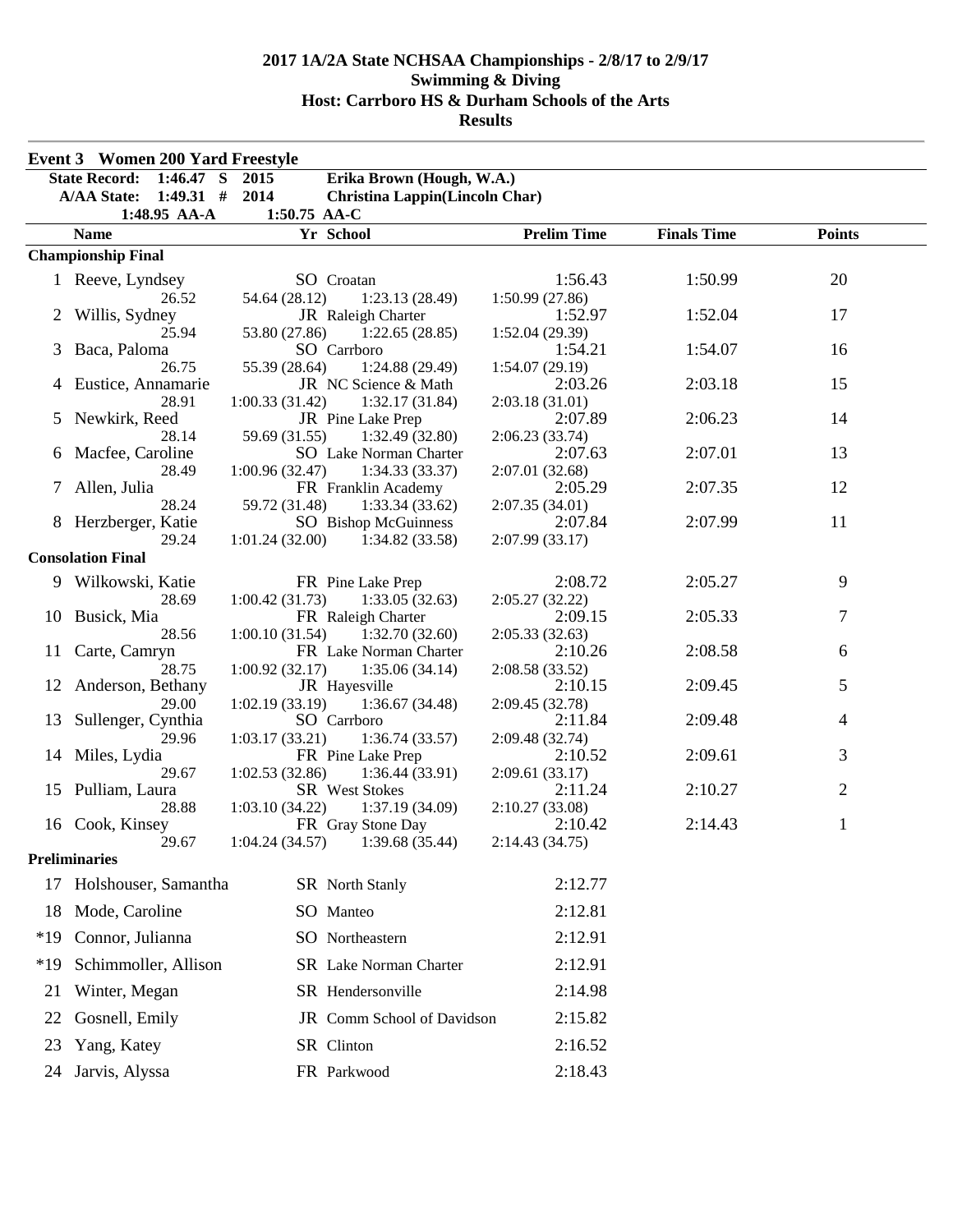|                | <b>Event 4 Men 200 Yard Freestyle</b>  |                                                       |                            |                    |                |
|----------------|----------------------------------------|-------------------------------------------------------|----------------------------|--------------------|----------------|
|                | $1:36.99$ S<br><b>State Record:</b>    | 2016<br>Will Macmillan (Carrboro)                     |                            |                    |                |
|                | <b>A/AA State:</b><br>$1:36.99$ # 2016 | <b>Will Macmillan (Carrboro)</b>                      |                            |                    |                |
|                | 1:38.91 AA-A                           | 1:40.53 AA-C                                          |                            |                    |                |
|                | <b>Name</b>                            | Yr School                                             | <b>Prelim Time</b>         | <b>Finals Time</b> | <b>Points</b>  |
|                | <b>Championship Final</b>              |                                                       |                            |                    |                |
|                | 1 Andrews, Kevin                       | SR Washington                                         | 1:44.43                    | 1:41.59            | 20             |
|                | 23.32                                  | 48.84 (25.52)<br>1:15.32(26.48)                       | 1:41.59(26.27)             |                    |                |
| 2              | Crook, Hunter                          | SR First Flight                                       | 1:46.31                    | 1:43.45            | 17             |
| 3              | 23.97<br>Whipple, Zach                 | 1:16.46(26.79)<br>49.67 (25.70)<br>FR Lincoln Charter | 1:43.45 (26.99)<br>1:46.55 | 1:44.82            | 16             |
|                | 24.66                                  | 51.00 (26.34)<br>1:17.86(26.86)                       | 1:44.82(26.96)             |                    |                |
|                | McCray, John David                     | JR Croatan                                            | 1:48.90                    | 1:46.54            | 15             |
|                | 24.97                                  | 51.66 (26.69)<br>1:19.29(27.63)                       | 1:46.54(27.25)             |                    |                |
| $\mathfrak{S}$ | McCourt, Ryan                          | SR Pine Lake Prep                                     | 1:49.36                    | 1:48.18            | 14             |
|                | 25.02                                  | 52.77 (27.75)<br>1:20.93(28.16)                       | 1:48.18(27.25)             |                    |                |
|                | Holcomb, Jackson                       | JR Durham School of the Arts                          | 1:48.86                    | 1:49.46            | 13             |
|                | 24.87                                  | 52.12 (27.25)<br>1:20.79(28.67)                       | 1:49.46(28.67)             |                    |                |
| 7              | Karre, Paul<br>26.25                   | SO Newton-Conover<br>53.69 (27.44)<br>1:21.45(27.76)  | 1:49.65<br>1:49.97 (28.52) | 1:49.97            | 12             |
|                | 8 Fender, Matthew                      | JR Hunter Huss                                        | 1:51.59                    | 1:52.01            | 11             |
|                | 25.53                                  | 53.48 (27.95)<br>1:22.84(29.36)                       | 1:52.01(29.17)             |                    |                |
|                | <b>Consolation Final</b>               |                                                       |                            |                    |                |
|                | 9 O'Connell, Cade                      | JR Lake Norman Charter                                | 1:53.10                    | 1:50.75            | 9              |
|                | 25.65                                  | 1:22.84(29.00)<br>53.84 (28.19)                       | 1:50.75(27.91)             |                    |                |
| 10             | Yuan, Allen                            | JR Raleigh Charter                                    | 1:53.30                    | 1:51.56            | 7              |
|                | 26.18                                  | 54.32 (28.14)<br>1:23.12(28.80)                       | 1:51.56 (28.44)            |                    |                |
|                | 11 Pilson, Robert                      | FR Raleigh Charter                                    | 1:56.10                    | 1:52.75            | 6              |
|                | 26.05                                  | 1:24.08(29.38)<br>54.70 (28.65)                       | 1:52.75(28.67)             |                    |                |
|                | 12 Johnson, Sam                        | SR Voyager Academy                                    | 1:55.72                    | 1:54.66            | 5              |
|                | 25.18                                  | 1:23.47(29.93)<br>53.54 (28.36)                       | 1:54.66(31.19)             |                    |                |
| 13             | Tubaugh, Hodges<br>26.06               | SO Washington<br>1:26.85(30.42)<br>56.43 (30.37)      | 1:56.01<br>1:55.68(28.83)  | 1:55.68            | 4              |
|                | 14 Janesik, Maximilian                 | FR Manteo                                             | 1:57.52                    | 1:58.01            | 3              |
|                | 26.89                                  | 56.90 (30.01)<br>1:27.57(30.67)                       | 1:58.01(30.44)             |                    |                |
| 15             | Ira, Dalton                            | JR Rosewood                                           | 1:58.64                    | 1:59.91            | $\overline{c}$ |
|                | 27.88                                  | 59.11 (31.23)<br>1:29.93(30.82)                       | 1:59.91 (29.98)            |                    |                |
|                | --- Johnson, Samuel                    | FR Atkins                                             | 1:54.47                    | <b>DFS</b>         |                |
|                | Preliminaries                          |                                                       |                            |                    |                |
| 17             | Walker, Brett                          | JR East Burke                                         | 2:00.82                    |                    |                |
| 18             | Dominguez, Nelson                      | FR East Burke                                         | 2:00.86                    |                    |                |
|                |                                        |                                                       |                            |                    |                |
| 19             | Hunter, Corbin                         | FR Carrboro                                           | 2:01.18                    |                    |                |
| 20             | Luther, Glenn                          | JR Lake Norman Charter                                | 2:02.01                    |                    |                |
| 21             | Ploplis, Reilly                        | SO Gray Stone Day                                     | 2:02.10                    |                    |                |
| 22             | Lari, Jack                             | SR Shelby                                             | 2:02.22                    |                    |                |
|                |                                        |                                                       |                            |                    |                |
| 23             | Inabinett, Blake                       | JR Lexington                                          | 2:03.36                    |                    |                |
|                | 24 Bausinser, Steven                   | FR Central Academy                                    | 2:03.37                    |                    |                |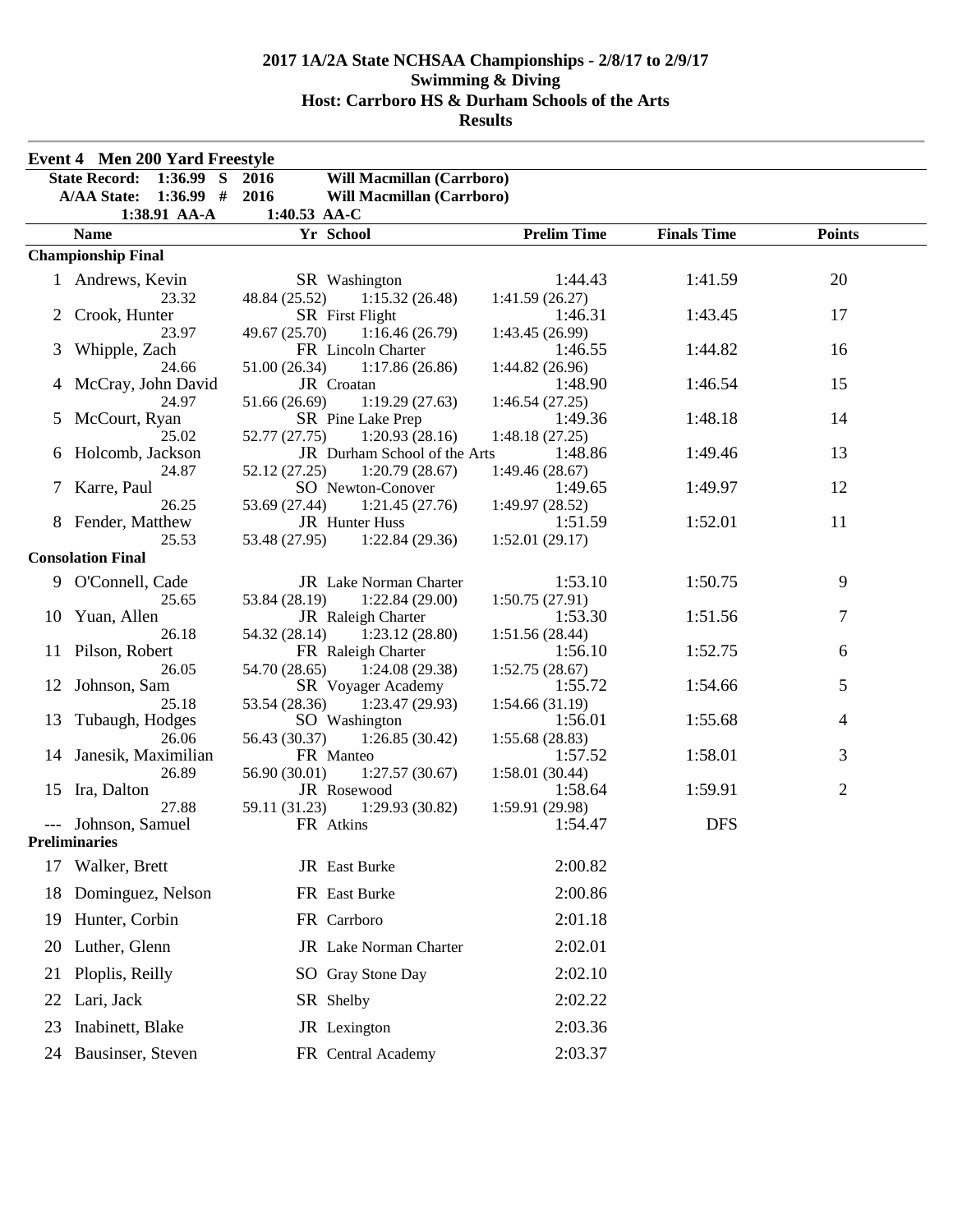|       | Event 5 Women 200 Yard IM           |                                                      |                            |                    |                |  |
|-------|-------------------------------------|------------------------------------------------------|----------------------------|--------------------|----------------|--|
|       | $1:58.85$ S<br><b>State Record:</b> | 2016<br><b>Caroline Hauder (Marvin Ridge)</b>        |                            |                    |                |  |
|       | $2:02.63$ #<br><b>A/AA State:</b>   | 2014<br><b>Olivia Ontjes (Raleigh Char)</b>          |                            |                    |                |  |
|       | 2:02.21 AA-A                        | 2:04.42 AA-C                                         |                            |                    |                |  |
|       | <b>Name</b>                         | Yr School                                            | <b>Prelim Time</b>         | <b>Finals Time</b> | <b>Points</b>  |  |
|       | <b>Championship Final</b>           |                                                      |                            |                    |                |  |
|       | 1 Nelson, Emme                      | FR Comm School of Davidson                           | 2:05.68                    | 2:03.98 AA-C+      | 20             |  |
|       | 27.61                               | 58.73 (31.12)<br>1:33.80(35.07)                      | 2:03.98(30.18)             |                    |                |  |
|       | 2 Ayscue, Riggan                    | SO Lake Norman Charter                               | 2:11.61                    | 2:08.74            | 17             |  |
|       | 28.15                               | 1:37.80(36.64)<br>1:01.16(33.01)                     | 2:08.74 (30.94)            |                    |                |  |
|       | 3 Merry, Anneliese                  | SO Carrboro                                          | 2:10.90                    | 2:09.89            | 16             |  |
|       | 28.35                               | 1:01.58(33.23)<br>1:39.71(38.13)                     | 2:09.89(30.18)             |                    |                |  |
|       | 4 Hamlet, Natalie                   | <b>SR</b> Bishop McGuinness                          | 2:14.13                    | 2:11.95            | 15             |  |
|       | 28.97<br>5 Burton, Piper            | 1:02.43(33.46)<br>1:41.77(39.34)<br>FR East Davidson | 2:11.95(30.18)<br>2:13.86  | 2:14.10            | 14             |  |
|       | 27.11                               | 1:01.28(34.17)<br>1:40.29(39.01)                     | 2:14.10(33.81)             |                    |                |  |
|       | 6 Hill, Kelsi                       | SO Union Academy                                     | 2:15.02                    | 2:15.07            | 13             |  |
|       | 28.70                               | 1:02.34(33.64)<br>1:43.12(40.78)                     | 2:15.07(31.95)             |                    |                |  |
|       | 7 Daly, Rachel                      | FR Pine Lake Prep                                    | 2:19.40                    | 2:16.69            | 12             |  |
|       | 29.26                               | 1:02.36(33.10)<br>1:45.77(43.41)                     | 2:16.69(30.92)             |                    |                |  |
|       | 8 Tunstall, Anne-Louise             | JR East Surry                                        | 2:20.25                    | 2:20.25            | 11             |  |
|       | 29.55                               | 1:05.89(36.34)<br>1:46.47(40.58)                     | 2:20.25(33.78)             |                    |                |  |
|       | <b>Consolation Final</b>            |                                                      |                            |                    |                |  |
|       | 9 Koudelkova, Valentyna             | JR Manteo                                            | 2:23.19                    | 2:19.20            | 9              |  |
|       | 32.43                               | 1:08.33(35.90)<br>1:47.95(39.62)                     | 2:19.20(31.25)             |                    |                |  |
|       | 10 Miller, Breanna                  | JR Gray Stone Day                                    | 2:23.29                    | 2:20.25            | 7              |  |
|       | 30.65<br>11 Domitrovits, Lydia      | 1:06.09(35.44)<br>1:47.90(41.81)<br>SO Croatan       | 2:20.25(32.35)<br>2:20.90  | 2:20.54            | 6              |  |
|       | 30.47                               | 1:06.20(35.73)<br>1:48.76(42.56)                     | 2:20.54 (31.78)            |                    |                |  |
|       | 12 Fritz, Kyndall                   | FR Wheatmore                                         | 2:24.38                    | 2:22.18            | 5              |  |
|       | 31.09                               | 1:08.10(37.01)<br>1:50.36(42.26)                     | 2:22.18 (31.82)            |                    |                |  |
| 13    | Rubel, Anna                         | FR Lake Norman Charter                               | 2:25.23                    | 2:22.26            | 4              |  |
|       | 31.20                               | 1:04.72(33.52)<br>1:48.95(44.23)                     | 2:22.26 (33.31)            |                    |                |  |
|       | 14 Nunn, Mikki                      | JR East Surry                                        | 2:22.67                    | 2:24.92            | 3              |  |
|       | 31.78                               | 1:08.36(36.58)<br>1:51.02(42.66)                     | 2:24.92 (33.90)<br>2:25.30 |                    |                |  |
|       | 15 Pruitt, Gracie<br>31.18          | FR East Surry<br>1:10.61(39.43)<br>1:51.37(40.76)    | 2:25.10(33.73)             | 2:25.10            | $\overline{2}$ |  |
|       | 16 Everhart, Sarah                  | SR Central Academy                                   | 2:24.46                    | 2:29.72            | 1              |  |
|       | 29.38                               | $1:07.36(37.98)$ $1:54.64(47.28)$                    | 2:29.72 (35.08)            |                    |                |  |
|       | <b>Preliminaries</b>                |                                                      |                            |                    |                |  |
| 17    | Ellison, Hannalee                   | FR Raleigh Charter                                   | 2:25.36                    |                    |                |  |
| 18    | Best, Sierra                        | JR Mount Airy                                        | 2:25.69                    |                    |                |  |
| 19    | Luther, Mattie                      | FR Lake Norman Charter                               | 2:25.94                    |                    |                |  |
| 20    | Arnholt, Alyana                     | JR NC Science & Math                                 | 2:26.94                    |                    |                |  |
| 21    | Erickson, Grace                     | FR Durham School of the Arts                         | 2:28.39                    |                    |                |  |
|       |                                     |                                                      |                            |                    |                |  |
| 22    | Gleason, Camryn                     | SR Franklinton                                       | 2:28.56                    |                    |                |  |
|       | Parsons, Sydney                     | JR Raleigh Charter                                   | DQ                         |                    |                |  |
| $---$ | Buechler, Abby                      | SO Gray Stone Day                                    | DQ                         |                    |                |  |

### **Results**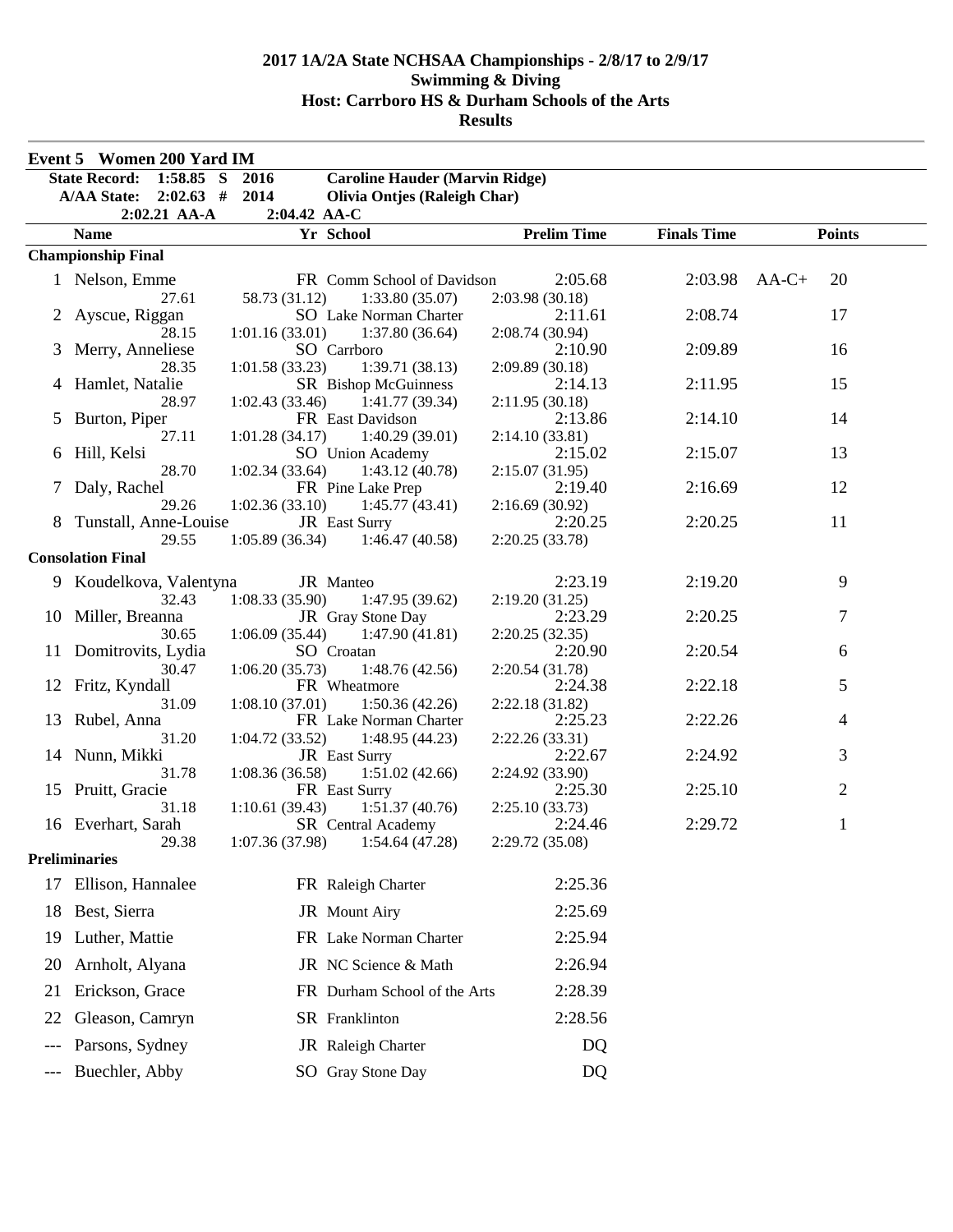|             | Event 6 Men 200 Yard IM           |                                                      |                            |                    |                |
|-------------|-----------------------------------|------------------------------------------------------|----------------------------|--------------------|----------------|
|             | State Record: 1:48.26 S           | 2009<br>Matt Houser (Rose, J. H.)                    |                            |                    |                |
|             | <b>A/AA State:</b><br>$1:52.27$ # | 2016<br><b>Danny Dilks (Mount Pleasant)</b>          |                            |                    |                |
|             | 1:50.01 AA-A                      | 1:52.28 AA-C                                         |                            |                    |                |
|             | <b>Name</b>                       | Yr School                                            | <b>Prelim Time</b>         | <b>Finals Time</b> | <b>Points</b>  |
|             | <b>Championship Final</b>         |                                                      |                            |                    |                |
|             | 1 Knorr, Ethan                    | JR Salisbury                                         | 1:55.94                    | 1:53.83            | 20             |
|             | 25.08                             | 52.77 (27.69)<br>1:26.95(34.18)                      | 1:53.83(26.88)             |                    |                |
|             | 2 Fore, Dylan                     | JR Atkins                                            | 1:59.60                    | 1:58.19            | 17             |
|             | 26.28                             | 56.61 (30.33)<br>1:30.16(33.55)                      | 1:58.19(28.03)             |                    |                |
| 3           | Reindl, James<br>26.24            | JR Croatan<br>1:30.46(34.80)<br>55.66 (29.42)        | 2:00.65<br>1:59.01(28.55)  | 1:59.01            | 16             |
|             | 4 Lovenberg, Tony                 | SR Washington                                        | 2:03.85                    | 1:59.71            | 15             |
|             | 26.13                             | 56.93 (30.80)<br>1:32.62(35.69)                      | 1:59.71 (27.09)            |                    |                |
| $5^{\circ}$ | Jones, Ethan                      | SO Camden                                            | 2:04.13                    | 2:03.68            | 14             |
|             | 26.02                             | 56.66 (30.64)<br>1:34.47(37.81)                      | 2:03.68(29.21)             |                    |                |
| 6           | Wurster, Lincoln                  | FR Carrboro                                          | 2:04.75                    | 2:04.03            | 13             |
|             | 27.75                             | 58.21 (30.46)<br>1:35.64(37.43)                      | 2:04.03(28.39)             |                    |                |
|             | 7 Lovenberg, Patrick              | FR Washington                                        | 2:08.38                    | 2:09.94            | 12             |
|             | 27.42<br>8 Lyon, Jack             | 1:01.38(33.96)<br>1:38.30(36.92)<br>FR Rosewood      | 2:09.94(31.64)<br>2:07.06  | 2:10.09            | 11             |
|             | 27.37                             | 1:00.36(32.99)<br>1:39.28(38.92)                     | 2:10.09(30.81)             |                    |                |
|             | <b>Consolation Final</b>          |                                                      |                            |                    |                |
|             | 9 Ganesan, Aravind                | SO Raleigh Charter                                   | 2:08.53                    | 2:07.21            | 9              |
|             | 27.28                             | 1:00.87(33.59)<br>1:36.40(35.53)                     | 2:07.21(30.81)             |                    |                |
|             | 10 Law, Jackson                   | JR Lincoln Charter                                   | 2:09.36                    | 2:07.87            | 7              |
|             | 26.02                             | 57.03 (31.01)<br>1:37.53(40.50)                      | 2:07.87 (30.34)            |                    |                |
| 11          | Congiusta, Matthew                | FR Raleigh Charter                                   | 2:11.01                    | 2:11.61            | 6              |
|             | 28.33                             | 1:01.44(33.11)<br>1:41.00 (39.56)                    | 2:11.61(30.61)             |                    |                |
| 12          | Gilliam, Nolan                    | <b>SO</b> East Surry                                 | 2:12.28                    | 2:11.88            | 5              |
| 13          | 26.81<br>Setzer, Luke             | 1:00.10(33.29)<br>1:39.64(39.54)<br>SR West Caldwell | 2:11.88(32.24)<br>2:15.66  | 2:15.13            | $\overline{4}$ |
|             | 28.02                             | 1:02.84(34.82)<br>1:43.84(41.00)                     | 2:15.13(31.29)             |                    |                |
|             | 14 Robertson, Matt                | JR Lake Norman Charter                               | 2:16.11                    | 2:17.04            | 3              |
|             | 29.30                             | 1:02.95(33.65)<br>1:46.72(43.77)                     | 2:17.04 (30.32)            |                    |                |
|             | 15 Beamguard, Jamie               | SR Forbush                                           | 2:16.63                    | 2:18.93            | $\overline{2}$ |
|             | 29.27                             | 1:04.75(35.48)<br>1:47.11(42.36)                     | 2:18.93(31.82)             |                    |                |
|             | 16 Hester, Trey<br>30.46          | FR Raleigh Charter                                   | 2:16.53<br>2:20.94 (34.74) | 2:20.94            | $\mathbf{1}$   |
|             | <b>Preliminaries</b>              | $1:05.71(35.25)$ $1:46.20(40.49)$                    |                            |                    |                |
|             |                                   |                                                      |                            |                    |                |
| 17          | Wilson, Ben                       | FR Raleigh Charter                                   | 2:18.66                    |                    |                |
| 18          | Roe, Duncan                       | SR Hendersonville                                    | 2:19.73                    |                    |                |
| 19          | Carpenter, Hayden                 | FR Union Academy                                     | 2:20.68                    |                    |                |
| 20          | McCabe, Jack                      | FR Croatan                                           | 2:22.80                    |                    |                |
| 21          | Amin, Roshen                      | FR Salisbury                                         | 2:23.09                    |                    |                |
| 22          | Steinman, Joe                     | JR Salisbury                                         | 2:23.55                    |                    |                |
| 23          | Stinson, Tristan                  | SO Bradford Prep                                     | 2:36.61                    |                    |                |
|             | Chestnutt, Ryan                   | SO Lake Norman Charter                               | DQ                         |                    |                |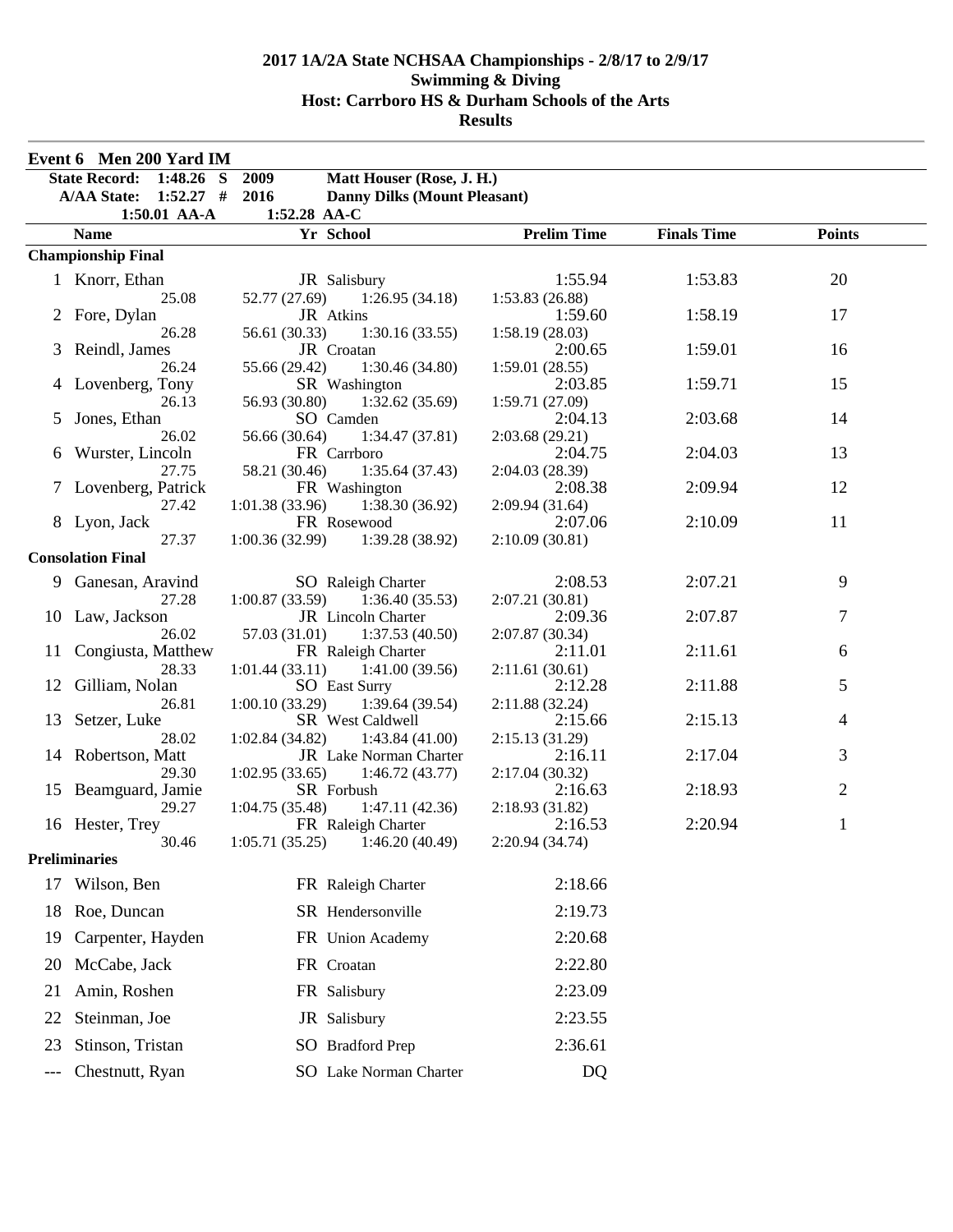|       | <b>Event 7 Women 50 Yard Freestyle</b>                             |              |                                                                              |                    |                    |                |  |
|-------|--------------------------------------------------------------------|--------------|------------------------------------------------------------------------------|--------------------|--------------------|----------------|--|
|       | <b>State Record:</b><br>22.75<br>S                                 | 2016         | <b>Grace Countie (Leesville Road)</b>                                        |                    |                    |                |  |
|       | 22.75 S<br><b>State Record:</b><br>$22.75$ #<br><b>A/AA State:</b> | 2016<br>2016 | <b>Alyssa Marsh (Pine Lake Prep)</b><br><b>Alyssa Marsh (Pine Lake Prep)</b> |                    |                    |                |  |
|       | 23.27 AA-A                                                         |              | 23.68 AA-C                                                                   |                    |                    |                |  |
|       | <b>Name</b>                                                        |              | Yr School                                                                    | <b>Prelim Time</b> | <b>Finals Time</b> | <b>Points</b>  |  |
|       | <b>Championship Final</b>                                          |              |                                                                              |                    |                    |                |  |
|       | 1 Accordino, Allyson                                               |              | SO Pine Lake Prep                                                            | 23.87              | 23.80              | 20             |  |
| 2     | Carr, Ann                                                          |              | SR River Mill Academy                                                        | 24.64              | 24.31              | 17             |  |
| 3     | Olson, Sarah                                                       |              | SO Wilkes Central                                                            | 24.83              | 24.36              | 16             |  |
| 4     | Krehnbrink, Kali                                                   |              | SR East Lincoln                                                              | 25.01              | 24.47              | 15             |  |
| 5     | Whalen, Lilly                                                      |              | SR Raleigh Charter                                                           | 24.87              | 24.99              | 14             |  |
| 6     | Auten, Rose                                                        |              | JR Pine Lake Prep                                                            | 25.43              | 25.55              | 13             |  |
| 7     | Rasbornik, Kensley                                                 |              | JR Pine Lake Prep                                                            | 25.34              | 25.62              | 12             |  |
| 8     | Milem, Emma<br><b>Consolation Final</b>                            |              | JR Gray Stone Day                                                            | 25.45              | 25.90              | 11             |  |
| 9     | Marsh, Maddie                                                      |              | JR Pine Lake Prep                                                            | 25.65              | 25.58              | 9              |  |
| 10    | Price, Kristy                                                      |              | SR Roanoke Rapids                                                            | 25.77              | 25.66              | 7              |  |
| 11    | Lane, Kathleen                                                     |              | FR Raleigh Charter                                                           | 25.71              | 25.84              | 6              |  |
| $*12$ | Reid, Emily                                                        |              | SR Murphy                                                                    | 26.22              | 25.95              | 4.50           |  |
| $*12$ | Peck, Emma                                                         |              | JR Raleigh Charter                                                           | 25.98              | 25.95              | 4.50           |  |
| 14    | Glover, Hannah                                                     |              | SO Comm School of Davidson                                                   | 26.02              | 26.03              | 3              |  |
| 15    | Godwin, Emma                                                       |              | SO Wheatmore                                                                 | 26.41              | 26.39              | $\overline{c}$ |  |
|       | 16 Breck, Anna<br><b>Preliminaries</b>                             |              | SO Goldsboro                                                                 | 26.19              | 26.67              | $\mathbf{1}$   |  |
| 17    | Hibbard, Ali                                                       |              | SO Voyager Academy                                                           | 26.47              |                    |                |  |
| 18    | Jones, Kara                                                        |              | SR Lake Norman Charter                                                       | 26.48              |                    |                |  |
| 19    | Hicks, Ashley                                                      |              | SR East Surry                                                                | 26.63              |                    |                |  |
| 20    | Carperter, Katherine                                               |              | FR Gray Stone Day                                                            | 26.76              |                    |                |  |
| 21    | Blackwell, Madeline                                                |              | SO Lexington                                                                 | 26.95              |                    |                |  |
| 22    | Dooley, Rachel                                                     |              | SR Croatan                                                                   | 27.26              |                    |                |  |
| 23    | Schweikert, Maia                                                   |              | SO Elkin                                                                     | 27.30              |                    |                |  |
| 24    | Sells, Alexa                                                       |              | SR North Stanly                                                              | 27.69              |                    |                |  |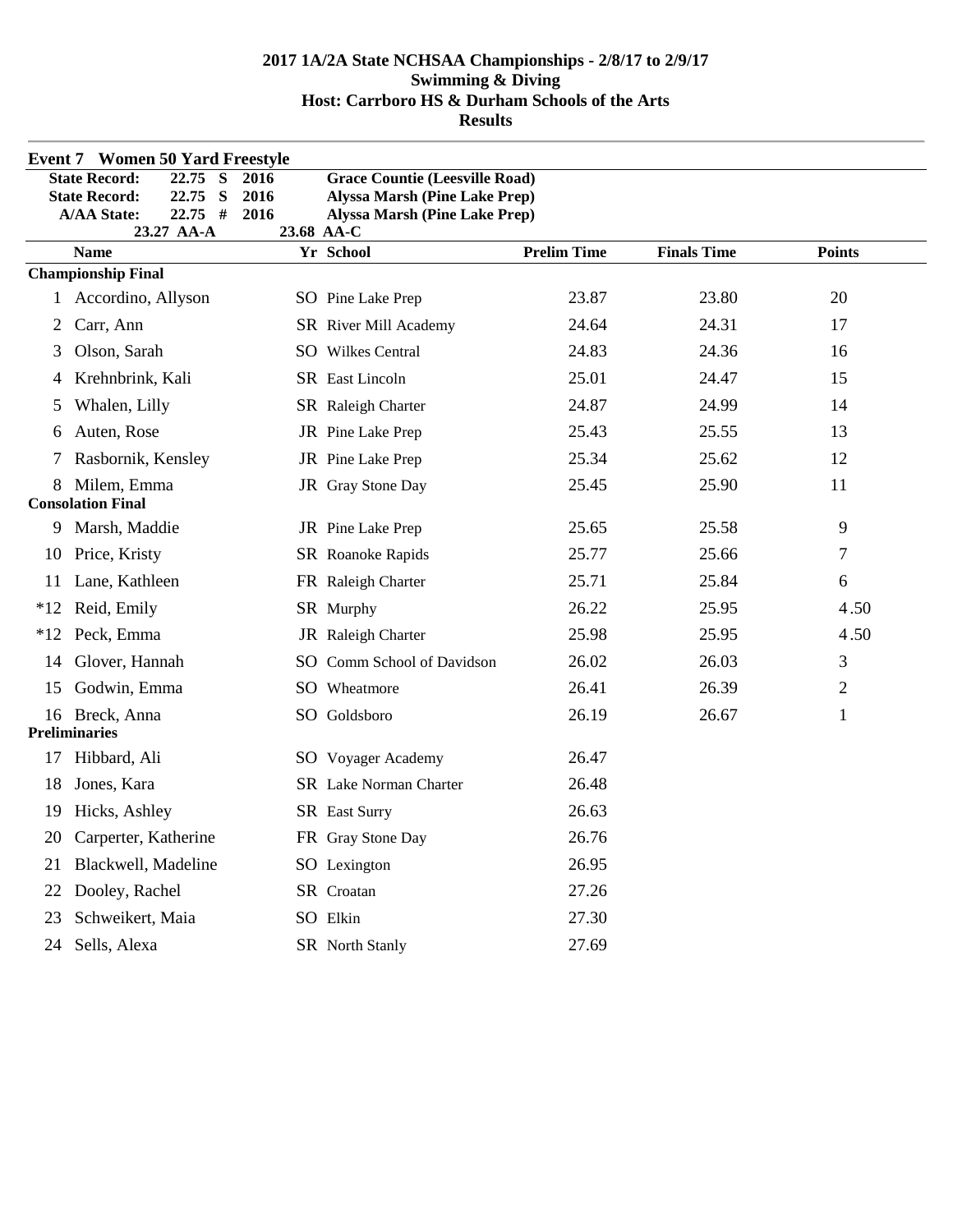|       | Event 8 Men 50 Yard Freestyle                                                        |              |                                                                                        |                    |                    |                |  |  |
|-------|--------------------------------------------------------------------------------------|--------------|----------------------------------------------------------------------------------------|--------------------|--------------------|----------------|--|--|
|       | <b>State Record:</b><br>20.44<br>S<br>#<br><b>A/AA State:</b><br>20.46<br>20.69 AA-A | 1990<br>2012 | <b>Chris Compton (T.W. Andrews)</b><br><b>Joe Bonk (Raleigh Charter)</b><br>21.00 AA-C |                    |                    |                |  |  |
|       | <b>Name</b>                                                                          |              | Yr School                                                                              | <b>Prelim Time</b> | <b>Finals Time</b> | <b>Points</b>  |  |  |
|       | <b>Championship Final</b>                                                            |              |                                                                                        |                    |                    |                |  |  |
|       | 1 Harding, Cameron                                                                   |              | JR East Carteret                                                                       | 22.67              | 21.89              | 20             |  |  |
| 2     | Coltrane, Jack                                                                       |              | SR Southwest Edgecombe                                                                 | 22.44              | 22.04              | 17             |  |  |
| 3     | Howard, AJ                                                                           |              | SR Washington                                                                          | 21.98              | 22.26              | 16             |  |  |
| 4     | Hoscila, AJ                                                                          |              | JR Roanoke Rapids                                                                      | 22.92              | 22.41              | 15             |  |  |
| 5     | Ostrander, Benjamin                                                                  |              | JR Gray Stone Day                                                                      | 22.82              | 22.58              | 14             |  |  |
| 6     | Bollenbacher, Caleb                                                                  |              | SR Carrboro                                                                            | 22.85              | 22.65              | 13             |  |  |
| 7     | Sims, Myles                                                                          |              | <b>JR</b> Durham School of the Arts                                                    | 22.89              | 22.80              | 12             |  |  |
| 8     | Burton, Roarke<br><b>Consolation Final</b>                                           |              | SO Salisbury                                                                           | 23.13              | 23.17              | 11             |  |  |
| 9.    | Loveless, Colby                                                                      |              | FR Croatan                                                                             | 23.16              | 23.17              | 9              |  |  |
| 10    | Swicegood, Grant                                                                     |              | JR Lincoln Charter                                                                     | 23.23              | 23.19              | 7              |  |  |
| 11    | Pletzke, Harrison                                                                    |              | JR Carrboro                                                                            | 23.18              | 23.21              | 6              |  |  |
| 12    | Hargrave, Hunter                                                                     |              | JR Roanoke Rapids                                                                      | 23.32              | 23.25              | 5              |  |  |
| 13    | Starbuck, Jason                                                                      |              | FR Raleigh Charter                                                                     | 23.33              | 23.40              | 4              |  |  |
| 14    | Chung, Keith                                                                         |              | SR Shelby                                                                              | 23.46              | 23.49              | 3              |  |  |
| 15    | Jackson, James                                                                       |              | SR Hendersonville                                                                      | 23.76              | 23.78              | $\overline{2}$ |  |  |
|       | 16 Russell, Ethan<br><b>Preliminaries</b>                                            |              | SO Comm School of Davidson                                                             | 23.73              | 23.86              | 1              |  |  |
| 15    | Cox, Bradley                                                                         |              | JR Eastern Randolph                                                                    | 23.60              |                    |                |  |  |
| 18    | Welch, Riley                                                                         |              | JR East Burke                                                                          | 24.09              |                    |                |  |  |
| $*19$ | Johnson, Jacob                                                                       |              | <b>SR</b> West Stokes                                                                  | 24.13              |                    |                |  |  |
| $*19$ | Snuggs, Witt                                                                         |              | SO West Stanly                                                                         | 24.13              |                    |                |  |  |
| 21    | Airheart, Hayden                                                                     |              | <b>SO</b> Mount Pleasant                                                               | 24.22              |                    |                |  |  |
| 22    | Farley, Paul                                                                         |              | JR Bishop McGuinness                                                                   | 24.35              |                    |                |  |  |
| 23    | Perry, Micah                                                                         |              | JR Draughn                                                                             | 24.52              |                    |                |  |  |
|       | 24 McNulty, Colin                                                                    |              | FR Carolina International                                                              | 24.81              |                    |                |  |  |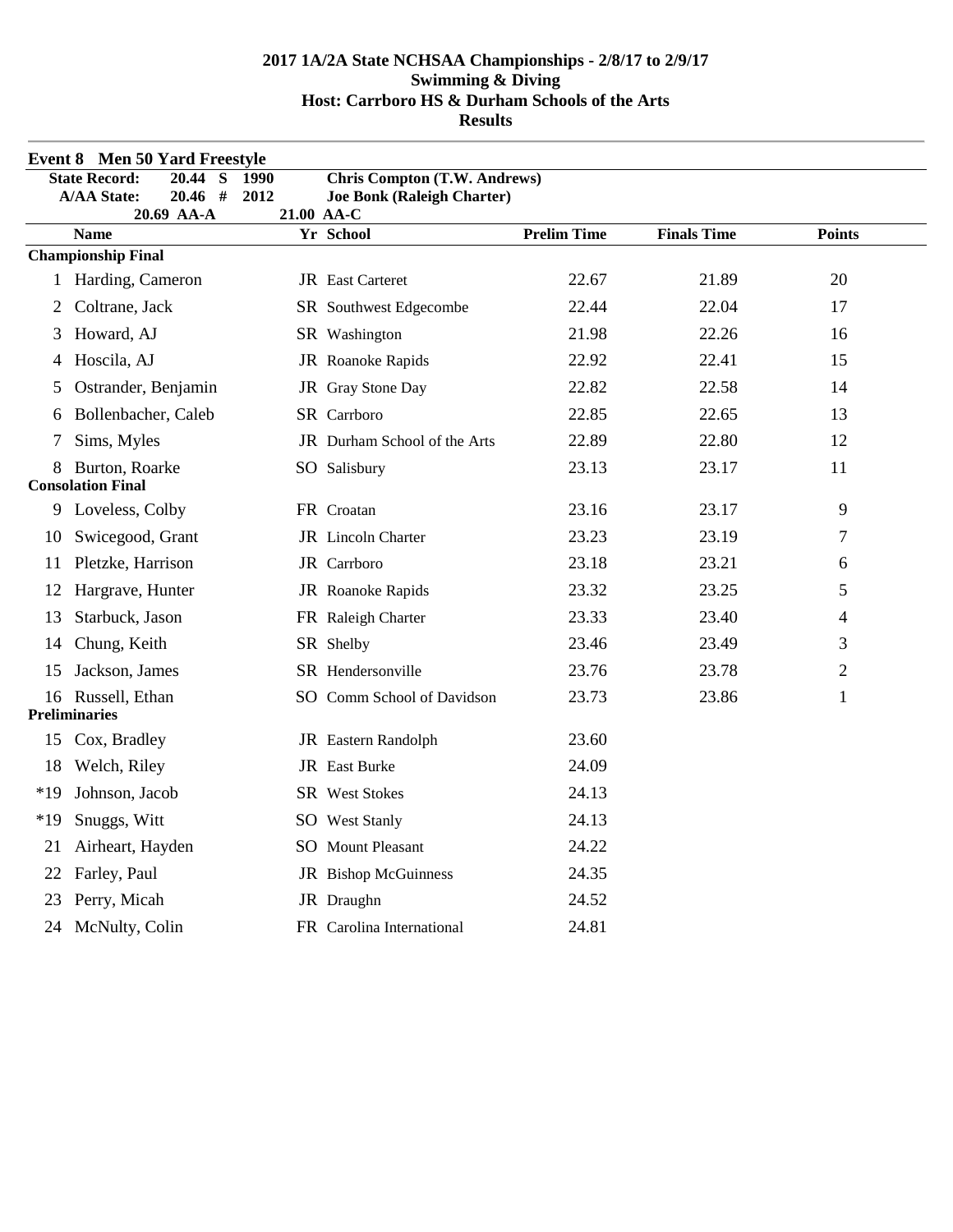|    | Event 9 Women 1 mtr Diving                                                   |                                                           |               |    |
|----|------------------------------------------------------------------------------|-----------------------------------------------------------|---------------|----|
|    | <b>State Record:</b><br>511.60<br>2015<br>-S                                 | <b>Nikki Canale (Marvin Ridge)</b>                        |               |    |
|    | <b>A/AA State:</b><br>475.45<br>#<br>2017<br><b>Yr School</b><br><b>Name</b> | <b>Claire McDaniels (Carrboro)</b><br><b>Finals Score</b> | <b>Points</b> |    |
|    |                                                                              |                                                           |               |    |
|    | 1 McDaniels, Claire                                                          | FR Carrboro                                               | 475.45#       | 20 |
| 2  | Yeakley, Nicole                                                              | <b>JR</b> Pine Lake Prep                                  | 402.00        | 17 |
| 3  | Ruderman, Lindsey                                                            | SR NC Science & Math                                      | 397.40        | 16 |
| 4  | Yeakley, Emma                                                                | <b>JR</b> Pine Lake Prep                                  | 322.75        | 15 |
| 5  | Hoos, Emery                                                                  | FR Carrboro                                               | 264.00        | 14 |
| 6  | Cupples, Addison                                                             | SO Pine Lake Prep                                         | 242.80        | 13 |
|    | Schafer, Olivia                                                              | SO Pine Lake Prep                                         | 233.75        | 12 |
| 8  | Lasarsky, Emma                                                               | FR Lincoln Charter                                        | 232.80        | 11 |
| 9  | Roth, Elise                                                                  | Durham School of the Arts<br>SO.                          | 221.40        | 9  |
| 10 | Johnson, Mia                                                                 | <b>FR</b> Lincoln Charter                                 | 164.30        | 7  |

# **Event 10 Men 1 mtr Diving**

|   | <b>State Record:</b><br>637.30<br><b>A/AA State:</b><br>553.30# | 2008<br>S<br>2017 | <b>Nick McCroy(East Chapel Hill)</b><br><b>Nick Garberina (Pine Lake Prep)</b> |                     |               |
|---|-----------------------------------------------------------------|-------------------|--------------------------------------------------------------------------------|---------------------|---------------|
|   | <b>Name</b>                                                     |                   | Yr School                                                                      | <b>Finals Score</b> | <b>Points</b> |
|   | Garberina, Nick                                                 |                   | <b>JR</b> Pine Lake Prep                                                       | 553.30#             | 20            |
| 2 | Yueh, Joshua                                                    |                   | <b>JR</b> Durham School of the Arts                                            | 234.40              | 17            |
|   | 3 Tisdale, Boyd                                                 |                   | <b>SR</b> NC Science & Math                                                    | 225.85              | 16            |
| 4 | Uteck, Matt                                                     |                   | FR Lincoln Charter                                                             | 199.20              | 15            |
| 5 | Thao, Anthony                                                   |                   | <b>FR</b> East Burke                                                           | 198.20              | 14            |
| 6 | Gilbert, Tanner                                                 |                   | <b>SR</b> East Burke                                                           | 191.60              | 13            |
|   | Lee, Miles                                                      |                   | <b>JR</b> NC Science & Math                                                    | 175.70              | 12            |
| 8 | McNeary, Wilson                                                 |                   | JR Shelby                                                                      | 153.15              | 11            |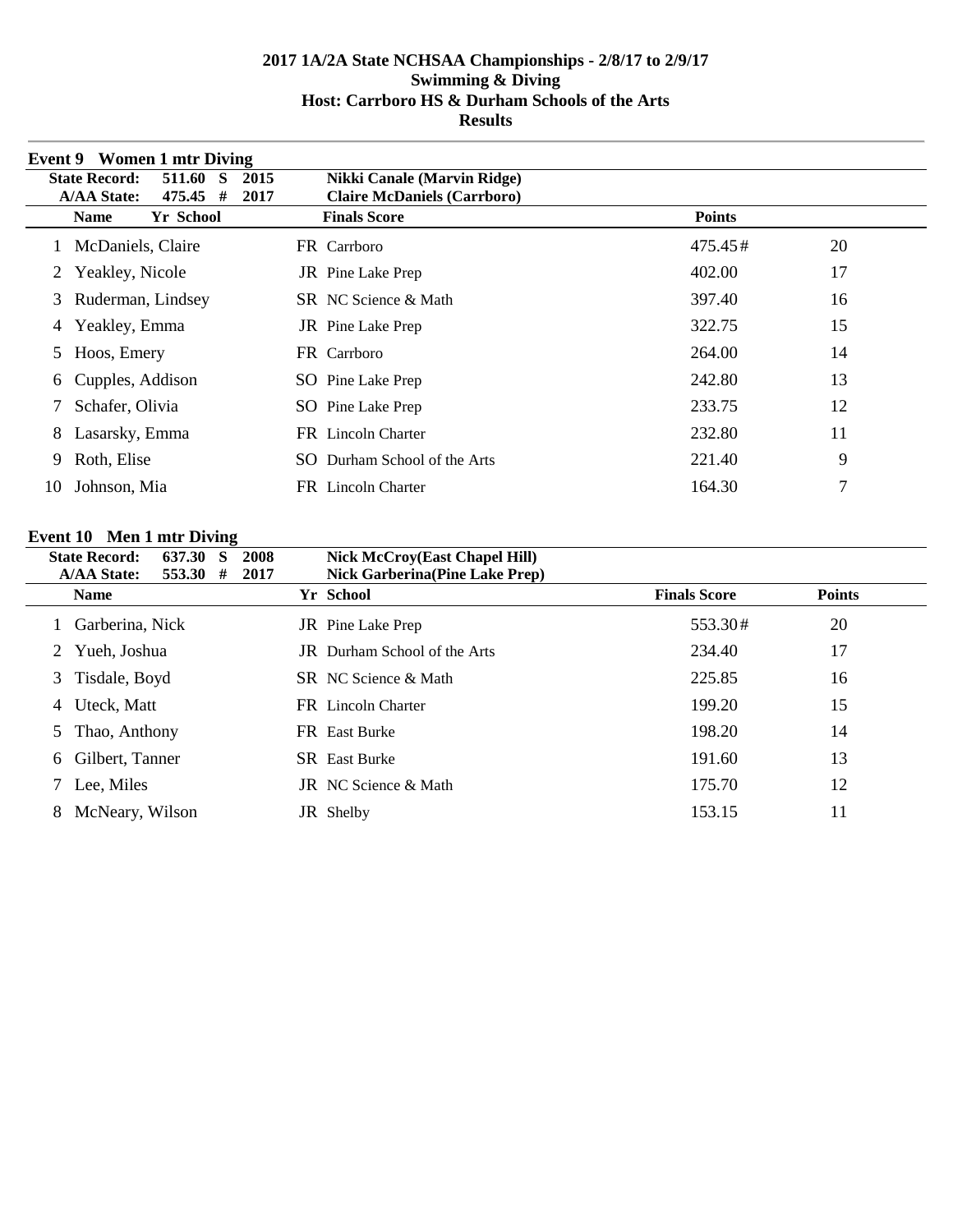|    | <b>Event 11 Women 100 Yard Butterfly</b>      |                                                            |                    |                    |               |  |
|----|-----------------------------------------------|------------------------------------------------------------|--------------------|--------------------|---------------|--|
|    | 53.23 S<br><b>State Record:</b>               | <b>Alyssa Marsh (Pine Lake Prep)</b><br>2016               |                    |                    |               |  |
|    | $53.23$ #<br><b>A/AA State:</b><br>54.65 AA-A | 2016<br><b>Alyssa Marsh (Pine Lake Prep)</b><br>55.90 AA-C |                    |                    |               |  |
|    | <b>Name</b>                                   | Yr School                                                  | <b>Prelim Time</b> | <b>Finals Time</b> | <b>Points</b> |  |
|    | <b>Championship Final</b>                     |                                                            |                    |                    |               |  |
|    | 1 Baker, Alexandria<br>26.36                  | <b>SR</b> Lincoln Charter                                  | 58.44              | 55.43              | $AA-C+$<br>20 |  |
| 2  | Harris, Chloe<br>26.19                        | 55.43 (29.07)<br>FR Lincoln Charter                        | 57.04              | 55.69              | $AA-C+$<br>17 |  |
| 3  | Morrison, Kathryn<br>26.20                    | 55.69 (29.50)<br>JR Salisbury<br>55.73 (29.53)             | 57.04              | 55.73              | $AA-C+$<br>16 |  |
| 4  | Hamlet, Natalie<br>28.22                      | SR Bishop McGuinness<br>59.79 (31.57)                      | 1:00.74            | 59.79              | 15            |  |
| 5  | Tucker, Avery<br>28.36                        | FR East Surry<br>1:00.17(31.81)                            | 1:01.15            | 1:00.17            | 14            |  |
| 6  | Whitman, Maggie<br>28.20                      | JR East Davidson<br>1:00.68(32.48)                         | 1:01.29            | 1:00.68            | 13            |  |
| 7  | Costley, Audrey<br>28.59                      | SO Carrboro<br>1:01.61(33.02)                              | 1:01.55            | 1:01.61            | 12            |  |
| 8  | Allison, Lindsey<br>28.96                     | SR Pine Lake Prep<br>1:02.10(33.14)                        | 1:01.63            | 1:02.10            | 11            |  |
|    | <b>Consolation Final</b>                      |                                                            |                    |                    |               |  |
| 9  | Luther, Mattie                                | FR Lake Norman Charter                                     | 1:04.28            | 1:01.49            | 9             |  |
| 10 | 28.70<br>Weigle, Olivia                       | 1:01.49(32.79)<br>SO Carrboro                              | 1:02.16            | 1:02.38            | 7             |  |
| 11 | 30.40<br>Curtis, Heidi<br>28.94               | 1:02.38 (31.98)<br>JR Raleigh Charter<br>1:02.93 (33.99)   | 1:06.55            | 1:02.93            | 6             |  |
| 12 | Arnholt, Alyana<br>29.66                      | JR NC Science & Math                                       | 1:04.33            | 1:03.15            | 5             |  |
| 13 | Myers, Gina<br>29.65                          | 1:03.15(33.49)<br>JR Forbush<br>1:03.29(33.64)             | 1:02.55            | 1:03.29            | 4             |  |
| 14 | Frazier, Shelby                               | SR Franklin                                                | 1:04.28            | 1:04.16            | 3             |  |
| 15 | 28.35<br>Beck, Sydney                         | 1:04.16(35.81)<br><b>SO</b> East Surry<br>1:04.19(34.56)   | 1:04.14            | 1:04.19            | 2             |  |
| 16 | 29.63<br>Allen, Julia                         | FR Franklin Academy                                        | 1:04.72            | 1:04.29            | 1             |  |
|    | 29.91<br><b>Preliminaries</b>                 | 1:04.29 (34.38)                                            |                    |                    |               |  |
| 17 | Fritz, Kyndall                                | FR Wheatmore                                               | 1:06.59            |                    |               |  |
| 18 | Busick, Mia                                   | FR Raleigh Charter                                         | 1:06.62            |                    |               |  |
| 19 | Everhart, Sarah                               | SR Central Academy                                         | 1:07.30            |                    |               |  |
| 20 | Corwin, Christian                             | <b>SR</b> East Carteret                                    | 1:09.08            |                    |               |  |
| 21 | Smith, Madison                                | JR Raleigh Charter                                         | 1:09.98            |                    |               |  |
| 22 | Matney, Zoe                                   | SO Gray Stone Day                                          | 1:12.37            |                    |               |  |
| 23 | Woodard, Alexa                                | JR NC Science & Math                                       | 1:13.45            |                    |               |  |
|    | 24 Dolan, Savannah                            | JR Carrboro                                                | 1:13.82            |                    |               |  |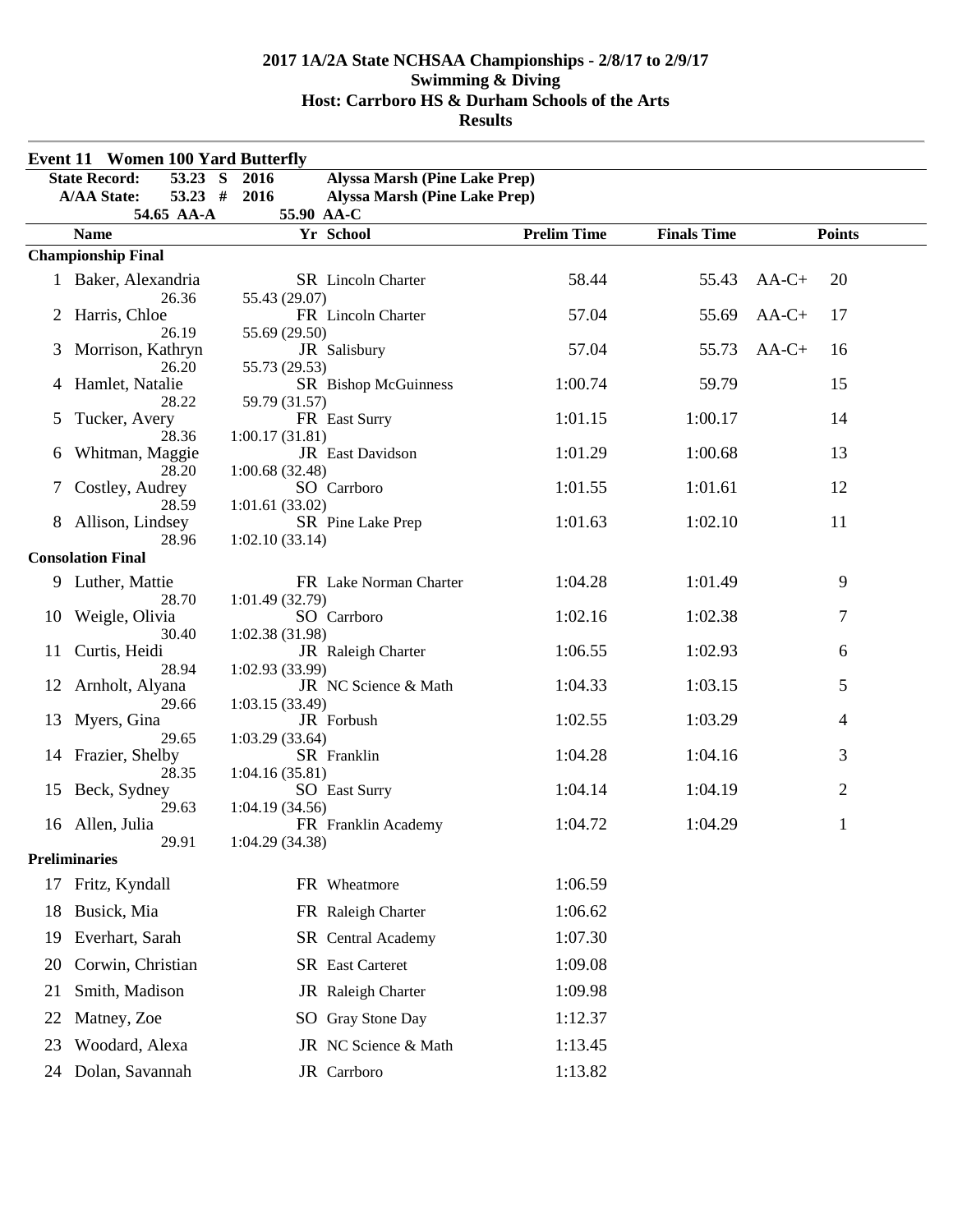| <b>Event 12 Men 100 Yard Butterfly</b> |                                             |                                               |                    |                    |                |
|----------------------------------------|---------------------------------------------|-----------------------------------------------|--------------------|--------------------|----------------|
|                                        | <b>State Record:</b><br>47.33<br>S          | 2006<br><b>Ricky Berens (S Mecklenburg)</b>   |                    |                    |                |
|                                        | <b>A/AA State:</b><br>$48.26$ #             | 2016<br>Will Macmillan (Carrboro)             |                    |                    |                |
|                                        | 49.23 AA-A                                  | 50.16 AA-C                                    |                    |                    |                |
|                                        | <b>Name</b>                                 | Yr School                                     | <b>Prelim Time</b> | <b>Finals Time</b> | <b>Points</b>  |
|                                        | <b>Championship Final</b>                   |                                               |                    |                    |                |
|                                        | 1 Hamlet, Thomas                            | SO Bishop McGuinness                          | 51.61              | 51.35              | 20             |
|                                        | 24.50<br>Whipple, Zach                      | 51.35 (26.85)<br>FR Lincoln Charter           | 53.42              | 52.21              | 17             |
|                                        | 24.68<br>Howard, AJ                         | 52.21 (27.53)<br>SR Washington                | 51.93              | 52.26              | 16             |
| 4                                      | 24.44<br>Fender, Matthew                    | 52.26 (27.82)<br>JR Hunter Huss               | 54.72              | 54.81              | 15             |
| 5                                      | 25.62<br>Duncan, Alex                       | 54.81 (29.19)<br>JR Elkin                     | 54.95              | 55.03              | 14             |
| 6                                      | 25.86<br>Reddick, Wiley                     | 55.03 (29.17)<br>JR Comm School of Davidson   | 55.56              | 55.55              | 13             |
|                                        | 25.98<br>Loveless, Ethan                    | 55.55 (29.57)<br>SR Croatan                   | 56.21              | 56.24              | 12             |
| 8                                      | 25.64<br>Hoscila, AJ                        | 56.24 (30.60)<br>JR Roanoke Rapids            | 56.03              | 56.32              | 11             |
|                                        | 25.80<br><b>Consolation Final</b>           | 56.32 (30.52)                                 |                    |                    |                |
| 9                                      | Craciunescu, Eugen<br>26.65                 | SR Durham School of the Arts<br>56.67 (30.02) | 56.30              | 56.67              | 9              |
| 10                                     | Lewis, Cole<br>26.28                        | SR NC Science & Math<br>57.35 (31.07)         | 58.31              | 57.35              | 7              |
| 11                                     | Roe, Duncan<br>27.47                        | SR Hendersonville<br>58.31 (30.84)            | 59.14              | 58.31              | 6              |
| 12                                     | Gilliam, Nolan<br>26.90                     | <b>SO</b> East Surry<br>58.33 (31.43)         | 58.18              | 58.33              | 5              |
| 13                                     | Chapel, Alex<br>27.43                       | FR West Davidson<br>58.98 (31.55)             | 59.33              | 58.98              | 4              |
| 14                                     | Welch, Riley<br>27.14                       | JR East Burke<br>59.28 (32.14)                | 59.78              | 59.28              | 3              |
| 15                                     | Foster, Ian<br>27.92                        | SR Carrboro<br>59.56 (31.64)                  | 59.22              | 59.56              | $\overline{2}$ |
|                                        | --- Johnson, Samuel<br><b>Preliminaries</b> | FR Atkins                                     | 58.67              | <b>DFS</b>         |                |
| 17                                     | Robertson, Brock                            | SR Camden                                     | 1:00.27            |                    |                |
| 18                                     | Setzer, Luke                                | SR West Caldwell                              | 1:00.32            |                    |                |
| 19                                     | Tubaugh, Hodges                             | SO Washington                                 | 1:00.43            |                    |                |
| 20                                     | Bowman, Donnie                              | JR Highlands Tech                             | 1:00.75            |                    |                |
| 21                                     | Maniet, Alan                                | JR First Flight                               | 1:01.17            |                    |                |
| 22                                     | Wilson, Ben                                 | FR Raleigh Charter                            | 1:04.22            |                    |                |
| 23                                     | Glasgow, Douglas                            | SR Roanoke Rapids                             | 1:04.71            |                    |                |
|                                        | 24 Johnson, Noah                            | SR Reidsville                                 | 1:06.65            |                    |                |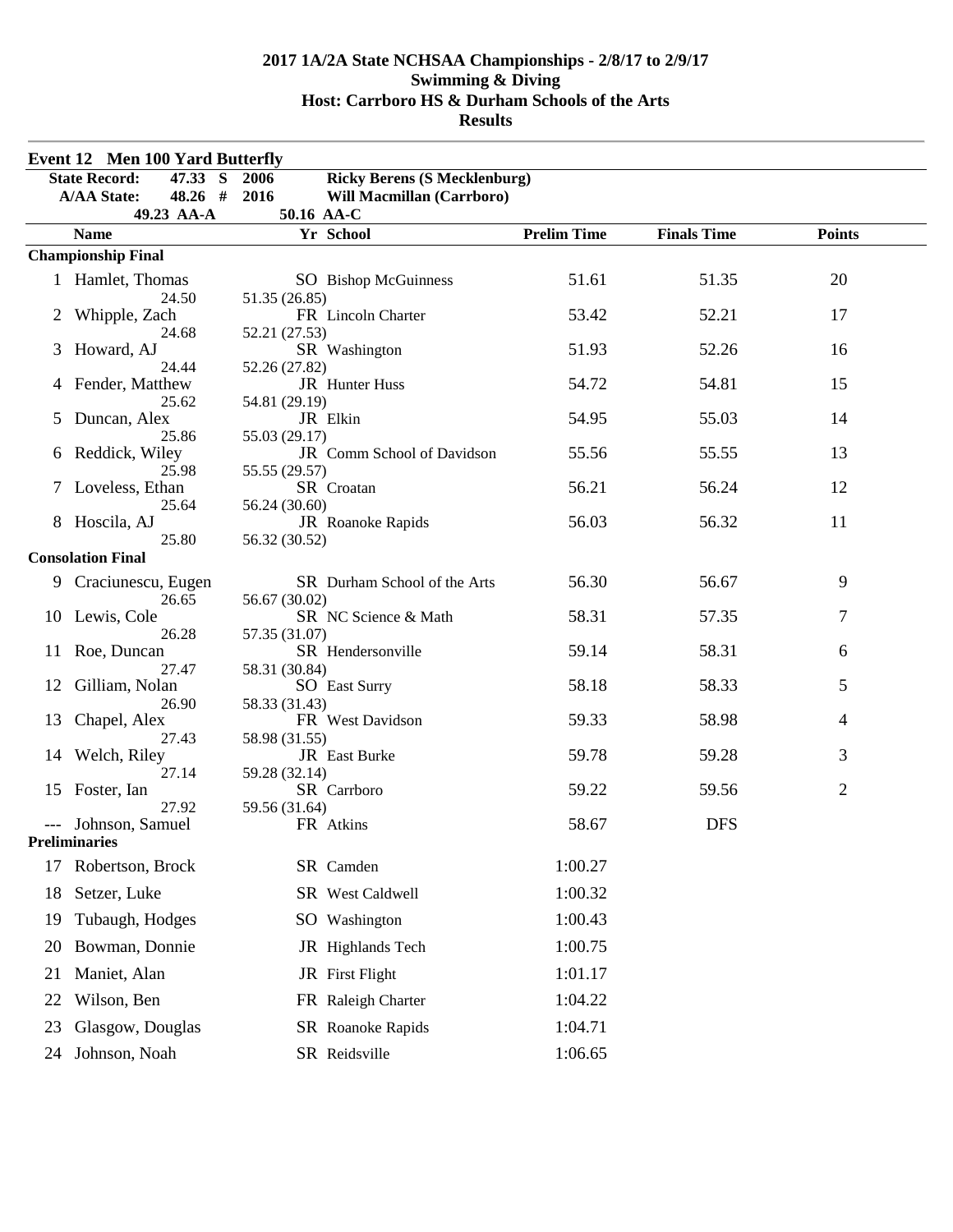| Event 13 Women 100 Yard Freestyle |                                          |                                               |                    |                    |                |  |
|-----------------------------------|------------------------------------------|-----------------------------------------------|--------------------|--------------------|----------------|--|
|                                   | <b>State Record:</b><br>49.68<br>S       | Emily Allen (Hough, W.A.)<br>2014             |                    |                    |                |  |
|                                   | $50.64$ #<br><b>A/AA State:</b>          | 2016<br><b>Christina Lappin(Lincoln Char)</b> |                    |                    |                |  |
|                                   | 50.50 AA-A                               | 51.27 AA-C                                    | <b>Prelim Time</b> |                    |                |  |
|                                   | <b>Name</b><br><b>Championship Final</b> | Yr School                                     |                    | <b>Finals Time</b> | <b>Points</b>  |  |
|                                   |                                          |                                               |                    |                    |                |  |
|                                   | 1 Baker, Alexandria<br>24.83             | SR Lincoln Charter                            | 53.74              | 51.33              | 20             |  |
|                                   | 2 Accordino, Allyson                     | 51.33 (26.50)<br>SO Pine Lake Prep            | 53.76              | 51.60              | 17             |  |
|                                   | 24.92                                    | 51.60 (26.68)                                 |                    |                    |                |  |
| 3                                 | Olson, Sarah                             | SO Wilkes Central                             | 54.45              | 53.30              | 16             |  |
|                                   | 25.68                                    | 53.30 (27.62)                                 | 54.83              | 54.84              |                |  |
| 4                                 | Merry, Anneliese<br>26.35                | SO Carrboro<br>54.84 (28.49)                  |                    |                    | 15             |  |
| 5                                 | Krehnbrink, Kali                         | SR East Lincoln                               | 55.97              | 55.32              | 14             |  |
|                                   | 26.79                                    | 55.32 (28.53)                                 |                    |                    |                |  |
| 6                                 | Daly, Rachel                             | FR Pine Lake Prep                             | 55.44              | 55.35              | 13             |  |
|                                   | 26.97<br>Rasbornik, Kensley              | 55.35 (28.38)<br>JR Pine Lake Prep            | 55.35              | 55.78              | 12             |  |
|                                   | 26.87                                    | 55.78 (28.91)                                 |                    |                    |                |  |
| 8                                 | Auten, Rose                              | JR Pine Lake Prep                             | 55.50              | 55.97              | 11             |  |
|                                   | 27.33                                    | 55.97 (28.64)                                 |                    |                    |                |  |
|                                   | <b>Consolation Final</b>                 |                                               |                    |                    |                |  |
|                                   | 9 Whalen, Lilly                          | SR Raleigh Charter                            | 56.39              | 56.08              | 9              |  |
| 10                                | 27.13<br>Milem, Emma                     | 56.08 (28.95)<br>JR Gray Stone Day            | 56.43              | 56.48              | 7              |  |
|                                   | 26.90                                    | 56.48 (29.58)                                 |                    |                    |                |  |
| 11                                | Hicks, Ashley                            | SR East Surry                                 | 56.95              | 56.65              | 6              |  |
|                                   | 26.87                                    | 56.65 (29.78)                                 |                    |                    |                |  |
| 12                                | Ball, Lauren<br>27.33                    | SR West Stanly<br>56.68 (29.35)               | 57.26              | 56.68              | 5              |  |
| 13                                | Krol, Meghan                             | SO Albemarle                                  | 57.14              | 56.72              | 4              |  |
|                                   | 27.52                                    | 56.72 (29.20)                                 |                    |                    |                |  |
| 14                                | Erickson, Grace                          | FR Durham School of the Arts                  | 56.85              | 57.34              | 3              |  |
| 15                                | 27.53<br>Tunstall, Anne-Louise           | 57.34 (29.81)<br>JR East Surry                | 57.24              | 57.88              | $\overline{2}$ |  |
|                                   | 27.70                                    | 57.88 (30.18)                                 |                    |                    |                |  |
| 16                                | Macfee, Caroline                         | SO Lake Norman Charter                        | 57.99              | 58.48              | $\mathbf{1}$   |  |
|                                   | 27.80                                    | 58.48 (30.68)                                 |                    |                    |                |  |
|                                   | <b>Preliminaries</b>                     |                                               |                    |                    |                |  |
| 17                                | Price, Kristy                            | SR Roanoke Rapids                             | 58.02              |                    |                |  |
| 18                                | Carroll, Lucy                            | FR Carrboro                                   | 58.37              |                    |                |  |
| 19                                | Watkins, Riley                           | FR Raleigh Charter                            | 58.97              |                    |                |  |
| 20                                | Jones, Kara                              | SR Lake Norman Charter                        | 59.01              |                    |                |  |
| 21                                | Lane, Kathleen                           | FR Raleigh Charter                            | 59.14              |                    |                |  |
| 22                                | Dooley, Rachel                           | SR Croatan                                    | 59.66              |                    |                |  |
| 23                                | Hibbard, Ali                             | SO Voyager Academy                            | 59.73              |                    |                |  |
| 24                                | Holshouser, Samantha                     | SR North Stanly                               | 1:00.91            |                    |                |  |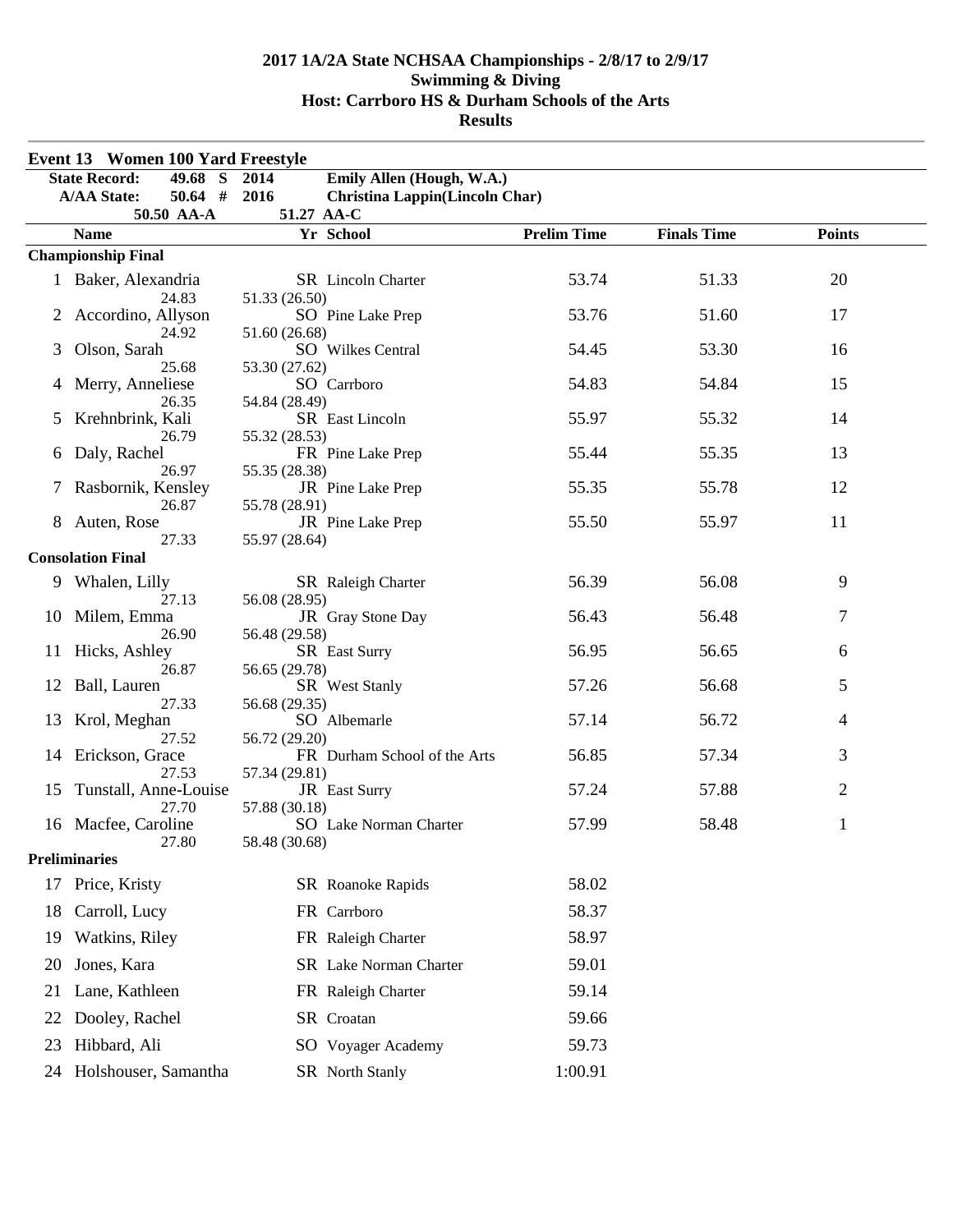| <b>Event 14 Men 100 Yard Freestyle</b> |                                    |                                                 |                    |                    |               |  |
|----------------------------------------|------------------------------------|-------------------------------------------------|--------------------|--------------------|---------------|--|
|                                        | <b>State Record:</b><br>44.86<br>S | 2014<br><b>Colin Ellington</b> (Holly Springs)  |                    |                    |               |  |
|                                        | $45.12$ #<br><b>A/AA State:</b>    | 2012<br>Joe Bonk (Raleigh Charter)              |                    |                    |               |  |
|                                        | 45.14 AA-A                         | 45.86 AA-C                                      |                    |                    |               |  |
|                                        | <b>Name</b>                        | Yr School                                       | <b>Prelim Time</b> | <b>Finals Time</b> | <b>Points</b> |  |
|                                        | <b>Championship Final</b>          |                                                 |                    |                    |               |  |
|                                        | 1 Coltrane, Jack<br>23.40          | SR Southwest Edgecombe<br>48.62 (25.22)         | 49.42              | 48.62              | 20            |  |
|                                        | Kennedy, Davis<br>23.68            | SR Shelby<br>48.85 (25.17)                      | 48.94              | 48.85              | 17            |  |
|                                        | Harding, Cameron                   | JR East Carteret                                | 50.33              | 49.58              | 16            |  |
| 4                                      | 23.54<br>Clark, Justin<br>23.47    | 49.58 (26.04)<br>SR Washington<br>49.69 (26.22) | 49.62              | 49.69              | 15            |  |
| 5                                      | Ostrander, Benjamin<br>23.74       | JR Gray Stone Day<br>49.78 (26.04)              | 50.20              | 49.78              | 14            |  |
| 6                                      | Loveless, Colby                    | FR Croatan                                      | 50.79              | 50.00              | 13            |  |
|                                        | 24.20<br>Bollenbacher, Caleb       | 50.00 (25.80)<br>SR Carrboro                    | 50.13              | 50.41              | 12            |  |
|                                        | 23.61<br>Burton, Roarke<br>24.06   | 50.41 (26.80)<br>SO Salisbury<br>51.13 (27.07)  | 50.72              | 51.13              | 11            |  |
|                                        | <b>Consolation Final</b>           |                                                 |                    |                    |               |  |
| 9                                      | Hack, Brian                        | SR Lake Norman Charter                          | 51.15              | 51.30              | 9             |  |
| 10                                     | 24.43<br>Stratton, Neal            | 51.30 (26.87)<br>FR Lincoln Charter             | 52.03              | 51.70              | 7             |  |
| 11                                     | 25.21<br>Storie, Jonathan          | 51.70 (26.49)<br>SO Pine Lake Prep              | 52.46              | 52.17              | 6             |  |
| 12                                     | 25.03<br>McQuitty, Calvin          | 52.17 (27.14)<br>JR Franklin                    | 52.52              | 52.21              | 5             |  |
| 13                                     | 24.86<br>Lyon, Jack                | 52.21 (27.35)<br>FR Rosewood                    | 51.79              | 52.50              | 4             |  |
| 14                                     | 25.41<br>Ward, Ian                 | 52.50 (27.09)<br>SO Carrboro                    | 52.28              | 52.54              | 3             |  |
| 15                                     | 24.99<br>Johnson, Sam              | 52.54 (27.55)<br>SR Voyager Academy             | 51.73              | 52.55              | 2             |  |
|                                        | 24.69<br>16 Wilson, Jay            | 52.55 (27.86)<br>SR Shelby                      | 52.39              | 52.87              | $\mathbf{1}$  |  |
|                                        | 25.31<br><b>Preliminaries</b>      | 52.87 (27.56)                                   |                    |                    |               |  |
|                                        |                                    |                                                 |                    |                    |               |  |
| 17                                     | Schmidt, Harrison                  | SO Washington                                   | 52.55              |                    |               |  |
| 18                                     | Sloop, Dockery                     | JR Elkin                                        | 52.73              |                    |               |  |
| 19                                     | Cheifetz, Adam                     | SO Voyager Academy                              | 52.85              |                    |               |  |
| 20                                     | Brennan, Justin                    | JR Durham School of the Arts                    | 53.01              |                    |               |  |
| 21                                     | Swicegood, Grant                   | JR Lincoln Charter                              | 53.03              |                    |               |  |
| 22                                     | Gurney, Seth                       | SO Franklin                                     | 53.82              |                    |               |  |
| 23                                     | Jackson, James                     | SR Hendersonville                               | 54.12              |                    |               |  |
| 24                                     | Snuggs, Witt                       | SO West Stanly                                  | 55.57              |                    |               |  |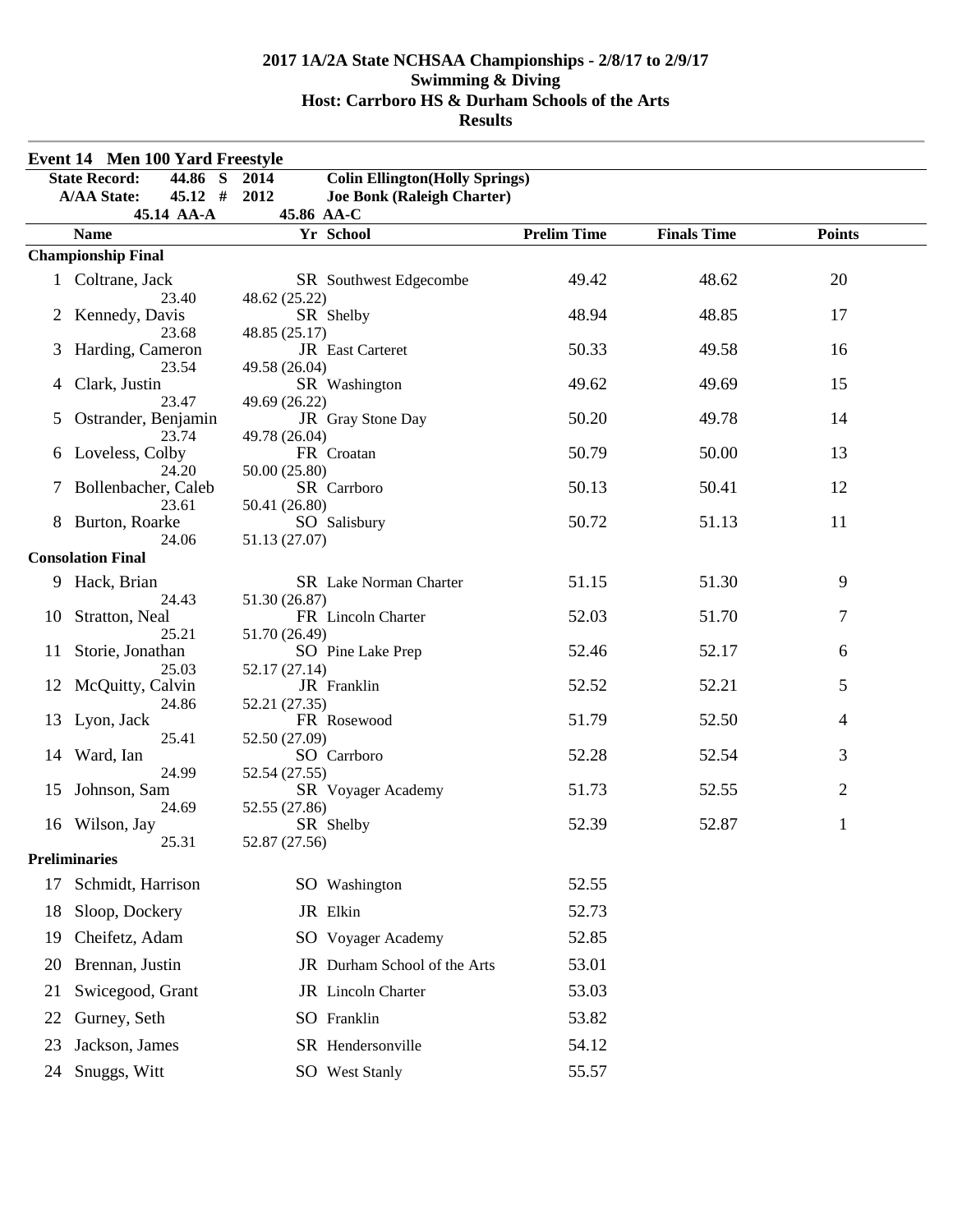|    | <b>Event 15 Women 500 Yard Freestyle</b>          |                               |                                     |                 |                    |               |  |
|----|---------------------------------------------------|-------------------------------|-------------------------------------|-----------------|--------------------|---------------|--|
|    | <b>State Record:</b><br>4:40.98 $\overline{S}$    | 2014                          | <b>Hannah Moore (Green Hope)</b>    |                 |                    |               |  |
|    | $4:49.20$ #<br><b>A/AA State:</b><br>4:52.43 AA-A | 2010<br>4:57.48 AA-C          | <b>Kelly Ann Baird (W Davidson)</b> |                 |                    |               |  |
|    | <b>Name</b>                                       | Yr School                     |                                     |                 | <b>Finals Time</b> | <b>Points</b> |  |
|    | 1 Willis, Sydney                                  |                               | JR Raleigh Charter                  |                 | 4:58.98            | 20            |  |
|    | 27.66                                             | 57.49 (29.83)                 | 1:27.99(30.50)                      | 1:58.45(30.46)  |                    |               |  |
|    | 2:28.75(30.30)                                    | 2:58.96(30.21)                | 3:28.87(29.91)                      | 3:58.95 (30.08) |                    |               |  |
|    | 4:28.88 (29.93)                                   | 4:58.98(30.10)                |                                     |                 |                    |               |  |
|    | 2 Reeve, Lyndsey                                  | SO Croatan                    |                                     |                 | 5:02.65            | 17            |  |
|    | 27.53                                             | 57.91 (30.38)                 | 1:28.15(30.24)                      | 1:58.69(30.54)  |                    |               |  |
|    | 2:29.44 (30.75)                                   | 2:59.75(30.31)                | 3:30.18(30.43)                      | 4:00.78(30.60)  |                    |               |  |
| 3  | 4:31.57 (30.79)<br>Baca, Paloma                   | 5:02.65(31.08)<br>SO Carrboro |                                     |                 | 5:04.90            | 16            |  |
|    | 27.97                                             | 57.86 (29.89)                 | 1:28.27(30.41)                      | 1:58.98(30.71)  |                    |               |  |
|    | 2:29.57(30.59)                                    | 3:00.45(30.88)                | 3:31.39 (30.94)                     | 4:02.46(31.07)  |                    |               |  |
|    | 4:34.00(31.54)                                    | 5:04.90 (30.90)               |                                     |                 |                    |               |  |
| 4  | Carr, Ann                                         |                               | SR River Mill Academy               |                 | 5:09.24            | 15            |  |
|    | 27.77                                             | 58.00 (30.23)                 | 1:28.82(30.82)                      | 1:59.52(30.70)  |                    |               |  |
|    | 2:30.78(31.26)                                    | 3:02.13(31.35)                | 3:33.91 (31.78)                     | 4:05.85 (31.94) |                    |               |  |
| 5  | 4:37.65(31.80)<br>Ellison, Hannalee               | 5:09.24 (31.59)               | FR Raleigh Charter                  |                 | 5:26.67            | 14            |  |
|    | 28.72                                             | 1:00.77(32.05)                | 1:33.52(32.75)                      | 2:06.96(33.44)  |                    |               |  |
|    | 2:39.44 (32.48)                                   | 3:12.54(33.10)                | 3:45.81 (33.27)                     | 4:19.42(33.61)  |                    |               |  |
|    | 4:53.17(33.75)                                    | 5:26.67(33.50)                |                                     |                 |                    |               |  |
| 6  | Eustice, Annamarie                                |                               | JR NC Science & Math                |                 | 5:27.99            | 13            |  |
|    | 29.88                                             | 1:02.14(32.26)                | 1:35.05(32.91)                      | 2:08.06(33.01)  |                    |               |  |
|    | 2:41.41 (33.35)                                   | 3:15.05(33.64)                | 3:48.82 (33.77)                     | 4:22.54(33.72)  |                    |               |  |
|    | 4:55.71(33.17)                                    | 5:27.99 (32.28)               |                                     |                 |                    |               |  |
| 7  | Schauss, Kate                                     |                               | JR Raleigh Charter                  |                 | 5:29.52            | 12            |  |
| 8  | Miller, Breanna                                   |                               | JR Gray Stone Day                   |                 | 5:30.12            | 11            |  |
| 9  | Hicks, Julie                                      | FR East Surry                 |                                     |                 | 5:31.54            | 9             |  |
|    | 29.02                                             | 1:00.48(31.46)                | 1:32.79(32.31)                      | 2:06.05(33.26)  |                    |               |  |
|    | 2:39.92 (33.87)<br>4:58.49(34.66)                 | 3:14.41(34.49)                | 3:49.39 (34.98)                     | 4:23.83(34.44)  |                    |               |  |
|    | 10 Breaux, Emily                                  | 5:31.54 (33.05)               | JR Northeastern                     |                 | 5:38.98            | 7             |  |
|    | 30.16                                             | 1:02.91(32.75)                | 1:36.92(34.01)                      | 2:11.29(34.37)  |                    |               |  |
|    | 2:45.92 (34.63)                                   | 3:20.66 (34.74)               | 3:55.56(34.90)                      | 4:30.49 (34.93) |                    |               |  |
|    | 5:05.11(34.62)                                    | 5:38.98 (33.87)               |                                     |                 |                    |               |  |
| 11 | Herzberger, Katie                                 |                               | SO Bishop McGuinness                |                 | 5:42.18            | 6             |  |
| 12 | Mode, Caroline                                    | SO Manteo                     |                                     |                 | 5:44.24            | 5             |  |
| 13 | Ball, Lauren                                      |                               | <b>SR</b> West Stanly               |                 | 5:47.87            | 4             |  |
| 14 | Blackwell, Madeline                               | SO Lexington                  |                                     |                 | 5:49.04            | 3             |  |
| 15 | Carte, Camryn                                     |                               | FR Lake Norman Charter              |                 | 5:50.38            | 2             |  |
|    | 30.13                                             | 1:03.56(33.43)                | 1:38.16(34.60)                      | 2:13.18(35.02)  |                    |               |  |
|    | 2:48.89 (35.71)                                   | 3:24.89 (36.00)               | 4:01.73 (36.84)                     | 4:39.00 (37.27) |                    |               |  |
| 16 | 5:15.64(36.64)<br>Williams, Lindley               | 5:50.38 (34.74)               | JR Mount Airy                       |                 | 5:50.51            | 1             |  |
|    |                                                   |                               |                                     |                 |                    |               |  |
|    | 17 Beamguard, Suzie                               | FR Forbush                    |                                     |                 | 5:51.37            |               |  |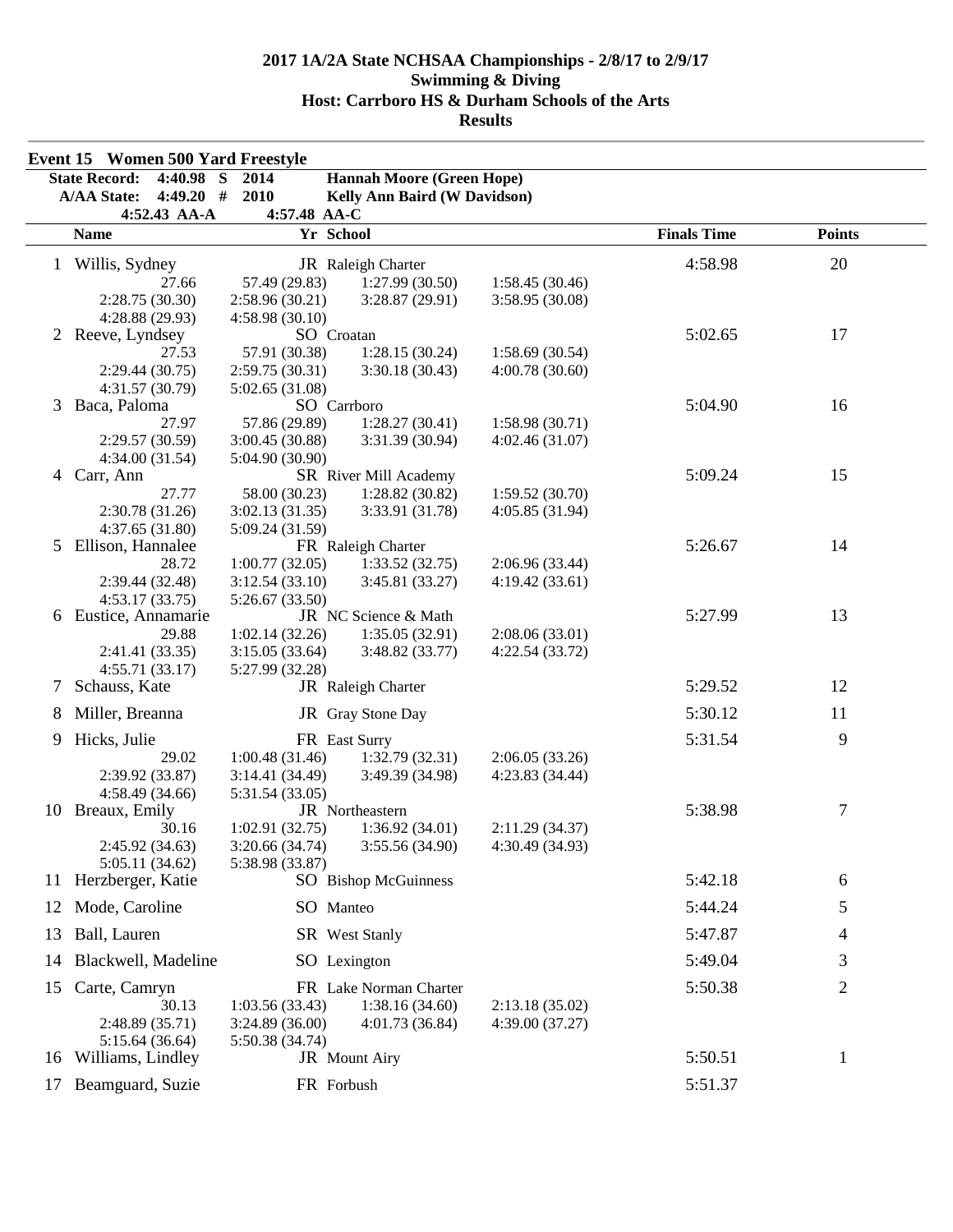|    | (Event 15 Women 500 Yard Freestyle) |                 |                       |                 |                    |               |
|----|-------------------------------------|-----------------|-----------------------|-----------------|--------------------|---------------|
|    | <b>Name</b>                         | Yr School       |                       |                 | <b>Finals Time</b> | <b>Points</b> |
| 18 | Cook, Kinsey                        |                 | FR Gray Stone Day     |                 | 5:53.16            |               |
|    | 30.56                               | 1:06.24(35.68)  | 1:42.04(35.80)        | 2:18.18(36.14)  |                    |               |
|    | 2:55.12(36.94)                      | 3:30.61 (35.49) | 4:06.90(36.29)        | 4:43.65(36.75)  |                    |               |
|    | 5:19.72(36.07)                      | 5:53.16 (33.44) |                       |                 |                    |               |
| 19 | Wooten, Samantha                    | SR Forbush      |                       |                 | 5:53.38            |               |
|    | 31.71                               | 1:07.02(35.31)  | 1:44.02(37.00)        | 2:20.50(36.48)  |                    |               |
|    | 2:57.27(36.77)                      | 3:33.67(36.40)  | 4:09.53(35.86)        | 4:45.52 (35.99) |                    |               |
|    | 5:20.73(35.21)                      | 5:53.38 (32.65) |                       |                 |                    |               |
| 20 | Pulliam, Laura                      |                 | <b>SR</b> West Stokes |                 | 5:53.42            |               |
|    | 30.95                               | 1:06.42(35.47)  | 1:42.77(36.35)        | 2:18.72(35.95)  |                    |               |
|    | 2:55.71 (36.99)                     | 3:31.41 (35.70) | 4:07.66(36.25)        | 4:44.69 (37.03) |                    |               |
|    | 5:20.02 (35.33)                     | 5:53.42 (33.40) |                       |                 |                    |               |
| 21 | Salvaggio, Mia                      |                 | SO Hendersonville     |                 | 6:02.79            |               |
|    | 30.30                               | 1:05.34(35.04)  | 1:42.61(37.27)        | 2:19.60(36.99)  |                    |               |
|    | 2:56.82(37.22)                      | 3:34.50 (37.68) | 4:12.16(37.66)        | 4:50.25(38.09)  |                    |               |
|    | 5:27.87 (37.62)                     | 6:02.79(34.92)  |                       |                 |                    |               |
| 22 | Scott-Benson, Roise                 |                 | FR Voyager Academy    |                 | 6:03.01            |               |
|    | 32.01                               | 1:07.82(35.81)  | 1:45.13(37.31)        | 2:22.38(37.25)  |                    |               |
|    | 2:59.73(37.35)                      | 3:36.68(36.95)  | 4:14.29(37.61)        | 4:51.92(37.63)  |                    |               |
|    | 5:28.36(36.44)                      | 6:03.01(34.65)  |                       |                 |                    |               |
| 23 | McDonough, Leah                     |                 | SO Pine Lake Prep     |                 | 6:03.41            |               |
|    | 30.82                               | 1:06.28(35.46)  | 1:42.67(36.39)        | 2:19.72(37.05)  |                    |               |
|    | 2:56.68(36.96)                      | 3:34.19(37.51)  | 4:12.12(37.93)        | 4:50.21(38.09)  |                    |               |
|    | 5:27.30 (37.09)                     | 6:03.41(36.11)  |                       |                 |                    |               |
|    | 24 Brown, Julia                     |                 | SO West Stanly        |                 | 6:09.52            |               |
|    | 30.77                               | 1:06.90(36.13)  | 1:44.33(37.43)        | 2:21.66(37.33)  |                    |               |
|    | 2:59.99(38.33)                      | 3:38.11 (38.12) | 4:15.82(37.71)        | 4:53.98(38.16)  |                    |               |
|    | 5:32.44 (38.46)                     | 6:09.52(37.08)  |                       |                 |                    |               |
|    |                                     |                 |                       |                 |                    |               |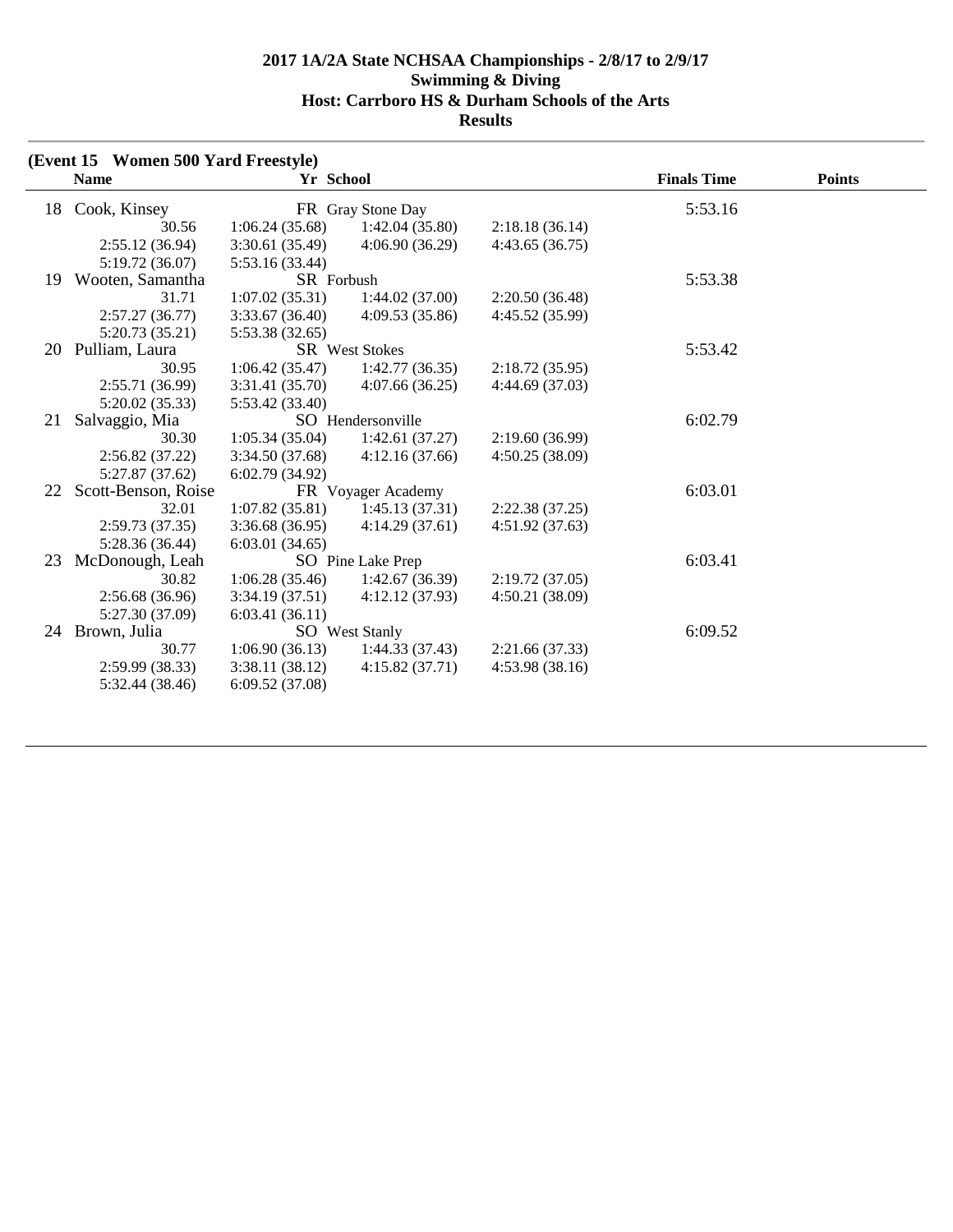|    | Event 16 Men 500 Yard Freestyle<br><b>State Record:</b><br>4:25.52 S | 2006            |                                                                      |                 |                    |               |
|----|----------------------------------------------------------------------|-----------------|----------------------------------------------------------------------|-----------------|--------------------|---------------|
|    | $4:36.37$ #<br><b>A/AA State:</b>                                    | 2016            | <b>Charlie Houchin (Enloe)</b><br><b>Hunter Crook (First Flight)</b> |                 |                    |               |
|    | 4:29.69 AA-A                                                         | 4:34.26 AA-C    |                                                                      |                 |                    |               |
|    | <b>Name</b>                                                          | Yr School       |                                                                      |                 | <b>Finals Time</b> | <b>Points</b> |
|    |                                                                      |                 |                                                                      |                 |                    |               |
|    | 1 Knorr, Ethan                                                       | JR Salisbury    |                                                                      |                 | $4:33.98#$ AA-C+   | 20            |
|    | 25.66                                                                | 53.12 (27.46)   | 1:20.99(27.87)                                                       | 1:48.93 (27.94) |                    |               |
|    | 2:16.85(27.92)                                                       | 2:44.68(27.83)  | 3:12.58(27.90)                                                       | 3:40.44(27.86)  |                    |               |
|    | 4:07.90(27.46)                                                       | 4:33.98 (26.08) |                                                                      |                 |                    |               |
| 2  | Crook, Hunter                                                        |                 | SR First Flight                                                      |                 | 4:34.79#           | 17            |
|    | 25.52                                                                | 52.77 (27.25)   | 1:20.55(27.78)                                                       | 1:48.55(28.00)  |                    |               |
|    | 2:16.44(27.89)                                                       | 2:44.38(27.94)  | 3:12.31(27.93)                                                       | 3:40.30 (27.99) |                    |               |
|    | 4:07.99 (27.69)                                                      | 4:34.79 (26.80) |                                                                      |                 |                    |               |
| 3  | McCray, John David                                                   | JR Croatan      |                                                                      |                 | 4:46.51            | 16            |
|    | 25.45                                                                | 53.05 (27.60)   | 1:21.12(28.07)                                                       | 1:49.54(28.42)  |                    |               |
|    | 2:18.92 (29.38)                                                      | 2:48.42(29.50)  | 3:18.02(29.60)                                                       | 3:47.93 (29.91) |                    |               |
|    | 4:17.64(29.71)                                                       | 4:46.51(28.87)  |                                                                      |                 |                    |               |
| 4  | Chase, Ethan                                                         |                 | SO Bishop McGuinness                                                 |                 | 4:49.71            | 15            |
|    | 26.39                                                                | 55.34 (28.95)   | 1:24.62(29.28)                                                       | 1:54.38(29.76)  |                    |               |
|    | 2:23.74(29.36)                                                       | 2:53.61(29.87)  | 3:23.32 (29.71)                                                      | 3:52.88(29.56)  |                    |               |
|    | 4:21.95(29.07)                                                       | 4:49.71 (27.76) |                                                                      |                 |                    |               |
| 5. | Holcomb, Jackson                                                     |                 | JR Durham School of the Arts                                         |                 | 4:49.84            | 14            |
|    | 25.94                                                                | 54.48 (28.54)   | 1:23.80(29.32)                                                       | 1:53.52(29.72)  |                    |               |
|    | 2:23.11 (29.59)                                                      | 2:52.78(29.67)  | 3:22.98(30.20)                                                       | 3:52.70(29.72)  |                    |               |
|    | 4:22.04(29.34)                                                       | 4:49.84 (27.80) |                                                                      |                 |                    |               |
| 6  | McCourt, Ryan                                                        |                 | SR Pine Lake Prep                                                    |                 | 4:55.83            | 13            |
|    | 26.24                                                                | 55.50 (29.26)   | 1:25.08(29.58)                                                       | 1:55.02(29.94)  |                    |               |
|    | 2:24.97 (29.95)                                                      | 2:55.04(30.07)  | 3:26.20(31.16)                                                       | 3:55.96(29.76)  |                    |               |
|    | 4:26.87(30.91)                                                       | 4:55.83 (28.96) |                                                                      |                 |                    |               |
| 7  | Pilson, Robert                                                       |                 | FR Raleigh Charter                                                   |                 | 4:57.46            | 12            |
|    | 26.30                                                                | 55.40 (29.10)   | 1:25.12(29.72)                                                       | 1:55.40(30.28)  |                    |               |
|    | 2:25.90(30.50)                                                       | 2:56.61(30.71)  | 3:27.21(30.60)                                                       | 3:57.85(30.64)  |                    |               |
|    | 4:28.52(30.67)                                                       | 4:57.46 (28.94) |                                                                      |                 |                    |               |
| 8  | Lovenberg, Tony                                                      |                 | SR Washington                                                        |                 | 4:57.57            | 11            |
|    | 26.61                                                                | 55.78 (29.17)   | 1:25.58(29.80)                                                       | 1:55.78(30.20)  |                    |               |
|    | 2:26.11(30.33)                                                       | 2:56.63(30.52)  | 3:27.08(30.45)                                                       | 3:57.74 (30.66) |                    |               |
|    | 4:28.16(30.42)                                                       | 4:57.57(29.41)  |                                                                      |                 |                    |               |
| 9  | Yuan, Allen                                                          |                 | JR Raleigh Charter                                                   |                 | 4:58.16            | 9             |
|    | 26.49                                                                | 55.59 (29.10)   | 1:25.48 (29.89)                                                      | 1:55.33(29.85)  |                    |               |
|    | 2:25.54(30.21)                                                       | 2:56.25(30.71)  | 3:27.09(30.84)                                                       | 3:57.88 (30.79) |                    |               |
|    | 4:28.25(30.37)                                                       | 4:58.16 (29.91) |                                                                      |                 |                    |               |
| 10 | Karre, Paul                                                          |                 | SO Newton-Conover                                                    | 2:00.09(30.85)  | 5:00.39            | 7             |
|    | 28.30                                                                | 58.76 (30.46)   | 1:29.24(30.48)                                                       |                 |                    |               |
|    | 2:30.59(30.50)                                                       | 3:01.08(30.49)  | 3:31.66 (30.58)                                                      | 4:02.16(30.50)  |                    |               |
|    | 4:32.23 (30.07)                                                      | 5:00.39(28.16)  |                                                                      |                 |                    |               |
| 11 | O'Connell, Cade                                                      |                 | JR Lake Norman Charter                                               |                 | 5:01.52            | 6             |
|    | 28.02                                                                | 58.48 (30.46)   | 1:29.36(30.88)                                                       | 2:00.57(31.21)  |                    |               |
|    | 2:31.30(30.73)                                                       | 3:01.70 (30.40) | 3:32.65 (30.95)                                                      | 4:03.08(30.43)  |                    |               |
|    | 4:33.29(30.21)                                                       | 5:01.52 (28.23) |                                                                      |                 | 5:04.45            |               |
|    | 12 Lancaster, Trey                                                   | JR Tarboro      |                                                                      |                 |                    | 5             |
|    | 27.20                                                                | 57.52 (30.32)   | 1:28.67(31.15)                                                       | 1:59.61(30.94)  |                    |               |
|    | 2:30.87(31.26)                                                       | 3:01.62(30.75)  | 3:32.67(31.05)                                                       | 4:03.81(31.14)  |                    |               |
|    | 4:34.69 (30.88)                                                      | 5:04.45 (29.76) |                                                                      |                 | 5:13.60            |               |
| 13 | Carpenter, Hayden                                                    |                 | FR Union Academy                                                     |                 |                    | 4             |
|    | 28.31                                                                | 59.67 (31.36)   | 1:31.23(31.56)<br>3:40.80 (31.92)                                    | 2:03.66(32.43)  |                    |               |
|    | 2:35.85(32.19)                                                       | 3:08.88(33.03)  |                                                                      | 4:13.01(32.21)  |                    |               |
|    | 4:44.84 (31.83)                                                      | 5:13.60(28.76)  |                                                                      |                 |                    |               |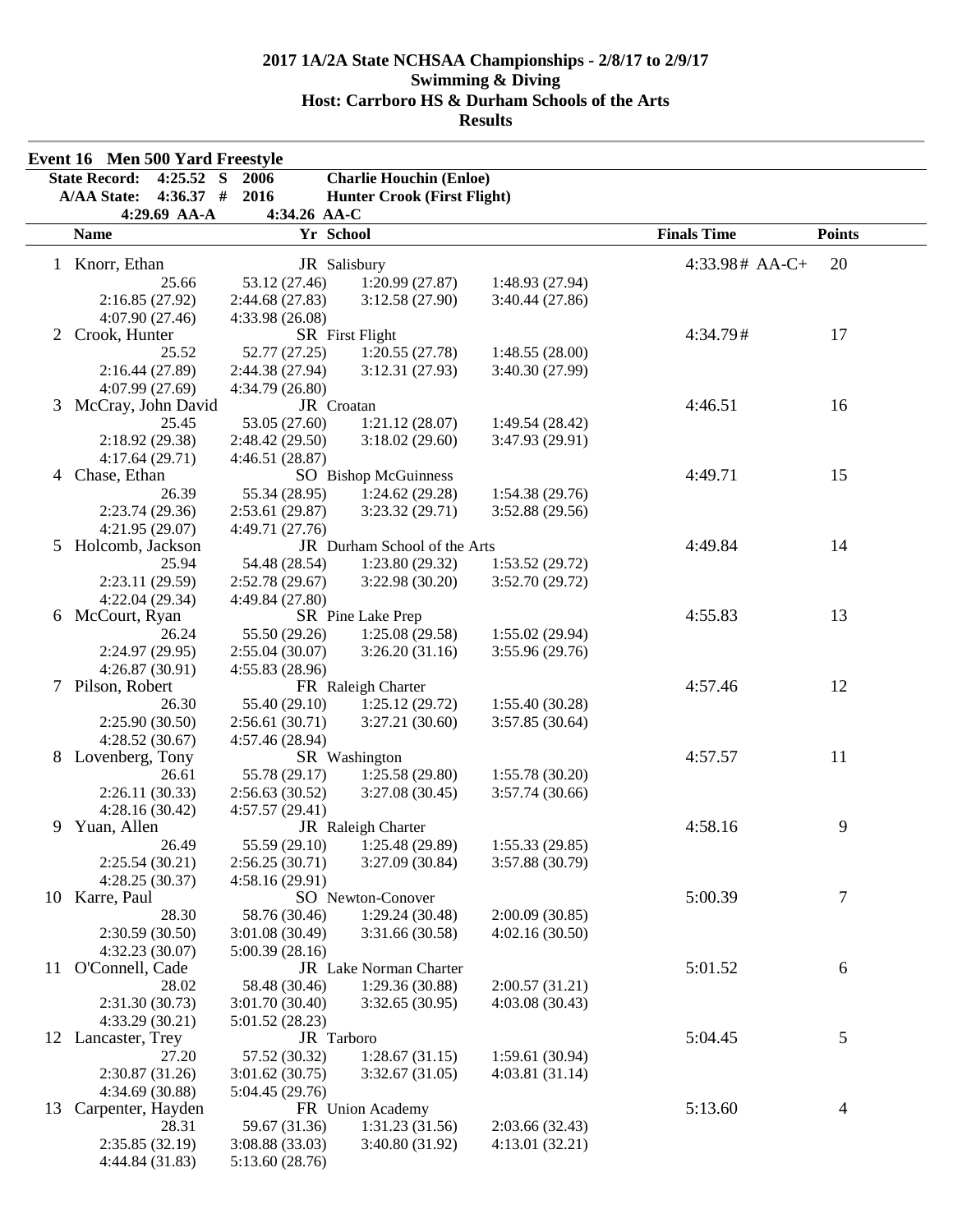| (Event 16 Men 500 Yard Freestyle) |                 |                        |                 |                    |                |
|-----------------------------------|-----------------|------------------------|-----------------|--------------------|----------------|
| <b>Name</b>                       | Yr School       |                        |                 | <b>Finals Time</b> | <b>Points</b>  |
| 14 Foster, Ian                    | SR Carrboro     |                        |                 | 5:22.10            | 3              |
| 29.22                             | 1:00.09(30.87)  | 1:32.78(32.69)         | 2:05.34(32.56)  |                    |                |
| 2:38.28 (32.94)                   | 3:11.50(33.22)  | 3:44.96 (33.46)        | 4:17.87(32.91)  |                    |                |
| 4:51.40(33.53)                    | 5:22.10(30.70)  |                        |                 |                    |                |
| 15 Thornburg, Nathan              |                 | FR Pine Lake Prep      |                 | 5:23.01            | $\overline{2}$ |
| 27.95                             | 59.62 (31.67)   | 1:32.11(32.49)         | 2:05.17(33.06)  |                    |                |
| 2:38.95 (33.78)                   | 3:12.22(33.27)  | 3:45.58 (33.36)        | 4:18.94 (33.36) |                    |                |
| 4:52.03(33.09)                    | 5:23.01 (30.98) |                        |                 |                    |                |
| 16 Ira, Dalton                    |                 | JR Rosewood            |                 | 5:24.26            | $\mathbf{1}$   |
| 28.38                             | 1:00.18(31.80)  | 1:33.10(32.92)         | 2:06.36(33.26)  |                    |                |
| 2:40.19 (33.83)                   | 3:14.23(34.04)  | 3:48.12 (33.89)        | 4:21.00(32.88)  |                    |                |
| 4:53.59(32.59)                    | 5:24.26(30.67)  |                        |                 |                    |                |
| 17 Hunter, Corbin                 | FR Carrboro     |                        |                 | 5:25.27            |                |
| 28.97                             | 1:01.15(32.18)  | 1:34.35(33.20)         | 2:07.78(33.43)  |                    |                |
| 2:41.22 (33.44)                   | 3:14.84(33.62)  | 3:47.94(33.10)         | 4:21.43 (33.49) |                    |                |
| 4:54.76(33.33)                    | 5:25.27 (30.51) |                        |                 |                    |                |
| 18 Bryant, Nick                   |                 | FR North Surry         |                 | 5:33.13            |                |
| 29.16                             | 1:01.48(32.32)  | 1:35.56 (34.08)        | 2:09.96 (34.40) |                    |                |
| 2:44.51 (34.55)                   | 3:19.12(34.61)  | 3:53.20 (34.08)        | 4:27.49 (34.29) |                    |                |
| 5:01.08 (33.59)                   | 5:33.13 (32.05) |                        |                 |                    |                |
| 19 Bausinser, Steven              |                 | FR Central Academy     |                 | 5:37.42            |                |
| 29.79                             | 1:02.66(32.87)  | 1:36.39(33.73)         | 2:10.41(34.02)  |                    |                |
| 2:45.46(35.05)                    | 3:20.49 (35.03) | 3:55.03(34.54)         | 4:29.91 (34.88) |                    |                |
| 5:04.26(34.35)                    | 5:37.42 (33.16) |                        |                 |                    |                |
| 20 Beamguard, Jamie               | SR Forbush      |                        |                 | 5:42.71            |                |
| 29.30                             | 1:02.21(32.91)  | 1:35.82(33.61)         | 2:09.73 (33.91) |                    |                |
| 2:44.64 (34.91)                   | 3:20.19(35.55)  | 3:55.99 (35.80)        | 4:31.81(35.82)  |                    |                |
| 5:07.87 (36.06)                   | 5:42.71 (34.84) |                        |                 |                    |                |
| 21 Bowman, Donnie                 |                 | JR Highlands Tech      |                 | 5:45.10            |                |
| 28.72                             | 1:01.45(32.73)  | 1:35.86(34.41)         | 2:11.06(35.20)  |                    |                |
| 2:46.40 (35.34)                   | 3:22.41(36.01)  | 3:59.34 (36.93)        | 4:35.11(35.77)  |                    |                |
| 5:10.58 (35.47)                   | 5:45.10 (34.52) |                        |                 |                    |                |
| 22 Inabinett, Blake               |                 | JR Lexington           |                 | 5:46.23            |                |
| 28.06                             | 1:00.56(32.50)  | 1:34.99(34.43)         | 2:10.54(35.55)  |                    |                |
| 2:46.40(35.86)                    | 3:22.95(36.55)  | 3:59.46(36.51)         | 4:35.87(36.41)  |                    |                |
| 5:11.97(36.10)                    | 5:46.23 (34.26) |                        |                 |                    |                |
| 23 Hancock, Elijah                |                 | SR Raleigh Charter     |                 | 5:56.39            |                |
| 30.01                             | 1:03.81(33.80)  | 1:38.24(34.43)         | 2:14.05(35.81)  |                    |                |
| 2:51.41(37.36)                    | 3:28.69 (37.28) | 4:06.04(37.35)         | 4:43.37 (37.33) |                    |                |
| 5:20.33 (36.96)                   | 5:56.39 (36.06) |                        |                 |                    |                |
| --- Luther, Glenn                 |                 | JR Lake Norman Charter |                 | <b>DFS</b>         |                |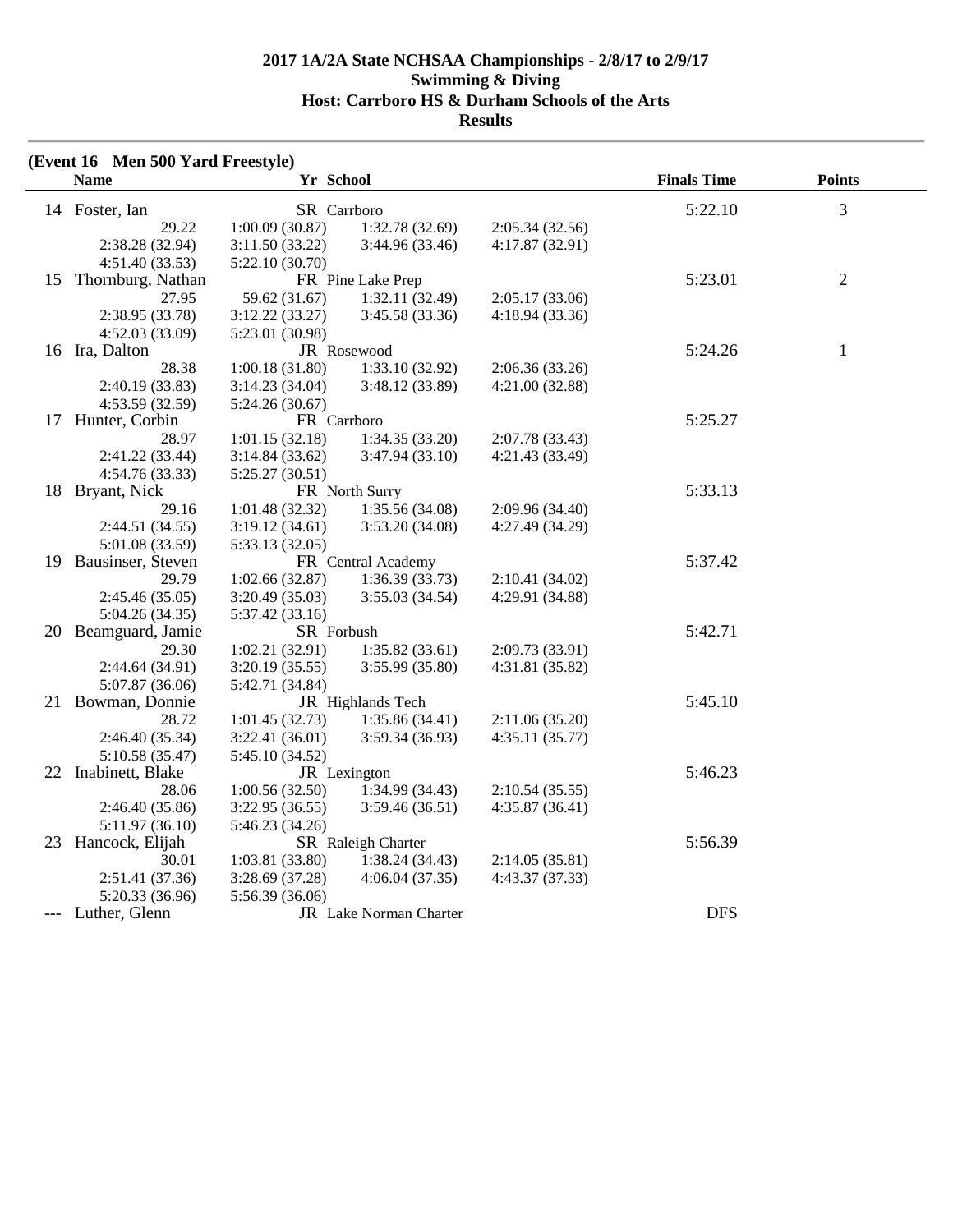|   | <b>Event 17 Women 200 Yard Freestyle Relay</b> |                     |                                                          |                                               |                            |                |
|---|------------------------------------------------|---------------------|----------------------------------------------------------|-----------------------------------------------|----------------------------|----------------|
|   | <b>State Record:</b><br>$1:33.22$ S            | 2014                | <b>Charlotte Catholic</b>                                |                                               |                            |                |
|   | <b>A/AA State:</b><br>$1:36.84$ #              | 2016                | <b>Pine Lake Prep</b>                                    |                                               |                            |                |
|   | 1:35.85 AA-A                                   | 1:37.39 AA-C        |                                                          |                                               |                            |                |
|   | <b>Team</b>                                    |                     | <b>Relay</b>                                             | <b>Prelim Time</b>                            | <b>Finals Time</b>         | <b>Points</b>  |
|   | <b>Championship Final</b>                      |                     |                                                          |                                               |                            |                |
|   | 1 Pine Lake Prep                               |                     |                                                          | 1:40.78                                       | 1:39.96                    | 40             |
|   | 1) Accordino, Allyson SO                       |                     | 2) Marsh, Maddie JR                                      | 3) Rasbornik, Kensley JR                      | 4) Auten, Rose JR          |                |
|   | 24.23                                          | 49.54 (25.31)       | 1:14.51(24.97)                                           | 1:39.96(25.45)                                |                            |                |
|   | 2 Lincoln Charter                              |                     |                                                          | 1:41.92                                       | 1:40.11                    | 34             |
|   | 1) Harris, Chloe FR<br>24.24                   |                     | 2) Lappin, Julianna SO<br>$50.58(26.34)$ 1:16.91 (26.33) | 3) Walter, Elizabeth<br>1:40.11(23.20)        | 4) Baker, Alexandria SR    |                |
| 3 | Raleigh Charter                                |                     |                                                          | 1:43.85                                       | 1:42.42                    | 32             |
|   | 1) Peck, Emma JR                               |                     | 2) Ellison, Hannalee FR                                  | 3) Whalen, Lilly SR                           | 4) Willis, Sydney JR       |                |
|   | 26.02                                          | 52.75 (26.73)       | 1:17.73(24.98)                                           | 1:42.42(24.69)                                |                            |                |
|   | 4 Comm School of Davidson                      |                     |                                                          | 1:44.67                                       | 1:44.70                    | 30             |
|   | 1) Gosnell, Emily JR                           |                     | 2) Glover, Hannah SO                                     | 3) Deininger, Marissa SR                      | 4) Nelson, Emme FR         |                |
|   | 27.90                                          | 53.66 (25.76)       | 1:21.23(27.57)                                           | 1:44.70(23.47)                                |                            |                |
|   | 5 East Surry                                   |                     |                                                          | 1:45.46                                       | 1:44.82                    | 28             |
|   | 1) Hicks, Ashley SR<br>26.17                   | 53.15 (26.98)       | 2) Beck, Sydney SO<br>1:19.77(26.62)                     | 3) Tunstall, Anne-Louise JR<br>1:44.82(25.05) | 4) Tucker, Avery FR        |                |
|   | 6 Lake Norman Charter                          |                     |                                                          | 1:45.71                                       | 1:45.54                    | 26             |
|   | 1) Macfee, Caroline SO                         |                     | 2) Carte, Sydney SR                                      | 3) Penner, Johannah JR                        | 4) Jones, Kara SR          |                |
|   | 26.48                                          |                     | 53.17 (26.69) 1:19.88 (26.71)                            | 1:45.54(25.66)                                |                            |                |
| 7 | <b>Bishop McGuinness</b>                       |                     |                                                          | 1:47.15                                       | 1:48.28                    | 24             |
|   | 1) Hamlet, Natalie SR                          | 2) Waite, Emily SR  |                                                          | 3) Kammire, Ceci SR                           | 4) Herzberger, Katie SO    |                |
|   | 26.26                                          |                     | 53.92 (27.66) 1:20.83 (26.91)                            | 1:48.28(27.45)                                |                            |                |
| 8 | Gray Stone Day                                 |                     |                                                          | 1:48.64                                       | 1:48.34                    | 22             |
|   | 1) Carperter, Katherine FR<br>26.88            | 55.09 (28.21)       | 2) Buechler, Abby SO<br>1:22.13(27.04)                   | 3) Miller, Breanna JR<br>1:48.34(26.21)       | 4) Milem, Emma JR          |                |
|   | <b>Consolation Final</b>                       |                     |                                                          |                                               |                            |                |
|   |                                                |                     |                                                          |                                               |                            |                |
|   | 9 Carrboro                                     |                     |                                                          | 1:49.12                                       | 1:47.64                    | 18             |
|   | 1) Marshall, Rowan SO<br>28.63                 |                     | 2) Weigle, Olivia SO<br>54.74 (26.11) 1:21.73 (26.99)    | 3) Sullenger, Cynthia SO<br>1:47.64(25.91)    | 4) Carroll, Lucy FR        |                |
|   | 10 Elkin                                       |                     |                                                          | 1:48.69                                       | 1:49.31                    | 14             |
|   | 1) Soos, Bianka JR                             | 2) Sidden, Katie FR |                                                          | 3) Libbert, Harper                            | 4) Schweikert, Maia SO     |                |
|   | 27.18                                          | 55.93 (28.75)       | 1:22.78(26.85)                                           | 1:49.31(26.53)                                |                            |                |
|   | 11 Forbush                                     |                     |                                                          | 1:50.58                                       | 1:49.54                    | 12             |
|   | 1) Hayden, Sarah SR                            |                     | 2) Beamguard, Suzie FR                                   | 3) Wooten, Samantha SR                        | 4) Winters, Sierra SR      |                |
|   | 27.28                                          | 55.23 (27.95)       | 1:22.44(27.21)                                           | 1:49.54(27.10)                                |                            |                |
|   | 12 NC Science & Math                           |                     |                                                          | 1:50.15                                       | 1:49.68                    | 10             |
|   | 1) Dalsimer, Aimee JR<br>27.94                 | 54.99 (27.05)       | 2) Shaughnessy, Rachael SR<br>1:23.10(28.11)             | 3) Wen, Emily JR<br>1:49.68(26.58)            | 4) Eustice, Annamarie JR   |                |
|   | 13 North Stanly                                |                     |                                                          | 1:50.92                                       | 1:50.93                    | 8              |
|   | 1) Lentz, Colbie FR                            |                     | 2) Shepherd, Robyn SR                                    | 3) Sells, Alexa SR                            | 4) Holshouser, Samantha SR |                |
|   | 27.58                                          | 56.40 (28.82)       | 1:23.48 (27.08)                                          | 1:50.93(27.45)                                |                            |                |
|   | 14 East Lincoln                                |                     |                                                          | 1:50.83                                       | 1:51.20                    | 6              |
|   | 1) Barrineau, Taylor FR                        |                     | 2) Marino, McKenzie JR                                   | 3) Auvil, Shelby SR                           | 4) Krehnbrink, Kali SR     |                |
|   | 27.60                                          | 56.04 (28.44)       | 1:26.10(30.06)                                           | 1:51.20(25.10)                                |                            |                |
|   | 15 First Flight                                |                     |                                                          | 1:52.14                                       | 1:52.35                    | 4              |
|   | 1) Kyger, Olivia JR                            | 2) Bouker, Casey    |                                                          | 3) Wallace, Savanah                           | 4) Cortez, Cecilia         |                |
|   | 29.18<br>16 Franklin                           | 58.52 (29.34)       | 1:27.05(28.53)                                           | 1:52.35(25.30)<br>1:52.69                     | 1:53.40                    | $\overline{2}$ |
|   | 1) Holland, Anissa                             | 2) Fay, Kristen JR  |                                                          | 3) Woodard, Kelsey                            | 4) Frazier, Shelby SR      |                |
|   | 28.75                                          | 57.97 (29.22)       | 1:27.28(29.31)                                           | 1:53.40(26.12)                                |                            |                |
|   |                                                |                     |                                                          |                                               |                            |                |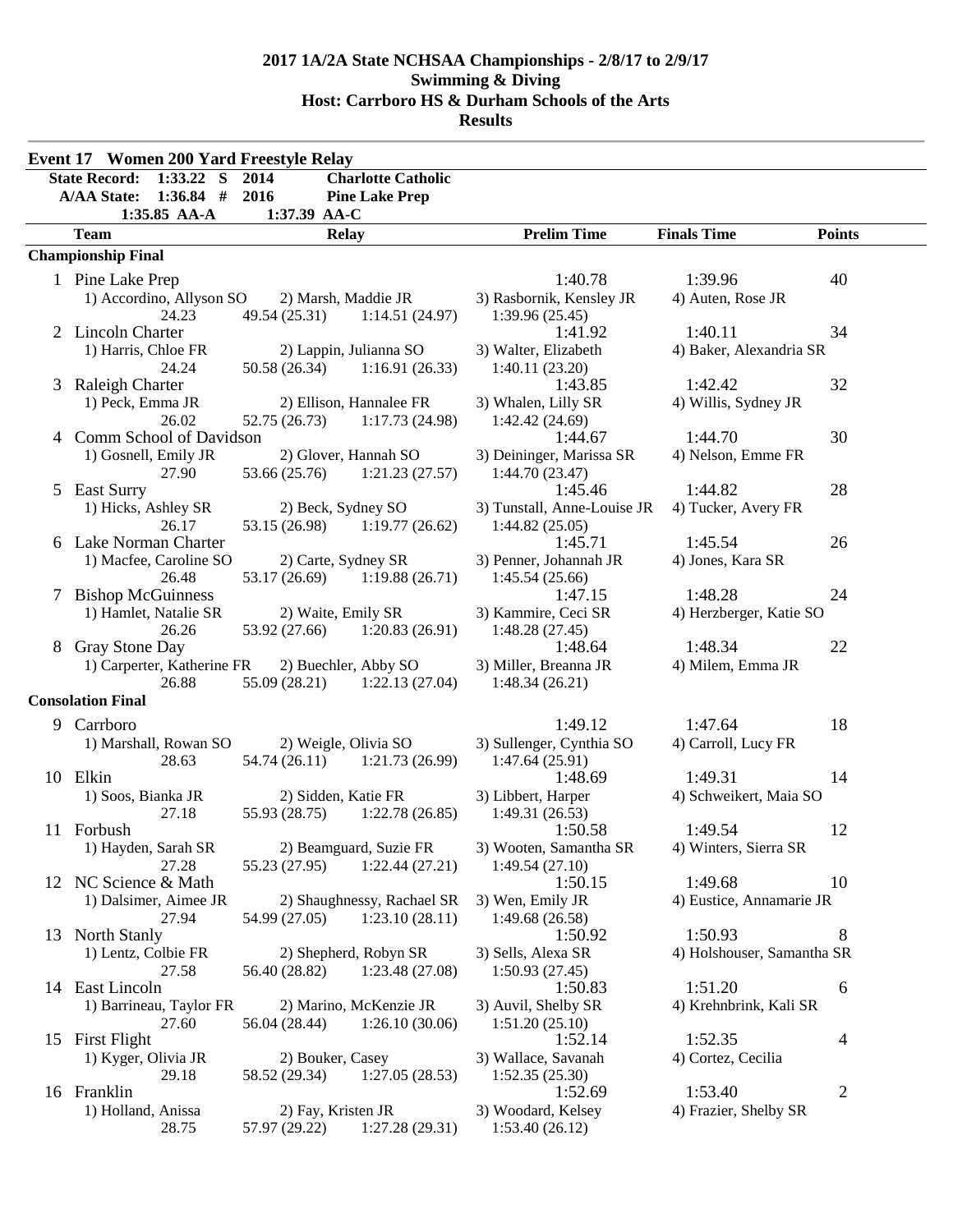# **Preliminaries**

| 17  | Croatan                   |                       | 1:53.30                |                             |
|-----|---------------------------|-----------------------|------------------------|-----------------------------|
|     | 1) Roth, Ally FR          | 2) Murphy, Allison SR | 3) Quispe, Meagan SR   | 4) Tracy, Jillian SR        |
| 18. | Durham School of the Arts |                       | 1:54.01                |                             |
|     | 1) Shelp-Peck, Elley JR   | 2) Walston, Temple SR | 3) Foglesong, Mia FR   | 4) Erickson, Grace FR       |
| 19  | Hendersonville            |                       | 1:54.70                |                             |
|     | 1) Winter, Megan SR       | 2) Browne, Marie FR   | 3) Keyzer, Madison FR  | 4) Salvaggio, Mia SO        |
|     | 20 Union Academy          |                       | 1:56.05                |                             |
|     | 1) Hill, Kelsi SO         | 2) Townsend, Emma     | 3) Hartung, Rebecca    | 4) Townsend, Sydnie JR      |
|     | 21 Clinton                |                       | 1:56.75                |                             |
|     | 1) Spell, Corey SR        | 2) Carr, Edith JR     | 3) Yang, Kayla FR      | 4) Yang, Katey SR           |
|     | 22 Wheatmore              |                       | 1:57.34                |                             |
|     | 1) Fritz, Kyndall FR      | 2) Anderson, Sarah    | 3) Sananikone, Jodi SR | 4) Godwin, Emma SO          |
| 23  | Manteo                    |                       | 2:02.51                |                             |
|     | 1) Mode, Caroline SO      | 2) Gilbert, Gabrielle | 3) Weaver, Taylor      | 4) Koudelkova, Valentyna JR |
|     | --- West Wilkes           |                       | DQ                     |                             |
|     | 1) Nichols, Anslee SO     | 2) Handy, Noelle JR   | 3) Handy, Kaitlyn JR   | 4) Smithey, Morgan SO       |

#### **Event 18 Men 200 Yard Freestyle Relay**

|              | <b>State Record:</b><br>1:23.66<br><sub>S</sub> | 2014              | Rose, J. H.                     |                          |                        |               |
|--------------|-------------------------------------------------|-------------------|---------------------------------|--------------------------|------------------------|---------------|
|              | <b>A/AA State:</b><br>$1:27.15$ #               | 2012              | Carrboro                        |                          |                        |               |
|              | 1:24.95 AA-A                                    | 1:26.28 AA-C      |                                 |                          |                        |               |
|              | <b>Team</b>                                     |                   | <b>Relay</b>                    | <b>Prelim Time</b>       | <b>Finals Time</b>     | <b>Points</b> |
|              | <b>Championship Final</b>                       |                   |                                 |                          |                        |               |
| $\mathbf{1}$ | Shelby                                          |                   |                                 | 1:32.11                  | 1:31.21                | 40            |
|              | 1) Chung, Keith SR                              | 2) Wilson, Jay SR |                                 | 3) Lari, Jack SR         | 4) Kennedy, Davis SR   |               |
|              | 23.21                                           |                   | 46.55 (23.34) 1:09.32 (22.77)   | 1:31.21(21.89)           |                        |               |
|              | 2 Lincoln Charter                               |                   |                                 | 1:33.61                  | 1:31.65                | 34            |
|              | 1) Swicegood, Grant JR                          |                   | 2) Stratton, Neal FR            | 3) Law, Jackson JR       | 4) Whipple, Zach FR    |               |
|              | 23.30                                           |                   | 46.87 (23.57) 1:09.65 (22.78)   | 1:31.65(22.00)           |                        |               |
| 3            | Washington                                      |                   |                                 | 1:32.80                  | 1:31.78                | 32            |
|              | 1) Clark, Justin SR                             |                   | 2) Schmidt, Harrison SO         | 3) Lovenberg, Patrick FR | 4) Lovenberg, Tony SR  |               |
|              | 22.43                                           |                   | 45.90 (23.47) 1:09.68 (23.78)   | 1:31.78(22.10)           |                        |               |
| 4            | Carrboro                                        |                   |                                 | 1:32.24                  | 1:32.06                | 30            |
|              | 1) Bollenbacher, Caleb SR                       |                   | 2) Pletzke, Harrison JR         | 3) Wurster, Lincoln FR   | 4) Ward, Ian SO        |               |
|              | 22.95                                           |                   | 46.11 (23.16) 1:09.20 (23.09)   | 1:32.06(22.86)           |                        |               |
| 5.           | NC Science & Math                               |                   |                                 | 1:36.10                  | 1:35.36                | 28            |
|              | 1) Sisk, Stonewall JR                           |                   | 2) Xiong, Alexander JR          | 3) Hoang, Kenny SR       | 4) Lewis, Cole SR      |               |
|              | 23.91                                           |                   | $47.60(23.69)$ $1:11.80(24.20)$ | 1:35.36(23.56)           |                        |               |
| 6            | Franklin                                        |                   |                                 | 1:36.05                  | 1:35.57                | 26            |
|              | 1) Karcher, Ryan                                |                   | 2) Angel, Phillip SO            | 3) Gurney, Seth SO       | 4) McQuitty, Calvin JR |               |
|              | 24.37                                           |                   | 48.82 (24.45) 1:12.60 (23.78)   | 1:35.57(22.97)           |                        |               |
| 7            | Croatan                                         |                   |                                 | 1:36.52                  | 1:36.19                | 24            |
|              | 1) McCabe, Jack FR                              |                   | 2) Epperly, Matt SR             | 3) Klaumann, Hunter SR   | 4) Duggan, Sam SO      |               |
|              | 24.81                                           |                   | 48.64 (23.83) 1:12.07 (23.43)   | 1:36.19(24.12)           |                        |               |
|              | Roanoke Rapids                                  |                   |                                 | 1:36.31                  | <b>DQ</b>              |               |
|              | 1) Hargrave, Hunter JR                          |                   | 2) Walker, Jordan JR            | 3) Tant, Garrett SO      | 4) Hoscila, AJ JR      |               |
|              | 23.24                                           |                   | 48.36 (25.12) 1:13.30 (24.94)   | DQ(21.89)                |                        |               |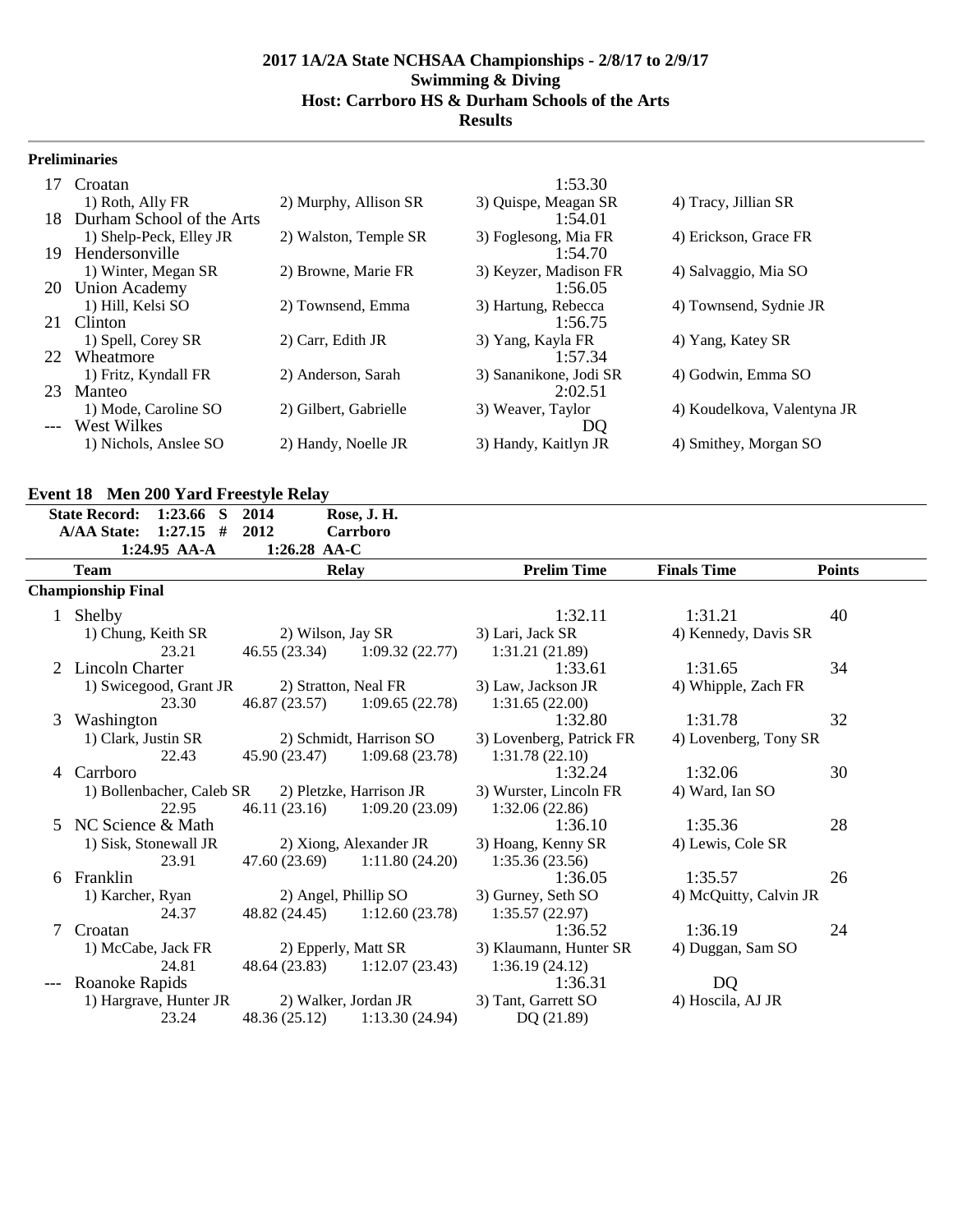#### **Consolation Final**

|    | 9 Pine Lake Prep           |                    |                                | 1:36.92                    | 1:36.34                 | 18             |
|----|----------------------------|--------------------|--------------------------------|----------------------------|-------------------------|----------------|
|    | 1) Storie, Jonathan SO     |                    | 2) Newman, Brian SR            | 3) Kiral, David SO         | 4) McCourt, Ryan SR     |                |
|    | 24.16                      |                    | 48.82 (24.66) 1:13.22 (24.40)  | 1:36.34(23.12)             |                         |                |
| 10 | East Burke                 |                    |                                | 1:38.60                    | 1:37.23                 | 14             |
|    | 1) Dominguez, Nelson FR    |                    | 2) Gilbert, Tanner SR          | 3) Walker, Brett JR        | 4) Welch, Riley JR      |                |
|    | 24.96                      | 49.52 (24.56)      | 1:13.61 (24.09)                | 1:37.23(23.62)             |                         |                |
| 11 | <b>East Carteret</b>       |                    |                                | 1:37.98                    | 1:37.62                 | 12             |
|    | 1) Piner, Trent JR         |                    | 2) MacArthur, Samuel SO        | 3) Willis, Hunter FR       | 4) Harding, Cameron JR  |                |
|    | 24.87                      | 49.62 (24.75)      | 1:15.71(26.09)                 | 1:37.62(21.91)             |                         |                |
| 12 | Elkin                      |                    |                                | 1:37.62                    | 1:38.08                 | 10             |
|    | 1) Petterson, Jarrett SR   | 2) Soos, Daniel    |                                | 3) Burleson, Cameron FR    | 4) Sloop, Dockery JR    |                |
|    | 25.65                      | 49.60 (23.95)      | 1:14.77(25.17)                 | 1:38.08(23.31)             |                         |                |
|    | 13 Lake Norman Charter     |                    |                                | 1:38.08                    | 1:38.32                 | 8              |
|    | 1) Fieno, Joseph SO        | 2) Napier, Will SO |                                | 3) Cardwell, Chancellor SO | 4) Luther, Glenn JR     |                |
|    | 24.33                      |                    | 48.72 (24.39) 1:13.61 (24.89)  | 1:38.32(24.71)             |                         |                |
|    | 14 Comm School of Davidson |                    |                                | 1:37.86                    | 1:38.64                 | 6              |
|    | 1) Reddick, Wiley JR       |                    | 2) McLeod, Noah SR             | 3) Sweeney, Breyden JR     | 4) Russell, Ethan SO    |                |
|    | 24.15                      |                    | $49.30(25.15)$ 1:15.20 (25.90) | 1:38.64(23.44)             |                         |                |
| 15 | Central Academy            |                    |                                | 1:40.34                    | 1:39.71                 | 4              |
|    | 1) Palmer, Mitch JR        | 2) Reeder, Josh SR |                                | 3) Klovstad, Cameron SR    | 4) Bausinser, Steven FR |                |
|    | 24.09                      | 50.21 (26.12)      | 1:14.16(23.95)                 | 1:39.71(25.55)             |                         |                |
| 16 | Raleigh Charter            |                    |                                | 1:39.51                    | 1:41.28                 | $\overline{c}$ |
|    | 1) McSorley, Duncan FR     |                    | 2) Congiusta, Matthew FR       | 3) Ganesan, Aravind SO     | 4) Yuan, Allen JR       |                |
|    | 24.94                      | 51.24 (26.30)      | 1:16.31(25.07)                 | 1:41.28(24.97)             |                         |                |
|    | <b>Preliminaries</b>       |                    |                                |                            |                         |                |
|    | 17 Hendersonville          |                    |                                | 1.4058                     |                         |                |

| $\mathbf{1}$ |                          |                          | 1.70.30                |                        |
|--------------|--------------------------|--------------------------|------------------------|------------------------|
|              | 1) Jackson, James SR     | 2) Stevens, Zack SR      | 3) Gerrits, Kevin JR   | 4) Roe, Duncan SR      |
| 18           | <b>West Stanly</b>       |                          | 1:40.62                |                        |
|              | 1) Hinson, Jake SO       | 2) Hatley, Parker SR     | 3) Perez, Christian SO | 4) Snuggs, Witt SO     |
| 19.          | <b>West Stokes</b>       |                          | 1:41.21                |                        |
|              | 1) Grabs, Omnie SR       | 2) Heath, Cameron SO     | 3) Madigan, Michael SR | 4) Johnson, Jacob SR   |
|              | 20 Union Academy         |                          | 1:41.70                |                        |
|              | 1) Babb, Taylor SR       | 2) Green, Carson SO      | 3) Raymond, Nick SR    | 4) McFadden, Taylor JR |
| 21           | Voyager Academy          |                          | 1:41.98                |                        |
|              | 1) Christensen, Brock SR | 2) Green, Alex SR        | 3) Jones, Michael      | 4) Johnson, Sam SR     |
|              | 22 Currituck             |                          | 1:42.27                |                        |
|              | 1) McLaughlin, Chase JR  | 2) Gillette, Jonathan JR | 3) Condon, Ryan        | 4) Daneker, Gabriel FR |
|              | 23 Rosewood              |                          | 1:43.68                |                        |
|              | 1) Lyon, Jack FR         | 2) Brogden, Justin SR    | 3) Ira, Dalton JR      | 4) Merritt, Damon FR   |
| 24           | Tarboro                  |                          | 1:47.59                |                        |
|              | 1) Dupree, Seth JR       | 2) Davis, Preston        | 3) Sessoms, Jacob JR   | 4) Harris, Dawson SR   |
|              |                          |                          |                        |                        |

| 1:36.92                 | 1<br>1:36.34            |
|-------------------------|-------------------------|
| Kiral, David SO         | 4) McCourt, Ryan SR     |
| 1:36.34(23.12)          |                         |
| 1:38.60                 | 1:37.23<br>1            |
| Walker, Brett JR        | 4) Welch, Riley JR      |
| 1:37.23 (23.62)         |                         |
| 1:37.98                 | 1:37.62<br>1            |
| Willis, Hunter FR       | 4) Harding, Cameron JR  |
| 1:37.62 (21.91)         |                         |
| 1:37.62                 | 1<br>1:38.08            |
| Burleson, Cameron FR    | 4) Sloop, Dockery JR    |
| 1:38.08(23.31)          |                         |
| 1:38.08                 | 1:38.32                 |
| Cardwell, Chancellor SO | 4) Luther, Glenn JR     |
| 1:38.32(24.71)          |                         |
| 1:37.86                 | 1:38.64                 |
| Sweeney, Breyden JR     | 4) Russell, Ethan SO    |
| 1:38.64 (23.44)         |                         |
| 1:40.34                 | 1:39.71                 |
| Klovstad, Cameron SR    | 4) Bausinser, Steven FR |
| 1:39.71 (25.55)         |                         |
| 1:39.51                 | 1:41.28                 |
| Ganesan, Aravind SO     | 4) Yuan, Allen JR       |
| 1:41.28 (24.97)         |                         |

| 1:40.58           |                    |
|-------------------|--------------------|
| rits, Kevin JR    | 4) Roe, Duncan SI  |
| 1:40.62           |                    |
| z. Christian SO   | 4) Snuggs, Witt SO |
| 1:41.21           |                    |
| ligan, Michael SR | 4) Johnson, Jacob  |
| 1:41.70           |                    |
| mond, Nick SR     | 4) McFadden, Tay   |
| 1:41.98           |                    |
| es, Michael       | 4) Johnson, Sam S  |
| 1:42.27           |                    |
| don, Ryan         | 4) Daneker, Gabri  |
| 1:43.68           |                    |
| Dalton JR         | 4) Merritt, Damon  |
| 1:47.59           |                    |
| soms, Jacob JR    | 4) Harris, Dawson  |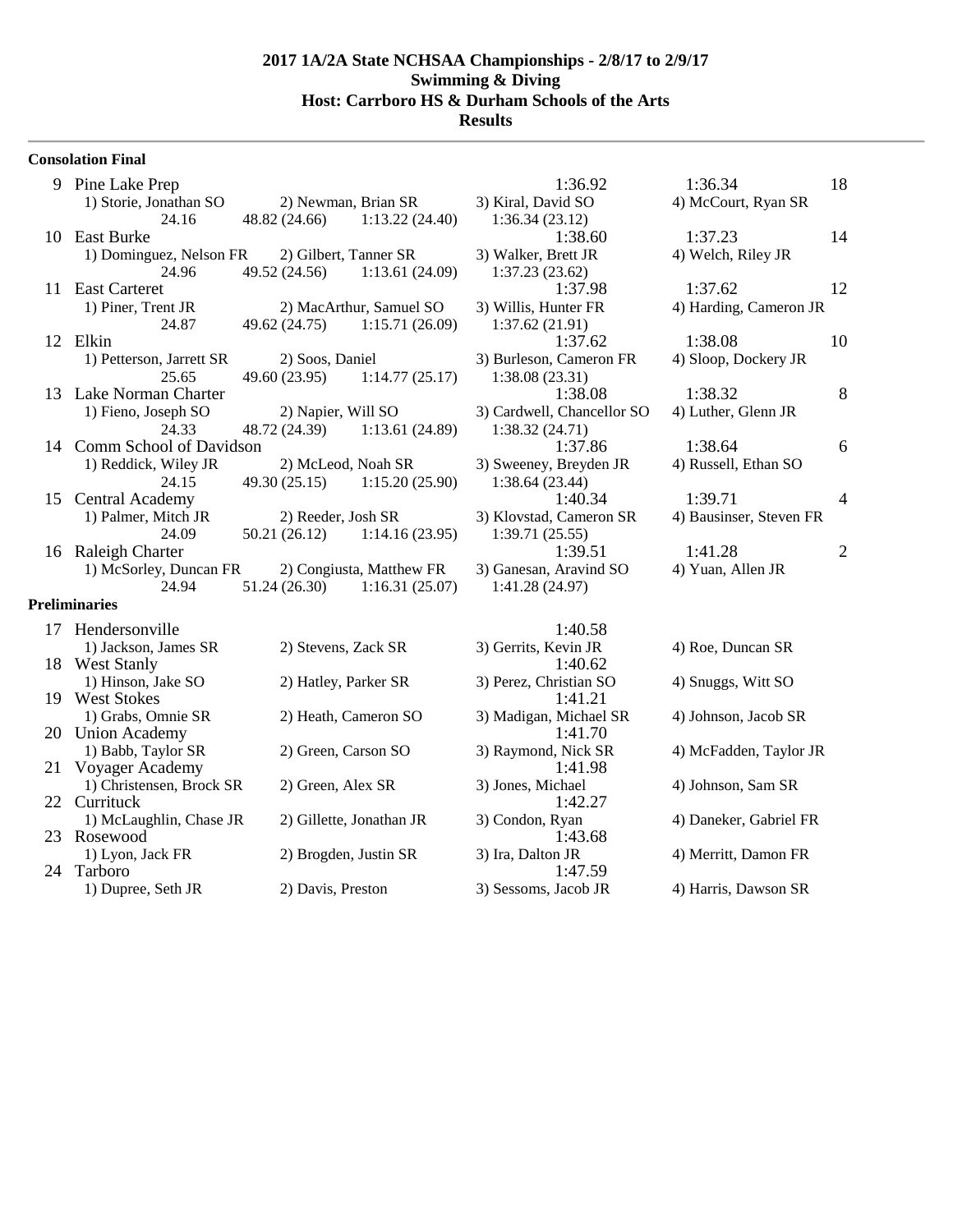|     | <b>Event 19 Women 100 Yard Backstroke</b>        |                                |                                       |                    |                    |                |
|-----|--------------------------------------------------|--------------------------------|---------------------------------------|--------------------|--------------------|----------------|
|     | 53.59 S<br><b>State Record:</b>                  | 2014                           | <b>Nora McCullagh (Char Catholic)</b> |                    |                    |                |
|     | 54.64 # 2016<br><b>A/AA State:</b><br>55.18 AA-A | 56.39 AA-C                     | <b>Lexi Souther (Parkwood)</b>        |                    |                    |                |
|     | <b>Name</b>                                      |                                | Yr School                             | <b>Prelim Time</b> | <b>Finals Time</b> | <b>Points</b>  |
|     | <b>Championship Final</b>                        |                                |                                       |                    |                    |                |
|     | 1 Morrison, Kathryn<br>26.77                     |                                | JR Salisbury                          | 57.06              | 55.26              | 20<br>$AA-C+$  |
|     | Harris, Chloe<br>27.86                           | 55.26 (28.49)                  | FR Lincoln Charter                    | 58.32              | 57.72              | 17             |
| 3   | Tucker, Avery<br>29.47                           | 57.72 (29.86)<br>59.47 (30.00) | FR East Surry                         | 1:00.41            | 59.47              | 16             |
| 4   | Rubel, Anna<br>29.49                             | 1:00.49(31.00)                 | FR Lake Norman Charter                | 1:01.20            | 1:00.49            | 15             |
| 5   | Peck, Emma<br>29.64                              | 1:01.37(31.73)                 | JR Raleigh Charter                    | 1:01.54            | 1:01.37            | 14             |
| 6   | Hicks, Julie<br>30.15                            | 1:01.54(31.39)                 | FR East Surry                         | 1:01.16            | 1:01.54            | 13             |
|     | Whitman, Maggie<br>30.21                         | 1:01.92(31.71)                 | JR East Davidson                      | 1:02.32            | 1:01.92            | 12             |
| 8   | Marsh, Maddie<br>30.56                           | 1:03.08(32.52)                 | JR Pine Lake Prep                     | 1:02.74            | 1:03.08            | 11             |
|     | <b>Consolation Final</b>                         |                                |                                       |                    |                    |                |
|     | Beck, Sydney<br>30.20                            | 1:02.49(32.29)                 | <b>SO</b> East Surry                  | 1:03.36            | 1:02.49            | 9              |
| 10  | Breck, Anna<br>30.15                             | 1:02.81(32.66)                 | SO Goldsboro                          | 1:03.16            | 1:02.81            | 7              |
| 11  | Schauss, Kate<br>30.69                           | 1:03.26(32.57)                 | JR Raleigh Charter                    | 1:03.97            | 1:03.26            | 6              |
| 12  | Breaux, Emily<br>30.86                           | 1:03.84 (32.98)                | JR Northeastern                       | 1:03.42            | 1:03.84            | 5              |
| 13  | Allison, Lindsey<br>31.33                        | 1:04.09(32.76)                 | SR Pine Lake Prep                     | 1:03.98            | 1:04.09            | 4              |
| 14  | Watkins, Riley<br>30.73                          | 1:04.71 (33.98)                | FR Raleigh Charter                    | 1:05.13            | 1:04.71            | 3              |
|     | 15 Williams, Lindley<br>31.56                    | 1:05.84 (34.28)                | JR Mount Airy                         | 1:04.25            | 1:05.84            | $\overline{c}$ |
| 16  | Connor, Julianna<br>31.70                        | 1:05.93(34.23)                 | SO Northeastern                       | 1:05.01            | 1:05.93            | 1              |
|     | <b>Preliminaries</b>                             |                                |                                       |                    |                    |                |
| 17  | Domitrovits, Lydia                               |                                | SO Croatan                            | 1:05.76            |                    |                |
| 18  | Myers, Gina                                      |                                | JR Forbush                            | 1:06.00            |                    |                |
| 19  | Weigle, Olivia                                   |                                | SO Carrboro                           | 1:06.33            |                    |                |
| 20  | Brechko, Amanda                                  |                                | SR Bishop McGuinness                  | 1:06.91            |                    |                |
| 21  | Shaughnessy, Rachael                             |                                | SR NC Science & Math                  | 1:07.15            |                    |                |
| 22  | Cody, Caroline                                   |                                | JR Gray Stone Day                     | 1:07.78            |                    |                |
| 23  | Corwin, Christian                                |                                | <b>SR</b> East Carteret               | 1:10.89            |                    |                |
| --- | Sullenger, Cynthia                               |                                | SO Carrboro                           | DQ                 |                    |                |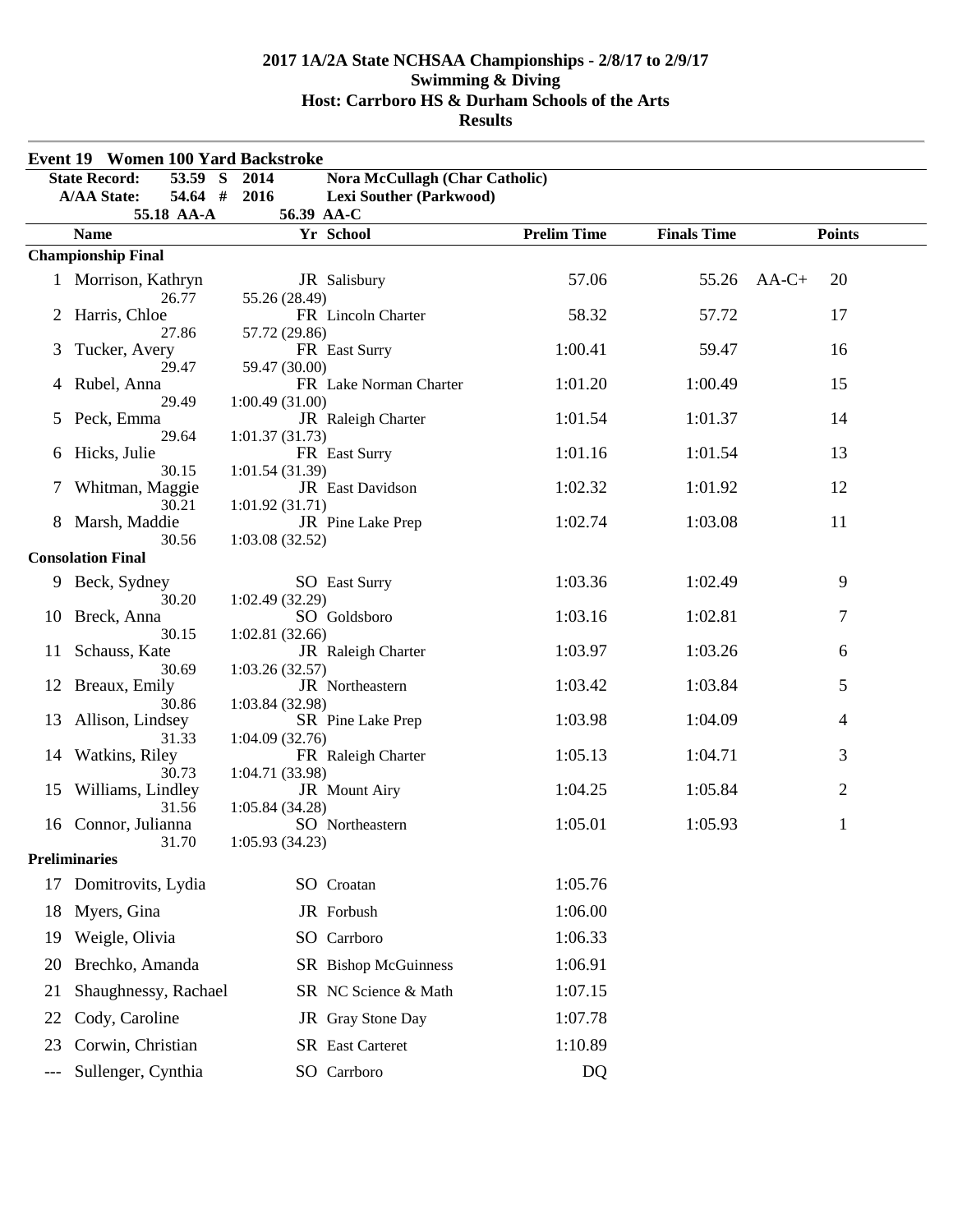|     | Event 20 Men 100 Yard Backstroke   |                                                |                    |                    |                |  |
|-----|------------------------------------|------------------------------------------------|--------------------|--------------------|----------------|--|
|     | <b>State Record:</b><br>48.78<br>S | <b>Eugene Godsoe (SE Guilford)</b><br>2006     |                    |                    |                |  |
|     | $50.14$ #<br><b>A/AA State:</b>    | 2017<br><b>Thomas Hamlet (Bishop McGuinnes</b> |                    |                    |                |  |
|     | 49.74 AA-A                         | 51.01 AA-C                                     |                    |                    |                |  |
|     | <b>Name</b>                        | Yr School                                      | <b>Prelim Time</b> | <b>Finals Time</b> | <b>Points</b>  |  |
|     | <b>Championship Final</b>          |                                                |                    |                    |                |  |
|     | 1 Hamlet, Thomas                   | SO Bishop McGuinness                           | 50.14              | 50.66              | $AA-C+$<br>20  |  |
|     | 24.73<br>Andrews, Kevin            | 50.66 (25.93)<br>SR Washington                 | 51.92              | 51.16              | 17             |  |
|     | 24.88                              | 51.16 (26.28)                                  |                    |                    |                |  |
| 3   | Reindl, James                      | JR Croatan                                     | 54.66              | 54.00              | 16             |  |
|     | 26.21                              | 54.00 (27.79)                                  |                    |                    |                |  |
| 4   | Law, Jackson                       | JR Lincoln Charter                             | 56.29              | 54.98              | 15             |  |
| 5   | 27.24<br>Chase, Ethan              | 54.98 (27.74)<br>SO Bishop McGuinness          | 53.86              | 55.02              | 14             |  |
|     | 27.39                              | 55.02 (27.63)                                  |                    |                    |                |  |
| 6   | Jones, Ethan                       | SO Camden                                      | 56.54              | 55.56              | 13             |  |
|     | 27.28                              | 55.56 (28.28)                                  |                    |                    |                |  |
|     | Wurster, Lincoln<br>27.56          | FR Carrboro                                    | 55.45              | 55.74              | 12             |  |
|     | Lancaster, Trey                    | 55.74 (28.18)<br>JR Tarboro                    | 57.51              | 58.24              | 11             |  |
|     | 28.08                              | 58.24 (30.16)                                  |                    |                    |                |  |
|     | <b>Consolation Final</b>           |                                                |                    |                    |                |  |
|     | Kennedy, Davis                     | SR Shelby                                      | 59.94              | 55.37              | 9              |  |
|     | 27.14                              | 55.37 (28.23)                                  |                    |                    |                |  |
| 10  | Clark, Justin                      | SR Washington                                  | 59.34              | 57.31              | 7              |  |
|     | 28.05                              | 57.31 (29.26)                                  |                    | 58.39              |                |  |
| 11  | Congiusta, Matthew<br>28.70        | FR Raleigh Charter<br>58.39 (29.69)            | 59.14              |                    | 6              |  |
| 12  | Hack, Brian                        | SR Lake Norman Charter                         | 58.08              | 58.69              | 5              |  |
|     | 28.07                              | 58.69 (30.62)                                  |                    |                    |                |  |
| 13  | Hancock, Isaac                     | SO Raleigh Charter                             | 59.36              | 59.15              | 4              |  |
|     | 28.45<br>14 Lewis, Cole            | 59.15 (30.70)<br>SR NC Science & Math          | 1:00.04            | 59.84              | 3              |  |
|     | 29.33                              | 59.84 (30.51)                                  |                    |                    |                |  |
|     | 15 Loveless, Ethan                 | SR Croatan                                     | 59.60              | 59.93              | $\overline{2}$ |  |
|     | 28.90                              | 59.93 (31.03)                                  |                    |                    |                |  |
| 16  | Dominguez, Nelson                  | FR East Burke                                  | 1:00.69            | 1:00.61            | $\mathbf{1}$   |  |
|     | 29.00<br><b>Preliminaries</b>      | 1:00.61(31.61)                                 |                    |                    |                |  |
|     |                                    |                                                |                    |                    |                |  |
| 8   | Cox, Bradley                       | JR Eastern Randolph                            | 56.65              |                    |                |  |
| 18  | Duncan, Alex                       | JR Elkin                                       | 1:01.04            |                    |                |  |
| 19  | Stratton, Neal                     | FR Lincoln Charter                             | 1:01.19            |                    |                |  |
| 20  | Ward, Ian                          | SO Carrboro                                    | 1:01.49            |                    |                |  |
| 21  | Robertson, Matt                    | JR Lake Norman Charter                         | 1:01.93            |                    |                |  |
| 22  | Davis, Matthew                     | JR Wilkes Central                              | 1:03.64            |                    |                |  |
| 23  | Blackwood, Trey                    | SO East Burke                                  | 1:04.54            |                    |                |  |
| --- | Burke, Jack                        | JR Lexington                                   | <b>DFS</b>         |                    |                |  |
|     |                                    |                                                |                    |                    |                |  |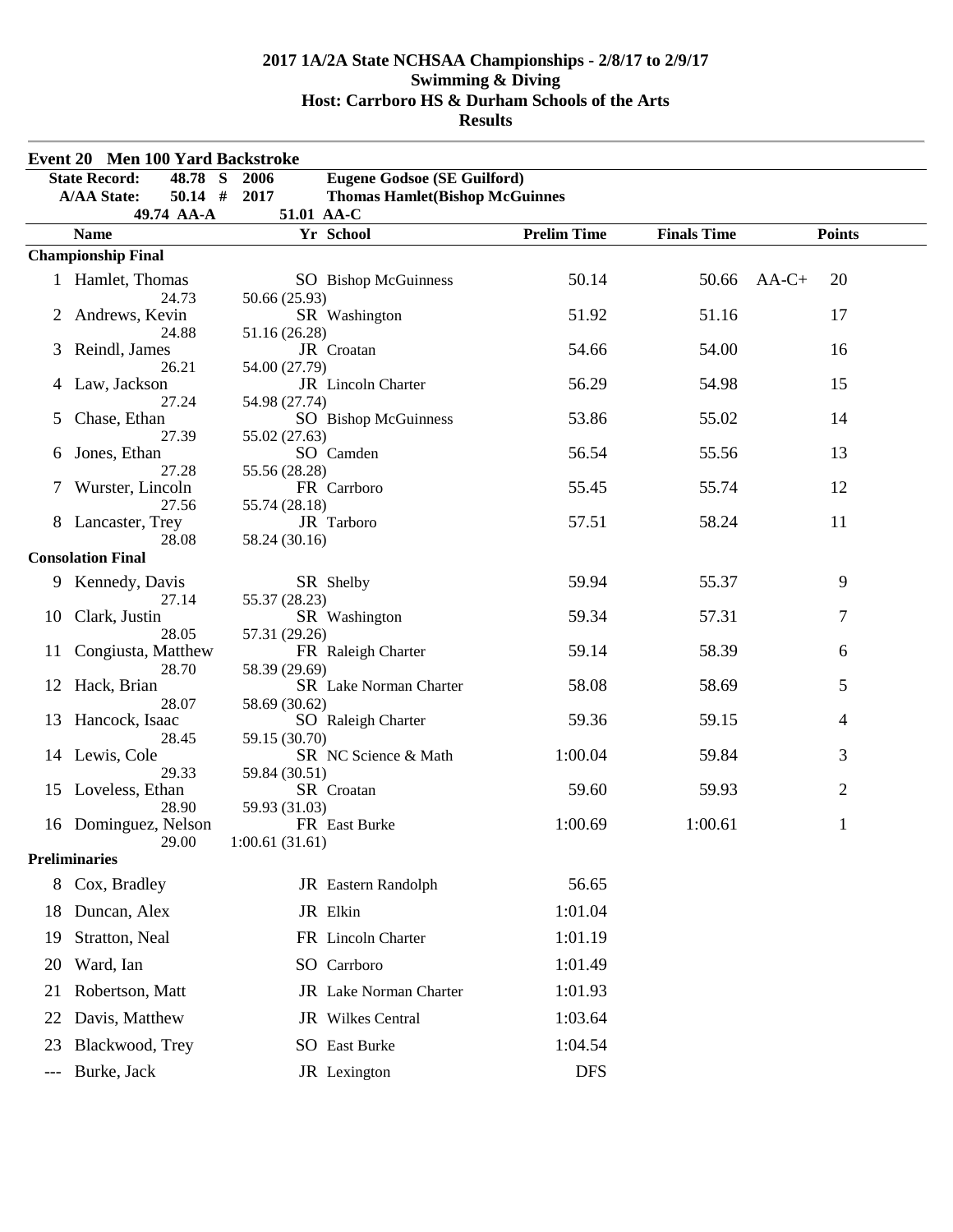|    | <b>Event 21 Women 100 Yard Breaststroke</b> |                                  |                                     |                    |                    |                |
|----|---------------------------------------------|----------------------------------|-------------------------------------|--------------------|--------------------|----------------|
|    | <b>State Record:</b><br>$1:02.10$ S         | 2015                             | Alyssa Arwood (Roberson, T.C.)      |                    |                    |                |
|    | $1:02.64$ # 2015<br><b>A/AA State:</b>      | 1:04.56 AA-C                     | <b>Olivia Ontjes (Raleigh Char)</b> |                    |                    |                |
|    | 1:03.03 AA-A<br><b>Name</b>                 |                                  | Yr School                           | <b>Prelim Time</b> | <b>Finals Time</b> | <b>Points</b>  |
|    | <b>Championship Final</b>                   |                                  |                                     |                    |                    |                |
|    | 1 Nelson, Emme                              |                                  | FR Comm School of Davidson          | 1:03.51            | $1:02.94$ AA-A+    | 20             |
| 2  | 30.56<br>Ayscue, Riggan                     | 1:02.94(32.38)                   | SO Lake Norman Charter              | 1:06.57            | 1:05.01            | 17             |
| 3  | 30.48<br>Burton, Piper<br>31.51             | 1:05.01(34.53)<br>1:06.82(35.31) | FR East Davidson                    | 1:07.02            | 1:06.82            | 16             |
| 4  | Parsons, Sydney<br>32.11                    | 1:07.38(35.27)                   | JR Raleigh Charter                  | 1:09.43            | 1:07.38            | 15             |
| 5  | Costley, Audrey<br>33.41                    | 1:10.27(36.86)                   | SO Carrboro                         | 1:09.97            | 1:10.27            | 14             |
| 6  | Best, Sierra<br>33.47                       | 1:10.80(37.33)                   | JR Mount Airy                       | 1:10.98            | 1:10.80            | 13             |
| 7  | Hill, Kelsi<br>33.11                        | 1:10.94(37.83)                   | SO Union Academy                    | 1:09.99            | 1:10.94            | 12             |
|    | Nunn, Mikki<br>33.75                        | 1:11.15(37.40)                   | JR East Surry                       | 1:11.12            | 1:11.15            | 11             |
|    | <b>Consolation Final</b>                    |                                  |                                     |                    |                    |                |
|    | 9 Pruitt, Gracie<br>33.16                   | 1:11.06(37.90)                   | FR East Surry                       | 1:11.37            | 1:11.06            | 9              |
| 10 | Krol, Meghan<br>33.31                       | 1:11.50(38.19)                   | SO Albemarle                        | 1:13.61            | 1:11.50            | 7              |
| 11 | Koudelkova, Valentyna<br>33.52              | 1:11.73(38.21)                   | JR Manteo                           | 1:12.99            | 1:11.73            | 6              |
| 12 | Salvaggio, Mia<br>34.13                     | 1:12.18(38.05)                   | SO Hendersonville                   | 1:13.11            | 1:12.18            | 5              |
| 13 | Hollis, Sarah Beth<br>34.59                 | 1:13.65(39.06)                   | SO Bradford Prep                    | 1:14.84            | 1:13.65            | 4              |
| 14 | Godwin, Emma<br>34.96                       | 1:14.39(39.43)                   | SO Wheatmore                        | 1:14.56            | 1:14.39            | 3              |
| 15 | Gleason, Camryn<br>35.74                    | 1:15.07(39.33)                   | SR Franklinton                      | 1:15.51            | 1:15.07            | $\overline{2}$ |
|    | Curtis, Heidi<br>34.87                      | DQ (38.28)                       | JR Raleigh Charter                  | 1:12.94            | DQ                 |                |
|    | <b>Preliminaries</b>                        |                                  |                                     |                    |                    |                |
| 17 | Walston, Emerson                            |                                  | FR Durham School of the Arts        | 1:15.75            |                    |                |
| 18 | Schimmoller, Allison                        |                                  | SR Lake Norman Charter              | 1:15.95            |                    |                |
| 19 | Carperter, Katherine                        |                                  | FR Gray Stone Day                   | 1:16.51            |                    |                |
| 20 | McCarter, Mikaela                           |                                  | SO Lake Norman Charter              | 1:17.23            |                    |                |
| 21 | Walston, Temple                             |                                  | SR Durham School of the Arts        | 1:18.44            |                    |                |
| 22 | Moneyham, Anna                              |                                  | FR Chase                            | 1:18.76            |                    |                |
| 23 | Saxton, Abbey                               |                                  | SO Pine Lake Prep                   | 1:19.27            |                    |                |
| 24 | Biel, Alicia                                |                                  | SR Raleigh Charter                  | 1:19.97            |                    |                |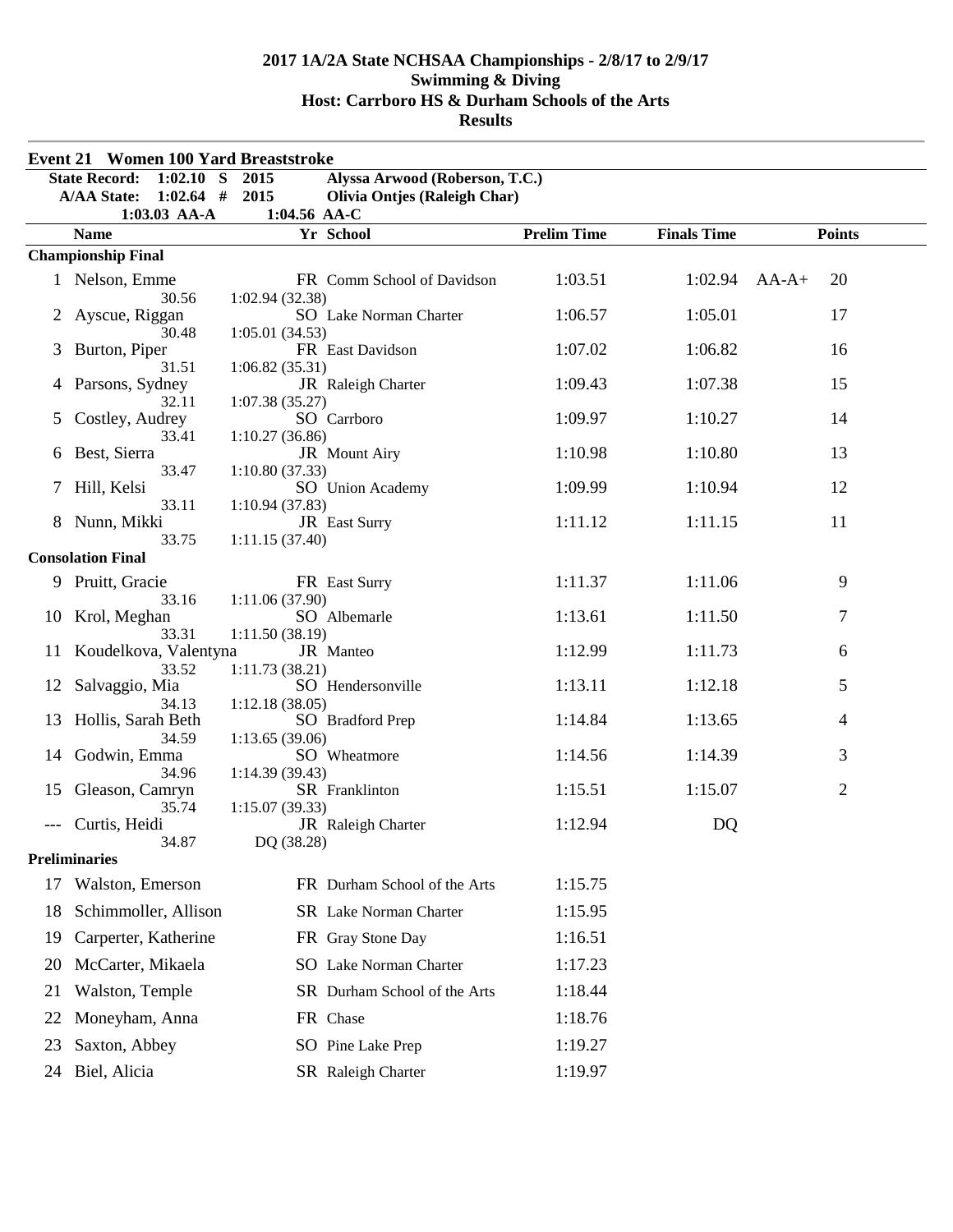|    | <b>Event 22 Men 100 Yard Breaststroke</b> |                                                |                    |                    |                |  |
|----|-------------------------------------------|------------------------------------------------|--------------------|--------------------|----------------|--|
|    | <b>State Record:</b><br>55.14 S           | 2013<br>Daniel Le (NW Guilford)                |                    |                    |                |  |
|    | <b>State Record:</b><br>55.14 S           | 2016<br>Will Chan (Hough, W.A.)                |                    |                    |                |  |
|    | <b>A/AA State:</b><br>$56.51$ #           | <b>Danny Dilks (Mount Pleasant)</b><br>2016    |                    |                    |                |  |
|    | 56.09 AA-A                                | 57.39 AA-C                                     |                    |                    |                |  |
|    | <b>Name</b>                               | Yr School                                      | <b>Prelim Time</b> | <b>Finals Time</b> | <b>Points</b>  |  |
|    | <b>Championship Final</b>                 |                                                |                    |                    |                |  |
|    | 1 Fore, Dylan                             | JR Atkins                                      | 1:01.20            | 1:00.81            | 20             |  |
|    | 28.96                                     | 1:00.81(31.85)<br>JR Durham School of the Arts | 1:03.03            | 1:01.12            | 17             |  |
| 2  | Sims, Myles<br>29.03                      | 1:01.12(32.09)                                 |                    |                    |                |  |
| 3  | Starbuck, Jason                           | FR Raleigh Charter                             | 1:03.03            | 1:01.62            | 16             |  |
|    | 29.01                                     | 1:01.62(32.61)                                 |                    |                    |                |  |
|    | Cheifetz, Adam                            | SO Voyager Academy                             | 1:03.33            | 1:03.04            | 15             |  |
| 5  | 29.22<br>Storie, Jonathan                 | 1:03.04 (33.82)<br>SO Pine Lake Prep           | 1:04.91            | 1:03.44            | 14             |  |
|    | 29.60                                     | 1:03.44(33.84)                                 |                    |                    |                |  |
| 6  | Ganesan, Aravind                          | SO Raleigh Charter                             | 1:05.05            | 1:04.03            | 13             |  |
|    | 30.39                                     | 1:04.03(33.64)                                 |                    |                    |                |  |
| 7  | Craciunescu, Eugen<br>30.20               | SR Durham School of the Arts<br>1:04.22(34.02) | 1:04.70            | 1:04.22            | 12             |  |
|    | 8 Lovenberg, Patrick                      | FR Washington                                  | 1:03.50            | 1:04.73            | 11             |  |
|    | 30.12                                     | 1:04.73(34.61)                                 |                    |                    |                |  |
|    | <b>Consolation Final</b>                  |                                                |                    |                    |                |  |
|    | 9 Keeling, Gabriel                        | SO Camden                                      | 1:05.52            | 1:05.35            | 9              |  |
|    | 31.04                                     | 1:05.35(34.31)                                 |                    |                    |                |  |
|    | 10 Prakken, Alex<br>30.88                 | FR Carrboro<br>1:05.95(35.07)                  | 1:05.81            | 1:05.95            | $\tau$         |  |
| 11 | Sisk, Stonewall                           | JR NC Science & Math                           | 1:06.67            | 1:07.00            | 6              |  |
|    | 31.52                                     | 1:07.00(35.48)                                 |                    |                    |                |  |
| 12 | Chapel, Alex                              | FR West Davidson                               | 1:07.55            | 1:07.22            | 5              |  |
| 13 | 31.82<br>Lancaster, Patrick               | 1:07.22(35.40)                                 | 1:07.24            | 1:07.25            | 4              |  |
|    | 31.21                                     | SR Bishop McGuinness<br>1:07.25(36.04)         |                    |                    |                |  |
|    | 14 Wilson, Jay                            | SR Shelby                                      | 1:07.20            | 1:07.28            | 3              |  |
|    | 31.42                                     | 1:07.28(35.86)                                 |                    |                    |                |  |
| 15 | Janesik, Maximilian                       | FR Manteo                                      | 1:07.31            | 1:07.54            | $\overline{2}$ |  |
|    | 31.22<br>16 Russell, Ethan                | 1:07.54(36.32)<br>SO Comm School of Davidson   | 1:07.16            | 1:08.92            |                |  |
|    | 32.07                                     | 1:08.92(36.85)                                 |                    |                    |                |  |
|    | <b>Preliminaries</b>                      |                                                |                    |                    |                |  |
|    | 17 Leone, Ezekiel                         | JR Carrboro                                    | 1:08.32            |                    |                |  |
| 18 | McCabe, Jack                              | FR Croatan                                     | 1:08.79            |                    |                |  |
| 19 | Petterson, Jarrett                        | SR Elkin                                       | 1:09.12            |                    |                |  |
| 20 | Perry, Micah                              | JR Draughn                                     | 1:10.05            |                    |                |  |
| 21 | Thornburg, Nathan                         | FR Pine Lake Prep                              | 1:10.20            |                    |                |  |
| 22 | Dillon, Keegan                            | JR Salisbury                                   | 1:11.00            |                    |                |  |
| 23 | Chestnutt, Ryan                           | SO Lake Norman Charter                         | 1:11.57            |                    |                |  |
| 24 | Summinguit, Jake                          | FR Lincoln Charter                             | 1:14.38            |                    |                |  |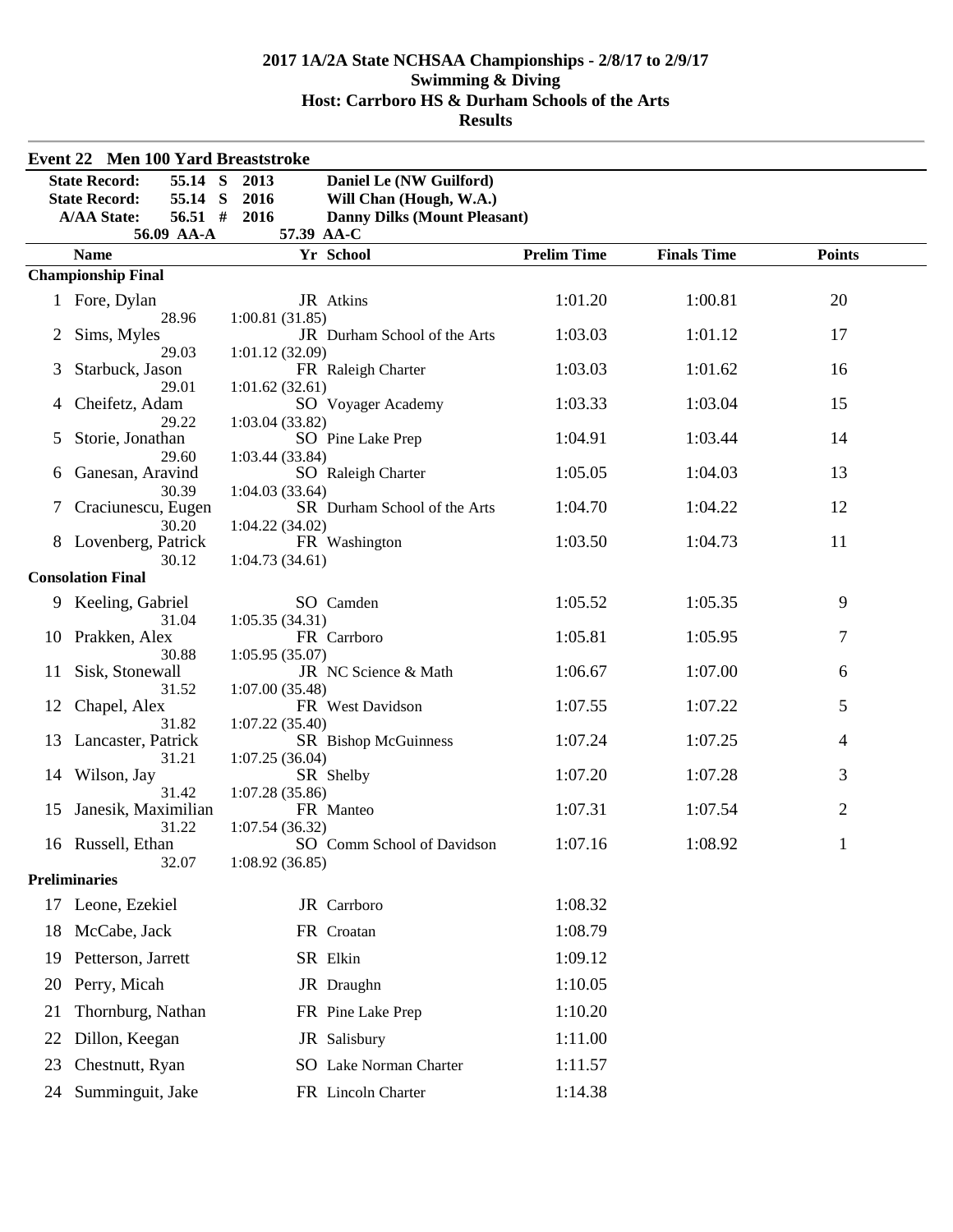|    | <b>Event 23 Women 400 Yard Freestyle Relay</b>   |                                          |                                       |                            |               |
|----|--------------------------------------------------|------------------------------------------|---------------------------------------|----------------------------|---------------|
|    | $3:22.15$ S<br><b>State Record:</b><br>2014      | <b>Charlotte Catholic</b>                |                                       |                            |               |
|    | <b>A/AA State:</b><br>$3:32.16$ #<br>2012        | <b>Raleigh Charter</b>                   |                                       |                            |               |
|    | 3:28.27 AA-A<br>3:31.83 AA-C                     |                                          |                                       |                            |               |
|    | <b>Team</b><br><b>Relay</b>                      |                                          |                                       | <b>Finals Time</b>         | <b>Points</b> |
|    | 1 Pine Lake Prep                                 |                                          |                                       | 3:39.38                    | 40            |
|    | 1) Daly, Rachel FR                               | 2) Marsh, Maddie JR                      | 3) Rasbornik, Kensley JR              | 4) Accordino, Allyson SO   |               |
|    | 26.07<br>54.79 (54.79)                           | 1:22.08(27.29)                           | 1:51.81(57.02)                        |                            |               |
|    | 2:17.73 (25.92)<br>2:46.57(54.76)                | 3:11.67(25.10)                           | 3:39.38 (52.81)                       |                            |               |
|    | 2 Carrboro                                       |                                          |                                       | 3:42.39                    | 34            |
|    | 1) Merry, Anneliese SO<br>2) Carroll, Lucy FR    |                                          | 3) Costley, Audrey SO                 | 4) Baca, Paloma SO         |               |
|    | 26.56<br>55.14 (55.14)                           | 1:22.09(26.95)                           | 1:52.31(57.17)                        |                            |               |
|    | 2:47.29 (54.98)<br>2:18.86(26.55)                | 3:13.17(25.88)                           | 3:42.39(55.10)                        |                            |               |
| 3  | <b>East Surry</b>                                |                                          |                                       | 3:44.86                    | 32            |
|    | 1) Hicks, Ashley SR                              | 2) Tunstall, Anne-Louise JR              | 3) Hicks, Julie FR                    | 4) Tucker, Avery FR        |               |
|    | 56.72 (56.72)<br>26.68                           | 1:23.99(27.27)                           | 1:54.53(57.81)                        |                            |               |
|    | 2:21.50 (26.97)<br>2:50.72(56.19)                | 3:16.50(25.78)                           | 3:44.86(54.14)                        |                            |               |
|    | 4 Raleigh Charter                                |                                          |                                       | 3:45.65                    | 30            |
|    | 1) Ellison, Hannalee FR<br>2) Schauss, Kate JR   |                                          | 3) Parsons, Sydney JR                 | 4) Willis, Sydney JR       |               |
|    | 28.25<br>58.18 (58.18)                           | 1:25.16(26.98)                           | 1:55.39(57.21)                        |                            |               |
| 5  | 2:23.09 (27.70)<br>2:53.36 (57.97)               | 3:18.39(25.03)                           | 3:45.65(52.29)                        | 3:45.90                    | 28            |
|    | Lake Norman Charter                              |                                          |                                       |                            |               |
|    | 1) Luther, Mattie FR<br>58.26 (58.26)            | 2) Macfee, Caroline SO<br>1:25.16(26.90) | 3) Carte, Camryn FR<br>1:54.78(56.52) | 4) Ayscue, Riggan SO       |               |
|    | 27.94<br>2:21.83(27.05)<br>2:52.45(57.67)        | 3:18.21(25.76)                           | 3:45.90 (53.45)                       |                            |               |
|    | 6 Croatan                                        |                                          |                                       | 3:53.00                    | 26            |
|    | 1) Reeve, Lyndsey SO<br>2) Tracy, Jillian SR     |                                          | 3) Dooley, Rachel SR                  | 4) Domitrovits, Lydia SO   |               |
|    | 26.13<br>54.82 (54.82)                           | 1:23.86(29.04)                           | 1:57.08(1:02.26)                      |                            |               |
|    | 2:25.71(28.63)<br>2:57.05(59.97)                 | 3:23.65(26.60)                           | 3:53.00(55.95)                        |                            |               |
| 7  | NC Science & Math                                |                                          |                                       | 3:58.79                    | 24            |
|    | 1) Arnholt, Alyana JR                            | 2) Eustice, Annamarie JR                 | 3) Wen, Emily JR                      | 4) Shaughnessy, Rachael SR |               |
|    | 27.94<br>59.19 (59.19)                           | 1:27.12(27.93)                           | 1:57.11(57.92)                        |                            |               |
|    | 2:26.44(29.33)<br>2:59.05 (1:01.94)              | 3:27.11(28.06)                           | 3:58.79(59.74)                        |                            |               |
|    | 8 Forbush                                        |                                          |                                       | 4:00.30                    | 22            |
|    | 1) Hayden, Sarah SR                              | 2) Wooten, Samantha SR                   | 3) Winters, Sierra SR                 | 4) Myers, Gina JR          |               |
|    | 28.88<br>1:10.16(1:10.16)                        | 1:29.42(19.26)                           | 2:00.62(50.46)                        |                            |               |
|    | 2:29.17(28.55)<br>3:02.53 (1:01.91)              | 3:30.10(27.57)                           | 4:00.30(57.77)                        |                            |               |
| 9  | Comm School of Davidson                          |                                          |                                       | 4:03.53                    | 18            |
|    | 2) Gosnell, Emily JR<br>1) Deininger, Marissa SR |                                          | 3) Tolone, Katie FR                   | 4) Glover, Hannah SO       |               |
|    | 29.58<br>1:02.19(1:02.19)                        | 1:30.71(28.52)                           | 2:03.06(1:00.87)                      |                            |               |
|    | 2:32.11(29.05)<br>3:05.25(1:02.19)               | 3:32.31(27.06)                           | 4:03.53(58.28)                        |                            |               |
|    | 10 West Wilkes                                   |                                          |                                       | 4:04.20                    | 14            |
|    | 1) Nichols, Anslee SO<br>1:00.98(1:00.98)        | 2) Smithey, Morgan SO                    | 3) Handy, Noelle JR                   | 4) Handy, Kaitlyn JR       |               |
|    | 29.16<br>2:31.48 (28.72)                         | 1:30.48(29.50)                           | 2:02.76 (1:01.78)                     |                            |               |
|    | 3:04.01(1:01.25)<br>11 Voyager Academy           | 3:33.18(29.17)                           | 4:04.20 (1:00.19)                     | 4:04.54                    | 12            |
|    | 1) Guerrier, Hannah JR                           | 2) Scott-Benson, Roise FR                | 3) Murray, Cordilla FR                | 4) Hibbard, Ali SO         |               |
|    | 29.58<br>1:02.50(1:02.50)                        | 1:31.38(28.88)                           | 2:03.76(1:01.26)                      |                            |               |
|    | 2:32.21(28.45)<br>3:05.46(1:01.70)               | 3:33.57(28.11)                           | 4:04.54 (59.08)                       |                            |               |
| 12 | Gray Stone Day                                   |                                          |                                       | 4:06.87                    | 10            |
|    | 1) Miller, Breanna JR<br>2) Cook, Kinsey FR      |                                          | 3) Cody, Caroline JR                  | 4) Milem, Emma JR          |               |
|    | 28.83<br>1:00.23(1:00.23)                        | 1:30.26(30.03)                           | 2:04.55 (1:04.32)                     |                            |               |
|    | 2:33.29 (28.74)<br>3:06.27(1:01.72)              | 3:34.30(28.03)                           | 4:06.87(1:00.60)                      |                            |               |
|    | 13 West Stokes                                   |                                          |                                       | 4:08.92                    | 8             |
|    | 1) McGhee, Anna SO                               | 2) Pridgen, Allison SR                   | 3) Pulliam, Laura SR                  | 4) Memola, Bethany SO      |               |
|    | 30.60                                            | 1:32.79()                                | 2:07.24()                             |                            |               |
|    | 2:34.71 (27.47)<br>3:06.16(58.92)                | 3:36.37(30.21)                           | 4:08.92 (1:02.76)                     |                            |               |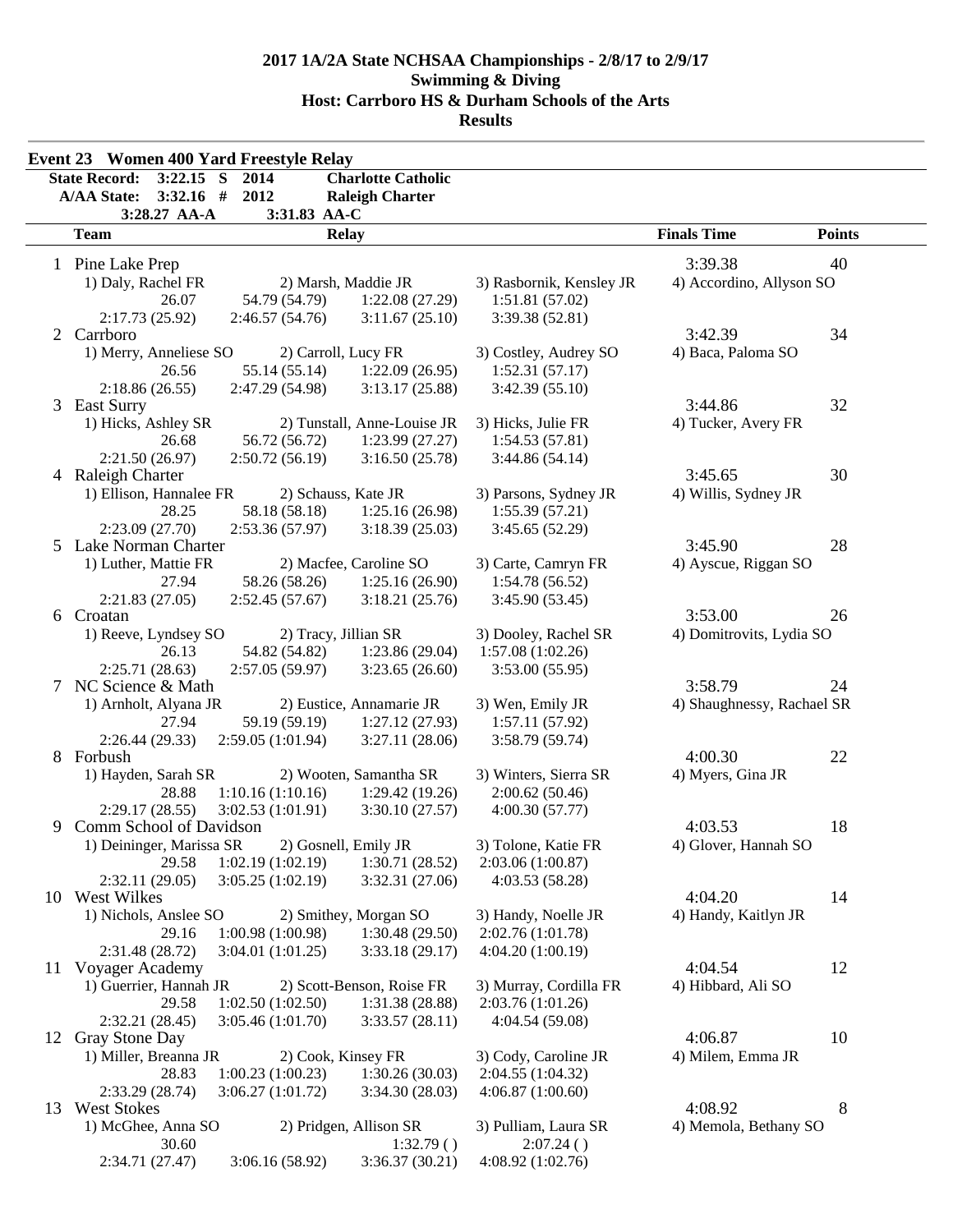|    | <b>Event 23 Women 400 Yard Freestyle Relay</b> ) |                                     |                         |                            |                        |               |
|----|--------------------------------------------------|-------------------------------------|-------------------------|----------------------------|------------------------|---------------|
|    | <b>Team</b>                                      |                                     | Relay                   |                            | <b>Finals Time</b>     | <b>Points</b> |
|    | 14 Elkin                                         |                                     |                         |                            | 4:09.48                | 6             |
|    | 1) Soos, Bianka JR                               | 2) Libbert, Harper                  |                         | 3) Sidden, Katie FR        | 4) Schweikert, Maia SO |               |
|    | 29.14                                            | 1:01.88(1:01.88)                    | 1:32.87 (30.99)         | 2:08.00(1:06.12)           |                        |               |
|    | 2:36.23(28.23)                                   | 3:08.73 (1:00.73)                   | 3:38.02(29.29)          | 4:09.48(1:00.75)           |                        |               |
| 15 | North Stanly                                     |                                     |                         |                            | 4:10.01                | 4             |
|    | 1) Lentz, Colbie FR                              | 2) Little, Anna JR                  |                         | 3) Holshouser, Samantha SR | 4) Sells, Alexa SR     |               |
|    | 29.98                                            | 1:02.28(1:02.28)                    | 1:32.59(30.31)          | 2:07.79(1:05.51)           |                        |               |
|    | 2:35.71 (27.92)                                  | 3:08.18(1:00.39)                    | 3:36.94(28.76)          | 4:10.01(1:01.83)           |                        |               |
|    | 16 Roanoke Rapids                                |                                     |                         |                            | 4:10.28                | 2             |
|    | 1) Miller, Karalee JR                            |                                     | 2) Acree, Abbey JR      | 3) Fromal, Amy JR          | 4) Price, Kristy SR    |               |
|    | 30.24                                            | $1:04.21(1:04.21)$ $1:35.93(31.72)$ |                         | 2:18.14 (1:13.93)          |                        |               |
|    | 2:40.42(22.28)                                   | 3:13.22(55.08)                      | 3:39.87(26.65)          | 4:10.28(57.06)             |                        |               |
|    | 17 First Flight                                  |                                     |                         |                            | 4:10.65                |               |
|    | 1) Wallace, Savanah                              |                                     | 2) Kyger, Olivia JR     | 3) Bouker, Casey           | 4) Cortez, Cecilia     |               |
|    | 30.02                                            | 1:04.66(1:04.66)                    | 1:36.27(31.61)          | 2:11.33(1:06.67)           |                        |               |
|    | 2:41.63(30.30)                                   | 3:15.57(1:04.24)                    | 3:41.84(26.27)          | 4:10.65(55.08)             |                        |               |
|    | 18 Lincoln Charter                               |                                     |                         |                            | 4:11.06                |               |
|    | 1) Wilson, Madison SO                            | 2) Stamey, Lauryn                   |                         | 3) Watson, Mariah SO       | 4) Lappin, Julianna SO |               |
|    | 29.97                                            | 1:02.89(1:02.89)                    | 1:34.00(31.11)          | 2:07.48 (1:04.59)          |                        |               |
|    | 2:38.21(30.73)                                   | 3:11.12(1:03.64)                    | 3:40.40 (29.28)         | 4:11.06(59.94)             |                        |               |
|    | 19 West Stanly                                   |                                     |                         |                            | 4:12.70                |               |
|    | 1) Brown, Julia SO                               |                                     | 2) Marks, Alyssa JR     | 3) Ellsworth, Sarah JR     | 4) Ball, Lauren SR     |               |
|    | 28.34                                            | 1:01.51(1:01.51)                    | 1:31.81(30.30)          | 2:07.03(1:05.52)           |                        |               |
|    | 2:38.47(31.44)                                   | 3:14.71(1:07.68)                    | 3:42.04(27.33)          | 4:12.70 (57.99)            |                        |               |
| 20 | Franklin                                         |                                     |                         |                            | 4:13.33                |               |
|    | 1) Holland, Anissa                               |                                     | 2) Roberts, Aimee SO    | 3) Stahl, Samantha SO      | 4) Frazier, Shelby SR  |               |
|    | 30.67                                            | 1:03.92(1:03.92)                    | 2:09.92(1:06.00)        |                            |                        |               |
|    | 2:23.70()                                        | 3:15.78()                           | 3:29.19(13.41)          | 4:13.33(57.55)             |                        |               |
| 21 | <b>Mount Airy</b>                                |                                     |                         |                            | 4:14.60                |               |
|    | 1) Bunting, Gilleyn SO                           |                                     | 2) Marion, Elizabeth JR | 3) Williams, Lindley JR    | 4) Best, Sierra JR     |               |
|    | 30.12                                            | $1:03.29(1:03.29)$ $1:36.53(33.24)$ |                         | 2:13.58 (1:10.29)          |                        |               |
|    | 2:42.39 (28.81)                                  | 3:14.47(1:00.89)                    | 3:43.27(28.80)          | 4:14.60(1:00.13)           |                        |               |
|    | 22 Manteo                                        |                                     |                         |                            | 4:20.52                |               |

**(Event 23)** 

2:43.70 (36.07) 3:21.64 (1:14.01) 3:49.80 (28.16) 4:20.52 (58.88) 23 East Carteret 4:22.14 1) Golden, Sarah SO 2) MacArthur, Sarah SR 3) Williamson, Chloe SO 4) Corwin, Christian SR 28.64 1:01.18 (1:01.18) 1:35.08 (33.90) 2:12.09 (1:10.91) 2:43.52 (31.43) 3:21.23 (1:09.14) 3:49.53 (28.30) 4:22.14 (1:00.91) 24 Northeastern 4:23.18<br>1) Evans, Hannah SO 2) Ray, Morgan 3) Connor, Julianna SO 4) Breaux,

28.95 1:00.70 (1:00.70) 1:33.00 (32.30) 2:07.63 (1:06.93)

2) Ray, Morgan 3) Connor, Julianna SO 4) Breaux, Emily JR 34.59 1:14.21 (1:14.21) 1:46.80 (32.59) 2:24.58 (1:10.37) 2:53.47 (28.89) 3:24.90 (1:00.32) 3:52.89 (27.99) 4:23.18 (58.28)

1) Mode, Caroline SO 2) Gilbert, Gabrielle 3) Heath, Melissa 4) Koudelkova, Valentyna JR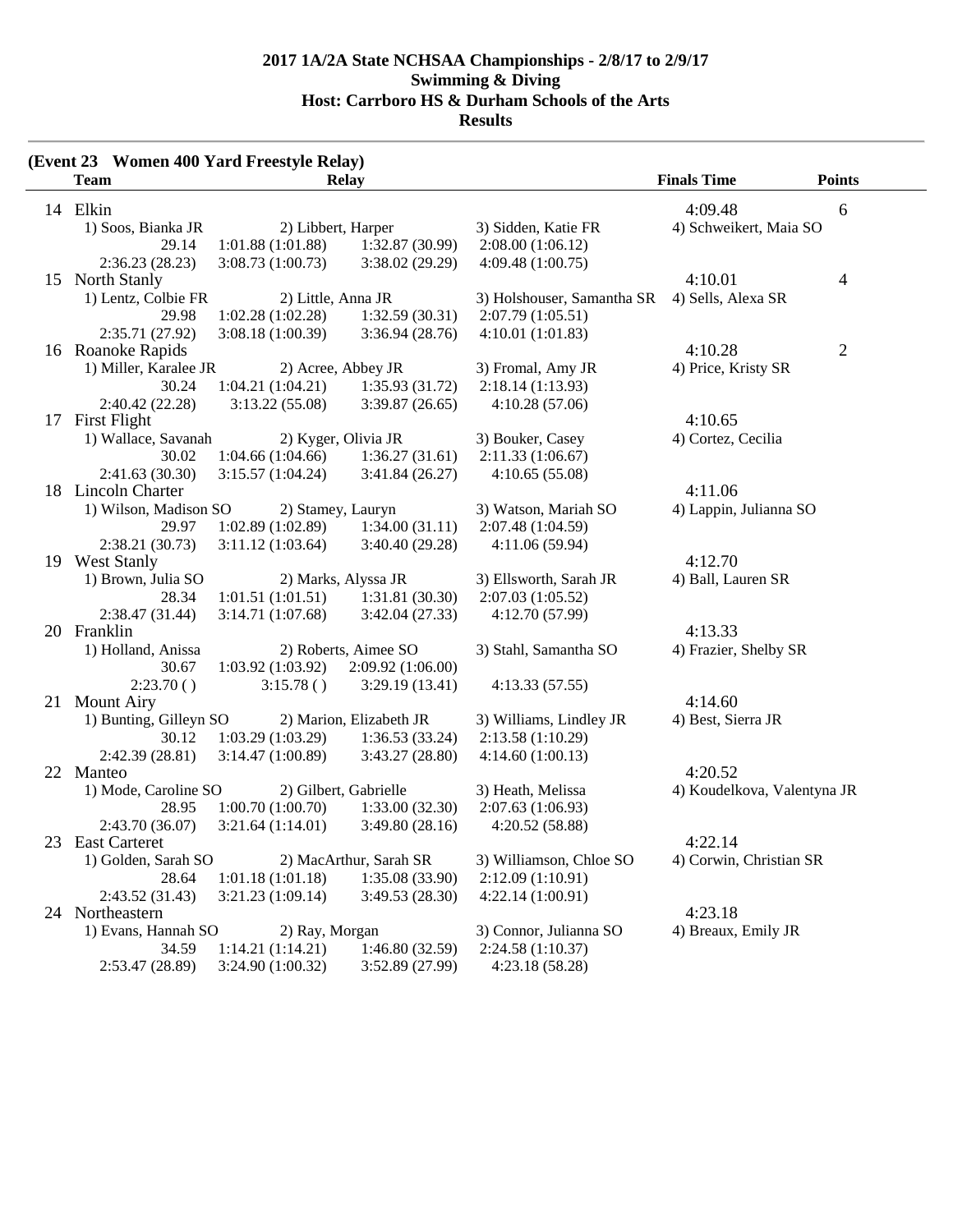|                | <b>Event 24 Men 400 Yard Freestyle Relay</b><br><b>State Record:</b><br>$3:04.91$ S | 2014                 | Rose, J. H.               |                          |                           |               |
|----------------|-------------------------------------------------------------------------------------|----------------------|---------------------------|--------------------------|---------------------------|---------------|
|                | $3:12.49$ #<br><b>A/AA State:</b>                                                   | 2016                 | Carrboro                  |                          |                           |               |
|                | 3:06.47 AA-A                                                                        | 3:09.43 AA-C         |                           |                          |                           |               |
|                | <b>Team</b>                                                                         |                      | <b>Relay</b>              |                          | <b>Finals Time</b>        | <b>Points</b> |
|                | 1 Washington                                                                        |                      |                           |                          | 3:17.29                   | 40            |
|                | 1) Andrews, Kevin SR                                                                |                      | 2) Tubaugh, Hodges SO     | 3) Lovenberg, Tony SR    | 4) Howard, AJ SR          |               |
|                | 22.86                                                                               | 47.12 (47.12)        | 1:12.37(25.25)            | 1:39.65(52.53)           |                           |               |
|                | 2:02.88(23.23)                                                                      | 2:28.61 (48.96)      | 2:51.82(23.21)            | 3:17.29(48.68)           |                           |               |
| $\overline{2}$ | Croatan                                                                             |                      |                           |                          | 3:22.58                   | 34            |
|                | 1) Loveless, Colby FR                                                               |                      | 2) Loveless, Ethan SR     | 3) McCray, John David JR | 4) Reindl, James JR       |               |
|                | 24.27                                                                               | 50.25(50.25)         | 1:15.34(25.09)            | 1:43.14(52.89)           |                           |               |
|                | 2:06.52(23.38)                                                                      | 2:32.87(49.73)       | 2:56.69(23.82)            | 3:22.58(49.71)           |                           |               |
| 3              | Salisbury                                                                           |                      |                           |                          | 3:25.68                   | 32            |
|                | 1) Knorr, Ethan JR                                                                  |                      | 2) Dillon, Keegan JR      | 3) Steinman, Joe JR      | 4) Burton, Roarke SO      |               |
|                | 23.55                                                                               | 48.88 (48.88)        | 1:13.92(25.04)            | 1:42.86 (53.98)          |                           |               |
|                | 2:08.01(25.15)                                                                      | 2:35.55(52.69)       | 2:58.90(23.35)            | 3:25.68(50.13)           |                           |               |
|                | 4 Carrboro                                                                          |                      |                           |                          | 3:26.58                   | 30            |
|                | 1) Bollenbacher, Caleb SR                                                           |                      | 2) Wurster, Lincoln FR    | 3) Pletzke, Harrison JR  |                           |               |
|                |                                                                                     |                      | 1:15.22(24.74)            |                          | 4) Ward, Ian SO           |               |
|                | 23.81                                                                               | 50.48 (50.48)        |                           | 1:42.74(52.26)           |                           |               |
|                | 2:07.23 (24.49)                                                                     | 2:34.86(52.12)       | 2:59.32(24.46)            | 3:26.58(51.72)           | 3:28.88                   | 28            |
|                | 5 Durham School of the Arts                                                         |                      | 2) Congdon, Bennett SR    |                          |                           |               |
|                | 1) Holcomb, Jackson JR                                                              |                      |                           | 3) Craciunescu, Eugen SR | 4) Sims, Myles JR         |               |
|                | 24.03                                                                               | 51.22 (51.22)        | 1:17.70(26.48)            | 1:46.84(55.62)           |                           |               |
|                | 2:11.54(24.70)                                                                      | 2:38.90(52.06)       | 3:02.52(23.62)            | 3:28.88 (49.98)          |                           |               |
|                | 6 Lake Norman Charter                                                               |                      |                           |                          | 3:29.72                   | 26            |
|                | 1) O'Connell, Cade JR                                                               | 2) Napier, Will SO   |                           | 3) Luther, Glenn JR      | 4) Hack, Brian SR         |               |
|                | 24.36                                                                               | 50.86 (50.86)        | 1:16.73(25.87)            | 1:45.06(54.20)           |                           |               |
|                | 2:10.87(25.81)                                                                      | 2:38.68(53.62)       | 3:02.73(24.05)            | 3:29.72(51.04)           |                           |               |
| 7              | <b>Raleigh Charter</b>                                                              |                      |                           |                          | 3:31.38                   | 24            |
|                | 1) Patel, Sahil FR                                                                  | 2) Pilson, Robert FR |                           | 3) Starbuck, Jason FR    | 4) Yuan, Allen JR         |               |
|                | 25.67                                                                               | 54.66 (54.66)        | 1:19.72(25.06)            | 1:47.56(52.90)           |                           |               |
|                | 2:11.87(24.31)                                                                      | 2:38.92 (51.36)      | 3:04.17(25.25)            | 3:31.38 (52.46)          |                           |               |
|                | 8 Pine Lake Prep                                                                    |                      |                           |                          | 3:31.73                   | 22            |
|                | 1) McCourt, Ryan SR                                                                 |                      | 2) Thornburg, Nathan FR   | 3) Newman, Brian SR      | 4) Storie, Jonathan SO    |               |
|                | 24.83                                                                               | 51.11(51.11)         | 1:17.24(26.13)            | 1:45.82(54.71)           |                           |               |
|                | 2:11.62(25.80)                                                                      | 2:40.12 (54.30)      | 3:04.33(24.21)            | 3:31.73(51.61)           |                           |               |
| 9              | Shelby                                                                              |                      |                           |                          | 3:34.26                   | 18            |
|                | 1) Chung, Keith SR                                                                  |                      | 2) Wiebelhaus, Exander FR | 3) Beaver, Mikey SR      | 4) Lari, Jack SR          |               |
|                | 24.94                                                                               | 52.18 (52.18)        | 1:19.58(27.40)            | 1:49.09(56.91)           |                           |               |
|                | 2:14.48 (25.39)                                                                     | 2:42.40 (53.31)      | 3:06.97(24.57)            | 3:34.26(51.86)           |                           |               |
|                | 10 East Burke                                                                       |                      |                           |                          | 3:38.23                   | 14            |
|                | 1) Dominguez, Nelson FR                                                             |                      | 2) Gilbert, Tanner SR     | 3) Walker, Brett JR      | 4) Welch, Riley JR        |               |
|                | 26.35                                                                               | 54.74 (54.74)        | 1:20.34(25.60)            | 1:51.38(56.64)           |                           |               |
|                | 2:17.07(25.69)                                                                      | 2:45.60(54.22)       | 3:10.56(24.96)            | 3:38.23(52.63)           |                           |               |
|                | 11 Elkin                                                                            |                      |                           |                          | 3:38.38                   | 12            |
|                | 1) Duncan, Alex JR                                                                  | 2) Soos, Daniel      |                           | 3) Burleson, Cameron FR  | 4) Sloop, Dockery JR      |               |
|                | 25.44                                                                               | 53.16 (53.16)        | 1:21.03(27.87)            | 1:51.13(57.97)           |                           |               |
|                | 2:17.02 (25.89)                                                                     | 2:46.27(55.14)       | 3:11.11(24.84)            | 3:38.38(52.11)           |                           |               |
|                | 12 Gray Stone Day                                                                   |                      |                           |                          | 3:40.33                   | 10            |
|                | 1) Ploplis, Reilly SO                                                               |                      | 2) Sperber, Carson SO     | 3) Yu, Daniel JR         | 4) Ostrander, Benjamin JR |               |
|                | 25.71                                                                               | 54.55 (54.55)        | 1:20.95(26.40)            | 1:52.53(57.98)           |                           |               |
|                | 2:19.86 (27.33)                                                                     | 2:49.99(57.46)       | 3:13.91 (23.92)           | 3:40.33(50.34)           |                           |               |
| 13             | Camden                                                                              |                      |                           |                          | 3:40.76                   | 8             |
|                | 1) Robertson, Brock SR                                                              |                      | 2) Barhan, Braden SO      | 3) Keeling, Gabriel SO   | 4) Jones, Ethan SO        |               |
|                | 27.00                                                                               | 55.56 (55.56)        | 1:23.45(27.89)            | 1:54.52(58.96)           |                           |               |
|                | 2:21.18(26.66)                                                                      | 2:49.53(55.01)       | 3:13.73(24.20)            | 3:40.76 (51.23)          |                           |               |
|                |                                                                                     |                      |                           |                          |                           |               |